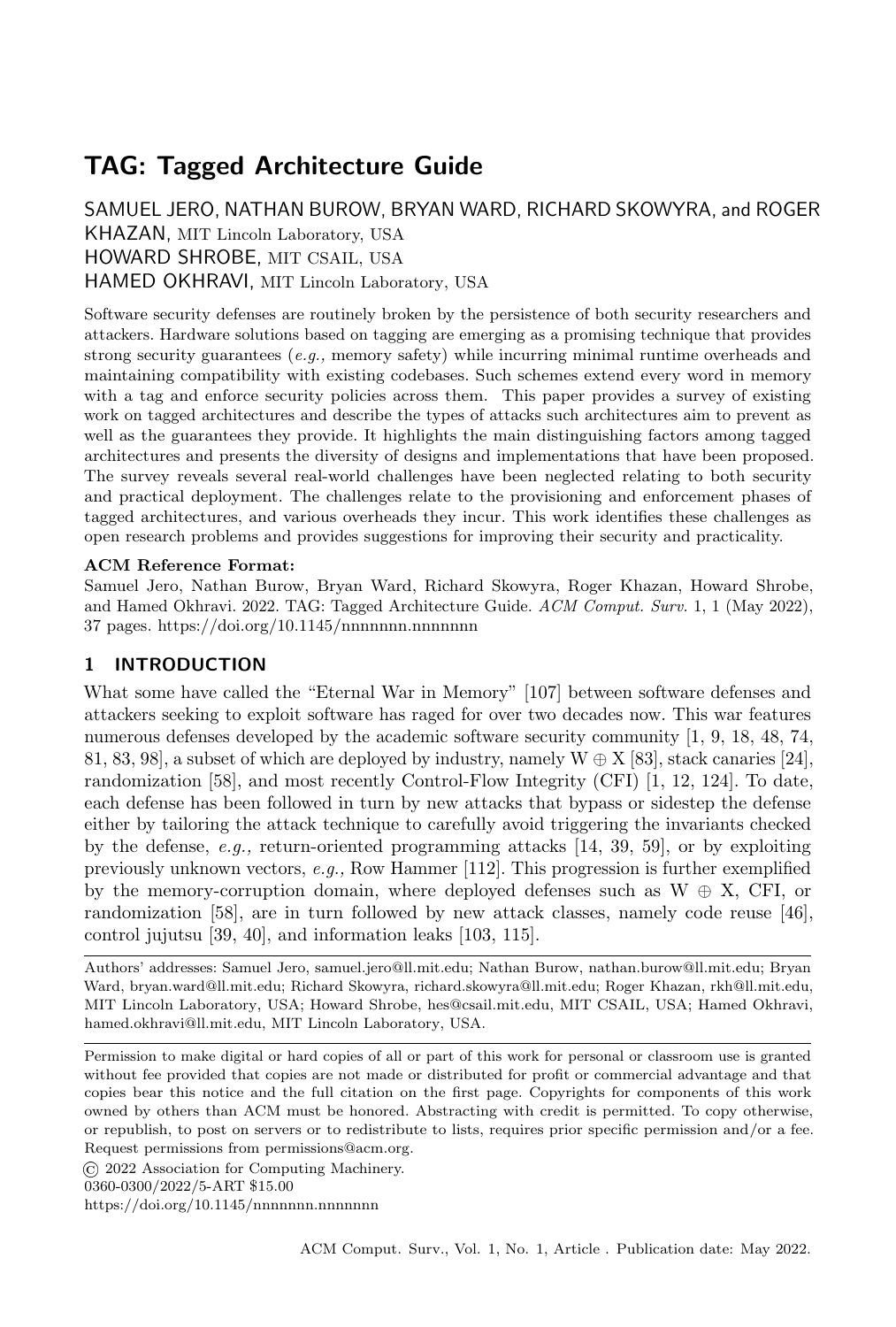<span id="page-1-0"></span>

Fig. 1. The life-cycle of a tagged program

These attacks all arise because foundational security primitives have proven impractical in legacy software written in unsafe languages like  $C/C++$ , e.g., runtime overheads on the order of 100% for memory safety [\[71,](#page-33-3) [92\]](#page-34-3). Consequently, there is renewed interest in security primitives built into hardware [\[72\]](#page-33-4), with their promise of low or no overhead and strong safety guarantees.

Tagged architectures are a prominent class of hardware security primitives that augment data and code words with tags. [Figure 1](#page-1-0) illustrates how such architectures work. The tags, which function as the security metadata about memory, are created before the program is loaded. Then, at runtime, the hardware enforces security policies on the tags to provide safety guarantees, i.e., checks the tags. Such checking comes with memory, cache, and power overheads. The benefit is that tags automate the secure and efficient management of security metadata, which has been the Achilles heel of software defenses [\[50,](#page-32-4) [56,](#page-33-5) [71\]](#page-33-3), as illustrated by their performance overhead and attacks that target metadata [\[38\]](#page-32-5).

Indeed, tagged architectures and associated policies have been developed to address the full gamut of software-security threats [\[100,](#page-34-4) [107\]](#page-35-0), from type and memory corruption to integer overflows to thread safety. More concretely, tagged architectures for identifying and tracking pointers for memory safety [\[34\]](#page-32-6), enforcing temporal memory safety [\[57\]](#page-33-6), tracking type information [\[53\]](#page-32-7), securing the stack and its return addresses [\[47,](#page-32-8) [90\]](#page-34-5), enforcing controlflow integrity [\[37\]](#page-32-9), taint tracking [\[37\]](#page-32-9), tracking the flow of user input [\[86,](#page-34-6) [105\]](#page-35-4), generalized information-flow tracking policies [\[17,](#page-31-2) [99\]](#page-34-7), and a generalized pointer capability model [\[117\]](#page-35-5) all exist.

At a high level, all tagged architectures and the policies they support share the same general goal: maintain metadata about the program's state at runtime, so that order can be brought to what some have termed the "sea of raw, teeming bits" [\[95\]](#page-34-8) that currently makes up memory. Once a program has been compiled to a native executable, the vast majority of high-level semantic information about the program has been lost. Indeed, Von Neumman architectures [\[10,](#page-30-4) [114\]](#page-35-6) deliberately conflate code, data, and pointers, making analysis even harder. Tags enable the processor to retain the security-critical subset of this lost semantic information, where the definition of "security-critical" varies from architecture to architecture, and may be user-specified.

To maintain the requisite security-critical semantic information in tags, tagged architectures augment the memory hierarchy (e.g., main memory, caches, register files, etc.) with tag values, and modify the processor instructions to propagate tags. Policy is enforced either by inserting additional operations into the code using the native instructions of the machine, or by a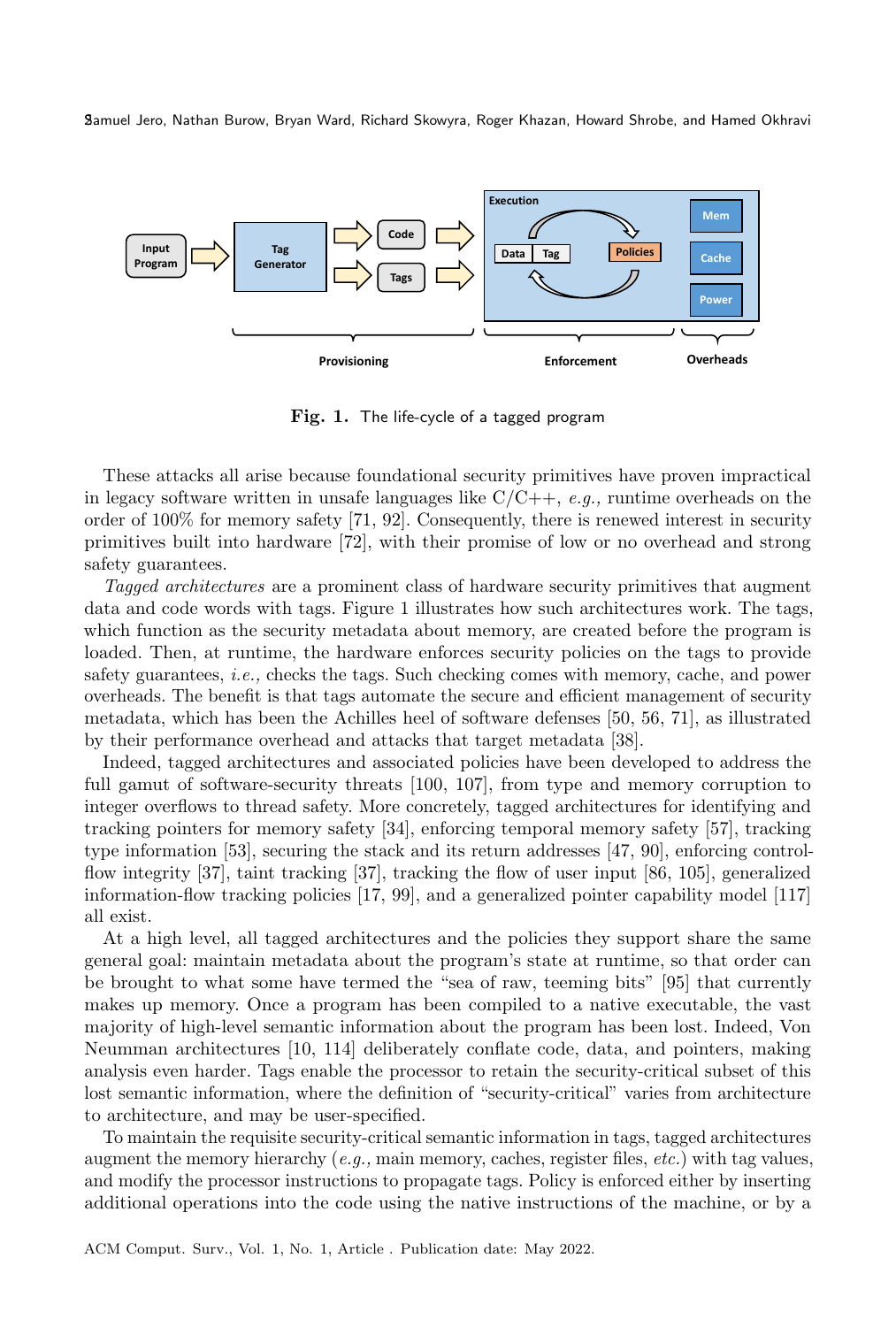separate new engine added to the processor microarchitecture. While tagged architectures date back to the early 70's [\[76\]](#page-34-9), they are undergoing a renaissance in the research community in recent years. To our knowledge, there have been 37 published efforts on tagged architectures over the past decade whereas there were only 20 efforts in the four decades preceding that.

In this work, we provide a survey of the tagged architectures themselves, including the threat model they address, along with the policy goal they achieve. However, for detailed discussion of software security policies, we refer to interested readers to existing work [\[100,](#page-34-4) [107\]](#page-35-0). We start by studying the historical influences and lineage of the modern tagged architectures. We then present a taxonomy for tagged architectures based on the important distinguishing factors we identify: configurability, Trusted Computing Base (TCB), tag implementation, and compatibility. We further discuss the design choices and the trade-offs involved in implementing a tagged architecture. Building off the insights from our taxonomy, we identify challenges for tagged architectures in three broad categories: provisioning, enforcement, and overhead. We find that most of these challenges have received little attention from the community and little treatment in the related work.

A cross-cutting theme across the challenges we identify is that tagged architectures, despite their promise, remain a nascent technology. Security policies have yet to be verified. The processors supported are usually single core and in-order. To realize their potential as a deployable security technology, tags need to handle multi-core, out-of-order processors with features such as direct memory access (DMA). The interplay of hardware-based defenses, such as tags, with side-channel attacks has yet to be addressed. Evaluation of tagged architectures for performance, power, and area (PPA), while rapidly maturing, remains incomplete.

Our contributions are as follows:

- ∙ We study the historical influences and lineage of modern tagged architectures.
- ∙ We develop a taxonomy for tagged architectures and study their similarities and differences by reviewing the developments in this area over the past five decades.
- ∙ We discuss the design decisions and the trade-offs involved in implementing a tagged architecture.
- ∙ We pose and study the challenges faced by tagged architectures related to their security and practicality and find that there has been little work to address these challenges.
- ∙ We discuss some initial approaches for addressing these challenges, including existing hardware extensions, and illustrate that they are non-trivial open research questions.

### 2 TAGGED ARCHITECTURE OVERVIEW

[Figure 1](#page-1-0) illustrates the life-cycle of tags, from generation to their use at runtime. The tags themselves are simply metadata fields associated with, e.g., words of memory or registers, which can encode arbitrary information. On top of the tags, the architecture encodes a set of policies that dictate how and when the tags are updated, propagated, and checked at runtime. For instance, a memory-safety policy might create tags on object allocation, propagate them to all pointers to the object, and check them on memory access, whereas an information-flow, i.e., taint tracking, policy could create tags on IO, propagate them on copy, and check that control-flow decisions operate on untainted data.

Given the recent proliferation of hardware-security techniques, including support for bounds checking in Intel Memory Protection Extensions (MPX) [\[49\]](#page-32-10), manipulating pagetable permissions via Intel Memory Protection Keys (MPK) [\[79\]](#page-34-10), and enclaves such as Intel SGX [\[22\]](#page-31-3) and Sanctum [\[23\]](#page-31-4), a more precise definition of tagged architectures is required. In this paper, we say that an architecture is tagged if it: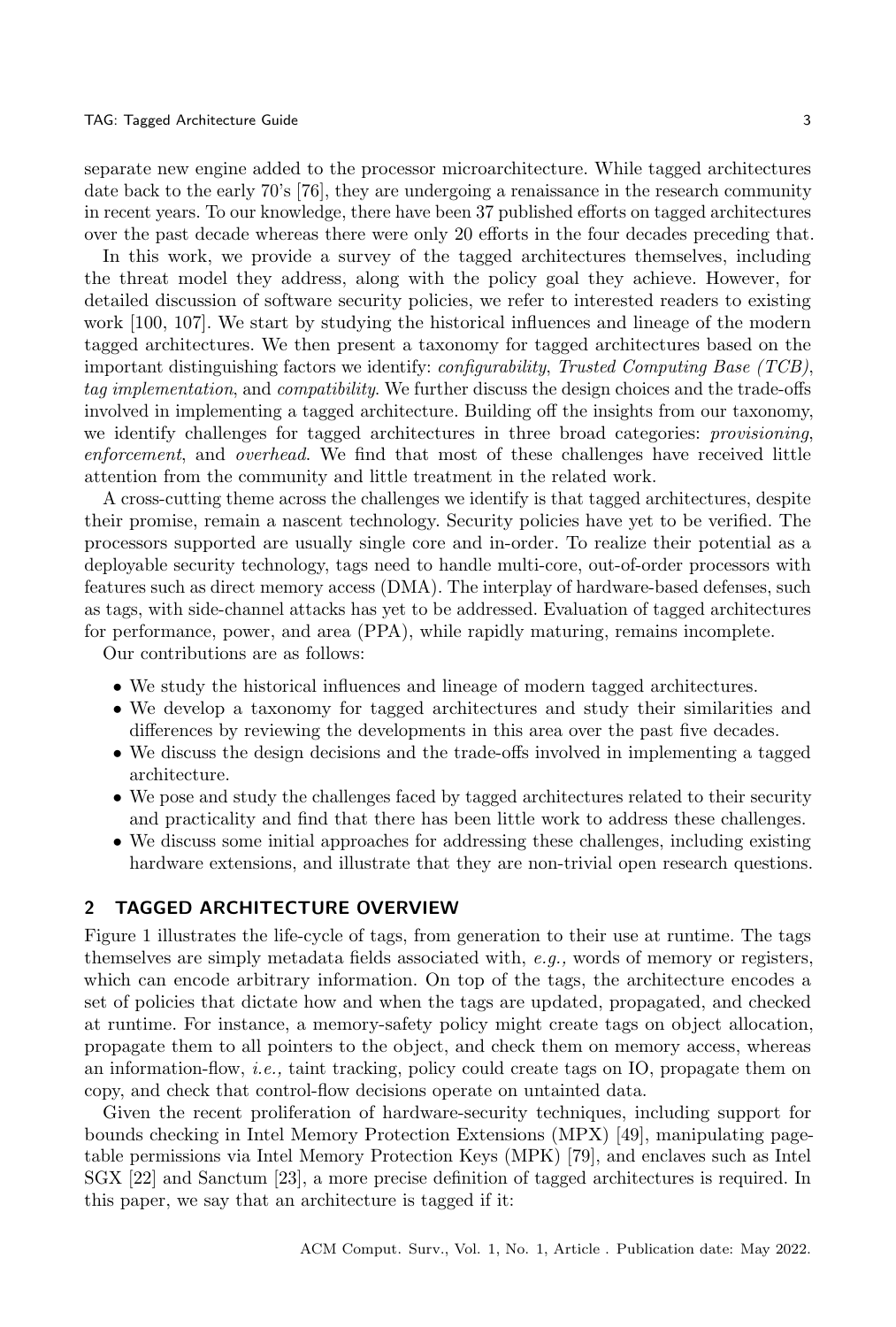<span id="page-3-0"></span>

| (a) Stack Before Attack |                | (b) Stack After Attack |                     |  |  |  |  |  |  |
|-------------------------|----------------|------------------------|---------------------|--|--|--|--|--|--|
| <b>Return Addr</b>      | <b>RETADDR</b> | Payload Addr           | <b>DATA</b>         |  |  |  |  |  |  |
| $\cdot$                 | .              | $\cdot$                | .                   |  |  |  |  |  |  |
| buffer[1]               | <b>DATA</b>    | buffer[1]              | <b>DATA</b>         |  |  |  |  |  |  |
| buffer[0]               | <b>DATA</b>    | buffer[0]              | <b>DATA</b>         |  |  |  |  |  |  |
| $\cdots$                | .              | $\cdot$                | $\cdot \cdot \cdot$ |  |  |  |  |  |  |

Fig. 2. Example of a tagged architecture enforcing a simple call-return policy.

- (1) Supports metadata at the word granularity in memory,
- (2) Ties tags to specific memory and/or registers, and
- (3) Validates tags, producing errors for security violations.

Consequently, Intel's recent ISA extensions do not qualify as tagged: MPX does not tie tags to addresses; MPK is not word granular [\[89\]](#page-34-11); and enclave schemes (SGX) are a distinct security paradigm with an emphasis on isolating code / data, not on maintaining and validating metadata. Similarly, ARM's PAC [\[2\]](#page-30-5) only maintains metadata for a subset of memory, pointers, and so does not qualify. However, ARM's MTE does meet our definition for a tagged architecture and is discussed here.

# 2.1 Threat Model

Tagged architectures and associated policies have been developed to address the full gamut of software-security threats [\[100,](#page-34-4) [107\]](#page-35-0), from type and memory corruption to integer overflows to thread safety. However, not all tagged architectures address all threats, making it important to distinguish between the threat model addressed by a particular tagged architecture and the power of tags generally. For instance, some early proposals only targeted buffer overflows (spatial memory safety), whereas tags can address threats beyond memory safety. Indeed, tagged architectures that support user defined policies that can address arbitrary software security issues, including application logic bugs, are becomingly increasingly popular, taking the place of single purpose tagged architectures. The danger of such complex policies is that they significantly expand the attack surface introduced by tags to include policy errors. The guarantees provided by tagged architectures rely on the correctness of the policies they enforce, meaning that policy bugs are an important new threat introduced by tagged architectures.

Tagged architectures do not protect against attacks that target the hardware itself, including Row Hammer [\[112\]](#page-35-1), Spectre [\[55\]](#page-33-7), Meltdown [\[62\]](#page-33-8), and Glitching [\[102\]](#page-35-7). Instead, tags ensure that the software layer above the hardware conforms to a given policy. Consequently, hardware side channels, speculative execution, and bit-flipping attacks are all out of scope. Attacks against device drivers or DMA, which are programmed by software, are in scope, but often left as future work.

# <span id="page-3-1"></span>2.2 Tag-Policy Example

A tag policy is a function that takes a set of tags as input and produces either a new set of tags or a violation, indicating that the tags break the expected invariant imposed by the policy. To see how tags and policies work in practice, consider guaranteeing the integrity of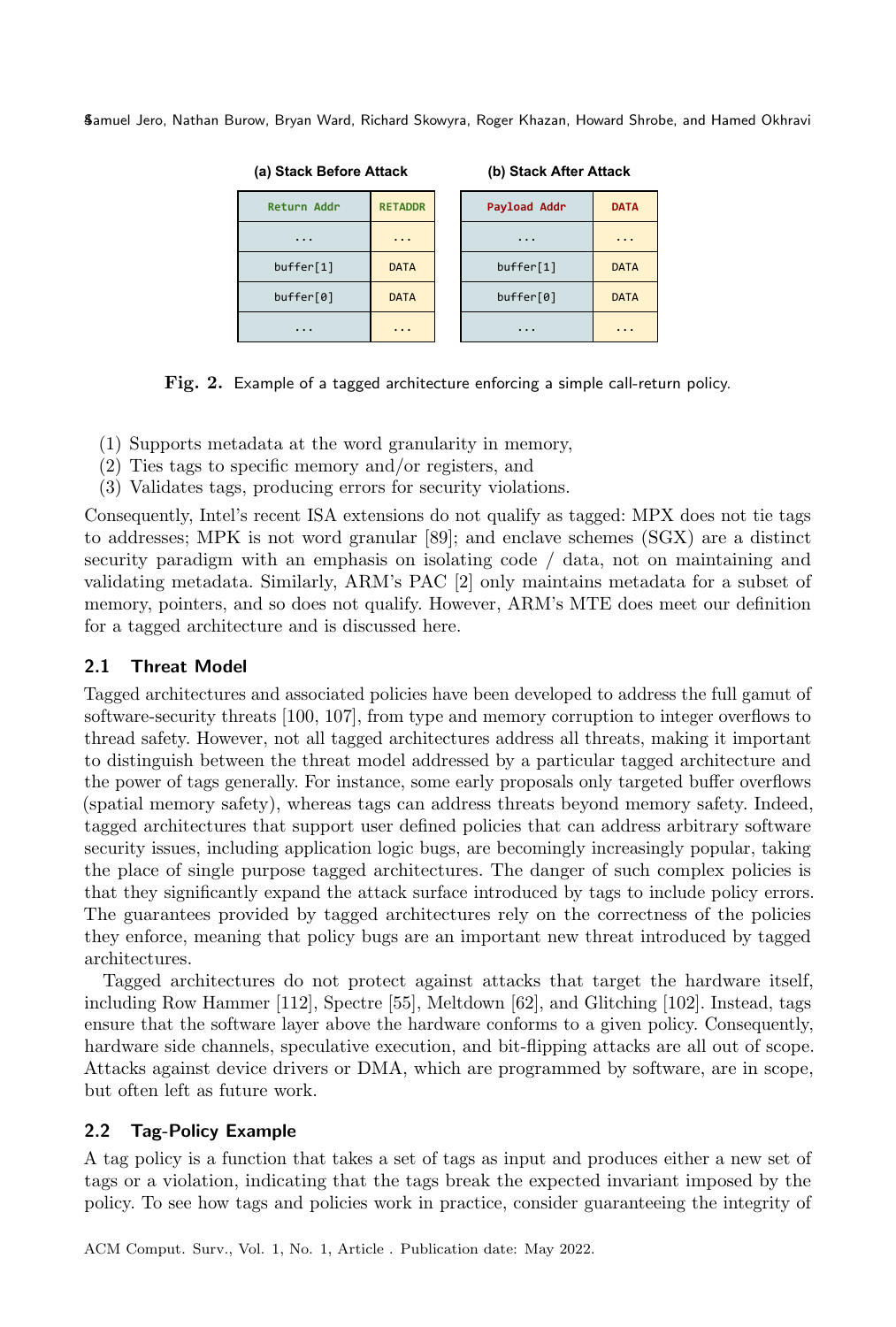return addresses to defeat classic stack-based control-flow hijacking attacks that overwrite them. A policy could be that only call instructions can write return addresses, and only return instructions can read them. To implement this, every return address is labeled with a RETADDR tag by the call instruction that writes it, with the rest of the stack receiving a default DATA tag. Instructions that write memory are updated to move the source's tag to the destination. Return instructions are updated by the policy to only execute if the return address still has the RETADDR tag.

The effect of this simple return-address policy is shown in [Figure 2.](#page-3-0) If an attacker attempts to overflow a buffer to overwrite a return address, the input's DATA tag overwrites the original return address's RETADDR tag. When the program attempts to return to the attacker's payload, the modified return instruction reads the DATA tag of the return address and determines a violation. Note, however, that this policy does not stop all return-address attacks. The rule propagating tags on copy could be used by an attacker to move a return address further up the stack to the current function frame, allowing a stack unwinding attack. A stronger policy would be to disallow all writes to a return address except by call instructions. This issue highlights the importance of verifying that tag policies actually enforce the desired security properties. The usual suite of tools can be used for verifying tag policies, from formal methods to software testing techniques such as fuzzing.

# 3 TAG POLICIES

Existing tagged architectures have been used to explore five broad classes of policies: (i) memory-safety policies, (ii) information-flow control (IFC) policies, (iii) dynamic informationflow tracking (DIFT) policies, (iv) capability models, and (v) programmable architectures that support multiple policy paradigms, i.e., are general-purpose. Memory safety and IFC specific policies were the first frontier of modern tagged architectures (since 2000), and specializations of them,  $e.g.,$  for embedded devices, are still areas of active interest [\[118\]](#page-35-8). The predominant area of interest, however, has been in DIFT policies that seek to limit the influence of user input in the program. Capability Models were revived by CHERI [\[117\]](#page-35-5), and have seen significant interest in the community. Competing with the rise of capability models are general purpose tagged architectures,  $e.g.,$  PUMP [\[37\]](#page-32-9) that seek to enable all possible tag policy paradigms. In addition to these main classes, the Typed Architectures [\[53\]](#page-32-7) paper uses tags to support dynamic typing of data in languages such as JavaScript. This builds on the spirit of historical tagged architectures, such as the LISP machine [\[69\]](#page-33-9) where the programming language and underlying architecture were tightly coupled.

# 3.1 Memory Safety

Memory-safety policies prevent memory-corruption attacks, e.g., buffer overflows or use-afterfrees, which lead to the attacker controlling the application, data leaks, privilege escalation, etc. Such architectures leverage the "fat-pointer" concept, associating bounds and version information with pointers and data, allowing the architecture to validate that a pointer is allowed to access a given piece of data at runtime. Exemplars include Hardbound [\[34\]](#page-32-6), Watchdoglite [\[70\]](#page-33-10), and Low-fat pointers [\[57\]](#page-33-6). Interestingly, commercial architectures such as the SPARC M7/M8 [\[75\]](#page-34-12) and ARM MTE [\[3\]](#page-30-6) generally focus on the bounds checking use case, though they provide limited tags and so can only provide probabilistic overflow detection. It is also possible to use the tag bits they provide for other policies, but given their focus on bounds checking applications, we currently consider them to support memory safety policies.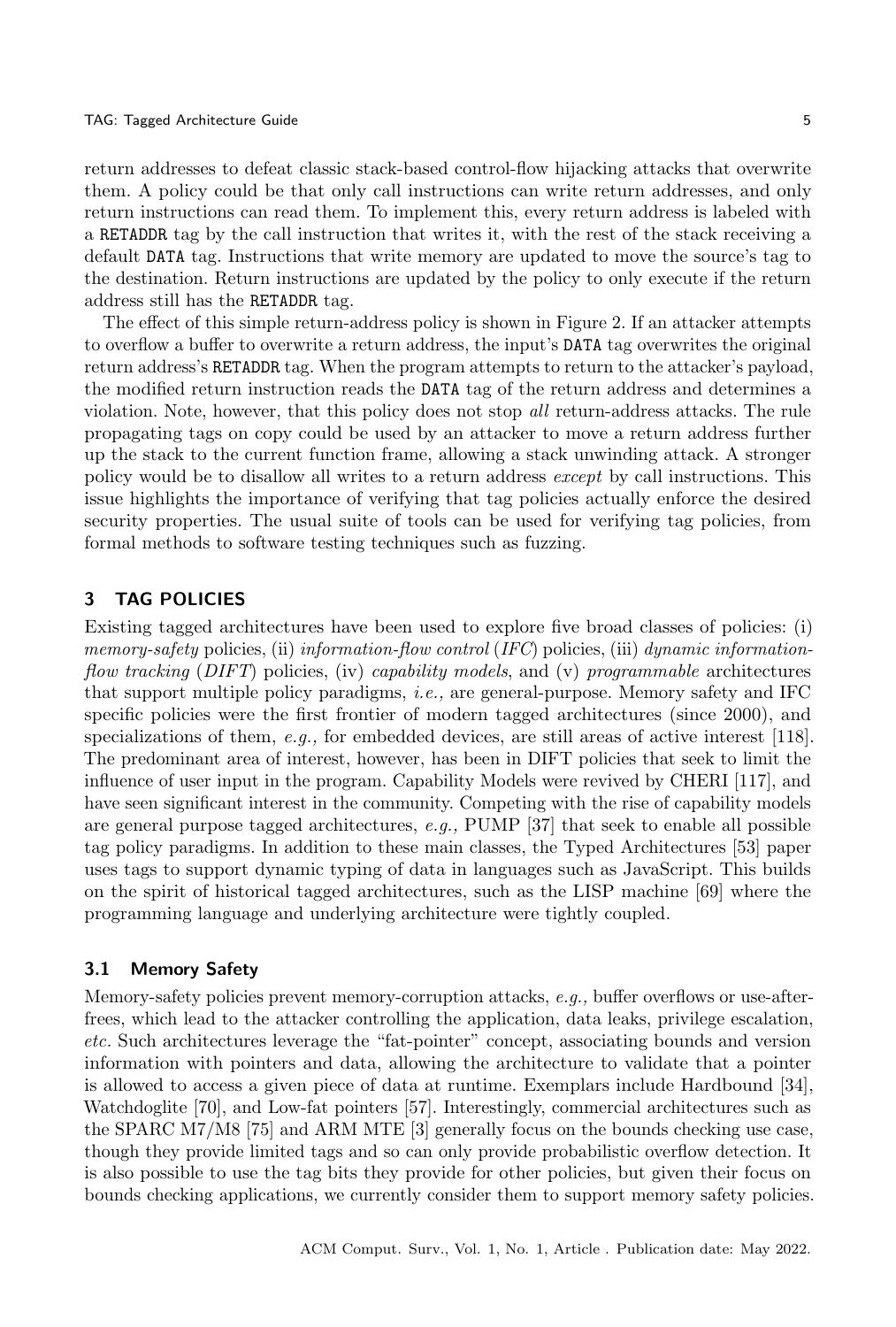# 3.2 IFC

Classic IFC policies are concerned with the leaking of sensitive information,  $e.g.,$  crypto keys, or the use of privileged / classified information in non-privileged / unclassified settings. Consequently, they tend to use tags to enforce e.g., Bell-LaPadula or Biba security models. More recently, this has been generalized to a notion of compartmentalization [\[66\]](#page-33-11), with the goal of enabling least privilege for each compartment. Timber-V [\[118\]](#page-35-8), the most recent IFC architecture, instantiates this as secure enclaves for embedded devices.

# 3.3 DIFT

DIFT policies are based on policing how user input, or data derived from user input, can be used to impact application data and control-flow. As such, they are a subset of IFC, but have seen sufficient research interest that we discuss them separately. DIFT policies address threats ranging from control-flow hijacking to data leaks, and even higher level policies such as compartmentalization within an application. Indeed, there exists a substantial body of work on formalizing security properties in terms of information flow [\[41\]](#page-32-11). Even memory safety has been formalized as a subset of IFC, by formulating memory safety as a non-interference property [\[31\]](#page-31-5). The effort to formalize security properties as IFC has run into issues in practice however. In particular, using pointer tainting (a subset of DIFT) is known to be ineffective at detecting data leaks and memory corruptions of non-control data [\[96\]](#page-34-13), though there is some debate about how severe these limitations are [\[27\]](#page-31-6). In part because of these debates, and in part because of difficulties in scaling DIFT policies without large number of false positives or false negatives, current research emphasis has moved away from DIFT towards capabilities and general purpose tags.

# 3.4 Capabilities

The CHERI capability model has been well explored within the literature by the CHERI team [\[21,](#page-31-7) [28,](#page-31-8) [116,](#page-35-9) [117,](#page-35-5) [121\]](#page-35-10). The capability paradigm has also seen broader adoption within the security community, including notably seL4 [\[54\]](#page-33-12). CHERI offers two types of capabilities: object capabilities that allow the programmer to encapsulate code and data, and memory capabilities added by the compiler. CHERI is also the most mature tagged architecture with academic roots, and ARM intends to fabricate CHERI boards, to be available in 2021 [\[19\]](#page-31-9).

# 3.5 Programmable policies

General-purpose tags [\[4,](#page-30-7) [37,](#page-32-9) [101,](#page-35-11) [106\]](#page-35-12) may be more flexible than the other paradigms, as they can be interpreted according to any model, including capabilities. Common policies include Control-Flow Integrity (CFI), Code-Pointer Integrity (CPI), Shadow Stacks, Bounds Checking, Use-After-Free checks, and IFC like policies for, e.g., taint tracking. However, general-purpose tags require significantly more programmer support to write specialized policies, as well as sharing a reliance on compiler support for the initial tags. Regardless of programming paradigm, general-purpose tag policies should be verified to show that they enforce the desired security properties. Even if the policies themselves are amenable to analysis [\[29\]](#page-31-10), users are still dependent upon a large and complex TCB to determine the initial tag set given as input to the policy at runtime.

# 4 HISTORICAL EVOLUTION AND INFLUENCES

Perhaps the earliest incarnation of a tagged architecture was the B5000 series machines built by the Burroughs Large Systems Group in 1961 [\[76\]](#page-34-9). It was the first departure from the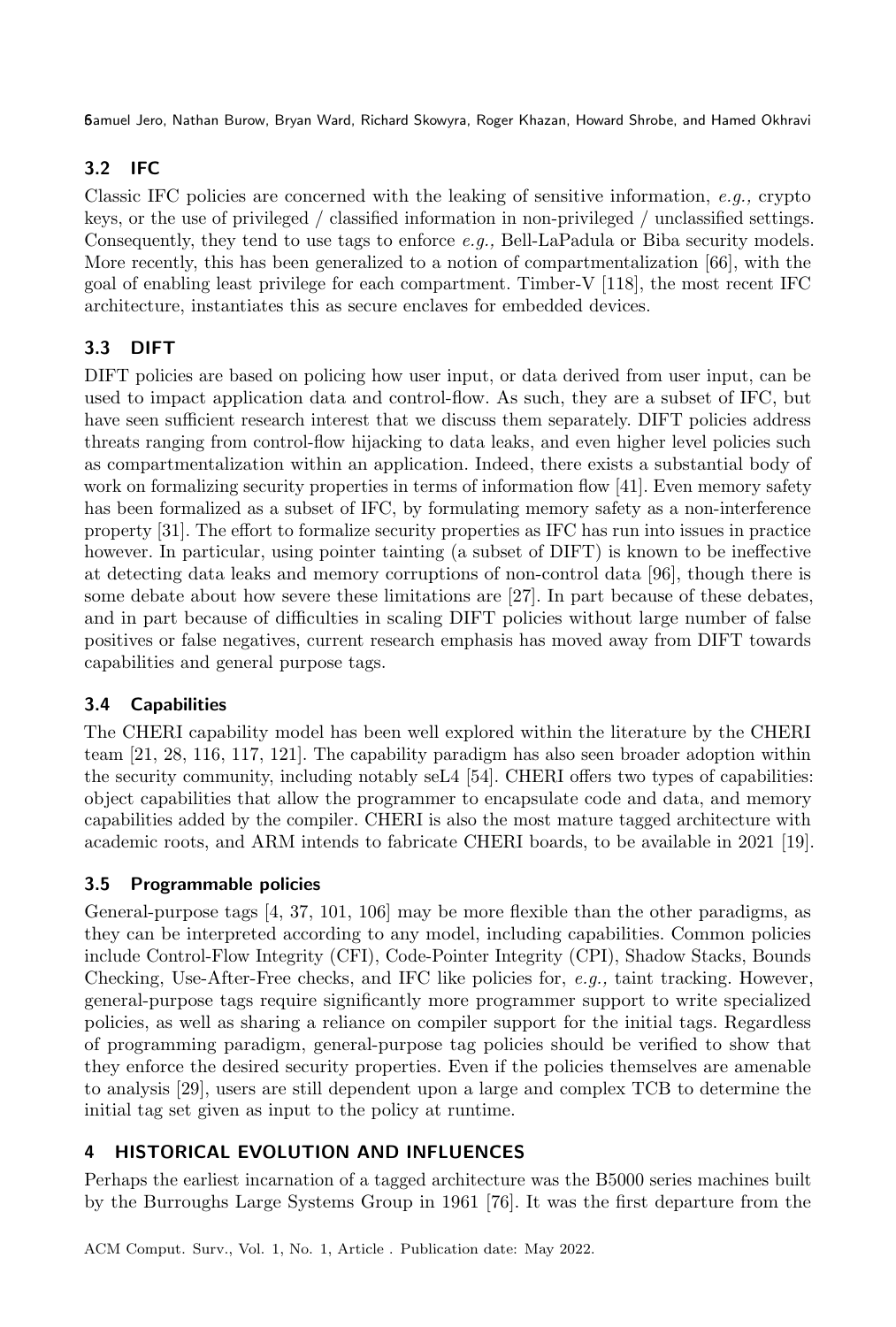conventional von Neumann architecture in that it used a 3-bit tag to differentiate between code and different data types. It was the first significant effort to enrich the processor with semantic information, albeit in a limited fashion. A fascinating aspect of this design is that even though it provided a limited form of memory safety, security was in its infancy and many forms of attacks that the B5000 series machines prevented by virtue of its semantic information would not be understood for another few decades. For example, a stack-based buffer overflow is prevented in the B5000 machines because they distinguish between return addresses and user data, but such attacks would only be studied in any meaningful depth in the 90s [\[73\]](#page-33-13). The tags in the B5000 machines were primarily a way of providing 'information structure' for a computer system and were utilized to provide some level of hardware fault tolerance. The B5000 machines are also the first to use the term 'tag' for this extra semantic information.

The paper by Feustel [\[42\]](#page-32-12) in 1973 more systematically identifies the benefits of tagged architecture, but again, they are again viewed as a way of providing more semantic information in hardware in order to enrich and simplify programming language and operating system designs and make them extensible. Feustel hints at the possible security advantage of tagged architectures (called 'protection'), but they are viewed as a way of enforcing access for shared resources.

The LISP machine [\[69\]](#page-33-9) circa 1985 is perhaps the first to study the security advantages of tagged architecture in a way that resembles modern understanding of them, so this is the point that different policy goals diverge from each other. Accordingly, we break down the subsequent historical development of the tagged architecture into their own subsections for the rest of this section.

Figure [3](#page-7-0) illustrates the historical influences and the lineage of tagged architectures. Each color denotes a policy goal: blue is memory safety, yellow is IFC, green is DIFT, and orange is programmable. An arrow from A to B denotes A directly influencing B. A dotted line is an indirect influence. Stripped coloring shows an improvement or specialization of a design. Ribbon shape denotes a seminal or influential design.

#### 4.1 Memory Safety

As mentioned, the LISP machine and its incarnation in the Symbolics 3600 [\[69\]](#page-33-9), are among the first to utilize tags in a way that resembles modern understanding of them. Symbolics 3600 used tags to facilitate a relocating garbage collector and enable "run-time checking of data types" [\[69\]](#page-33-9). At the very least, this machine provided temporal memory safety and could prevent some forms of variable and stack overflow depending on the actual checks implemented on top of tags. A 'stack overflow' is when the stack contains too many frames and bleeds into adjacent memory, and it should not be confused with 'stack-based buffer overflow' that will be studied and exploited for control-flow hijacking later in the 90s.

Influenced by Symbolics 3600, the SPUR Lisp [\[125\]](#page-36-2) is the next machine that used tags to facilitate garbage collection. Unlike Symbolics 3600, the SPUR Lisp machine stored all types of data in the same area of memory to achieve better alignment, thus it is among the first to propose a flat address space that leverages tags to distinguish between various data types. SPUR later influenced KCM [\[6\]](#page-30-8) that, although it was a Prolog machine, used tags for garbage collection in a very similar fashion. The usage of tagged architectures for memory safety went into a winter for two decades.

The seminal work that heavily influenced modern tagged architectures for memory safety was HardBound circa 2008 [\[34\]](#page-32-6). HardBound is notable form multiple perspectives. By 2008, spatial and temporal memory safety violations were well-understood in the community [\[16,](#page-31-11)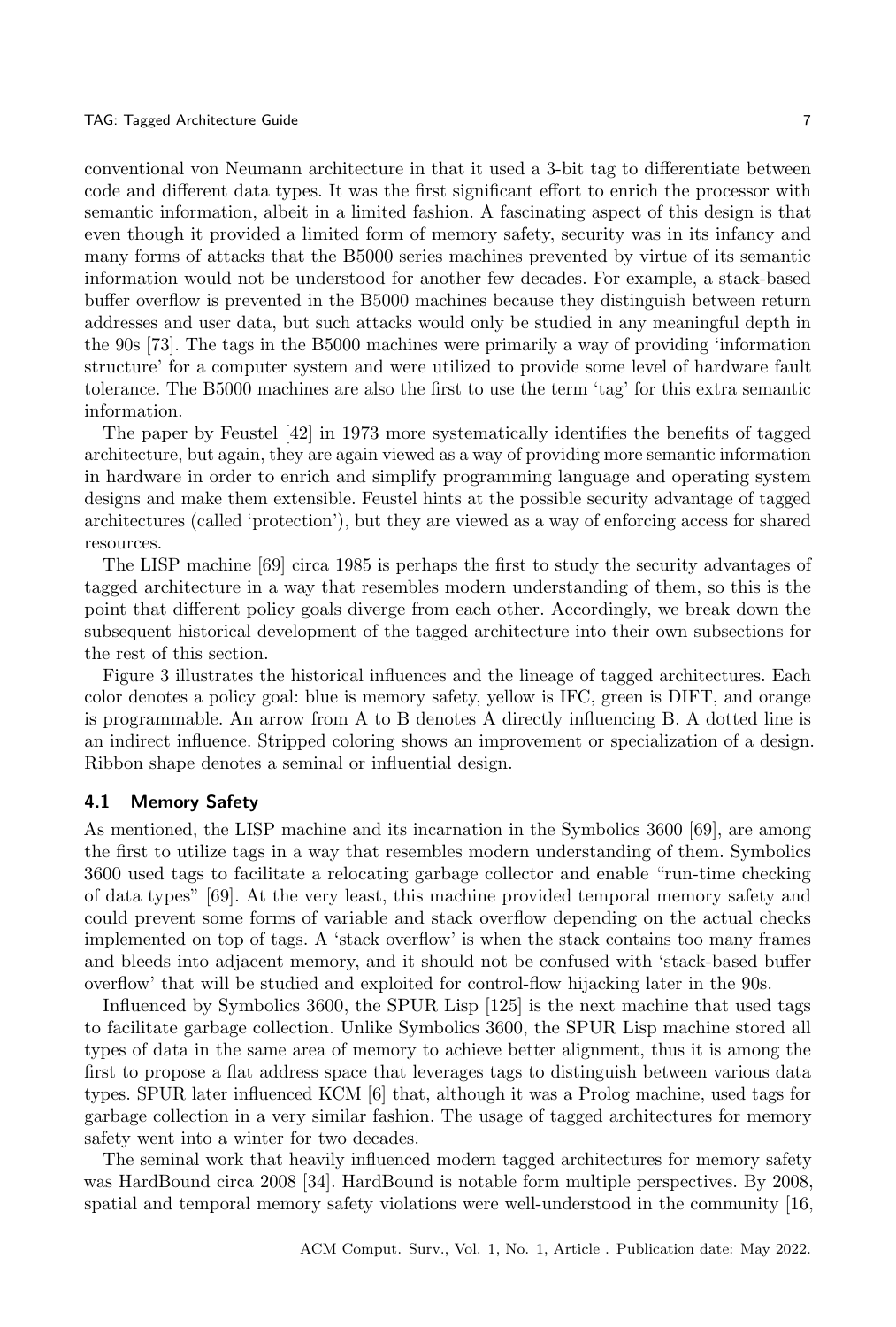

<span id="page-7-0"></span>

Fig. 3. Historical influences and lineage of tagged architectures categorized by their policy goals.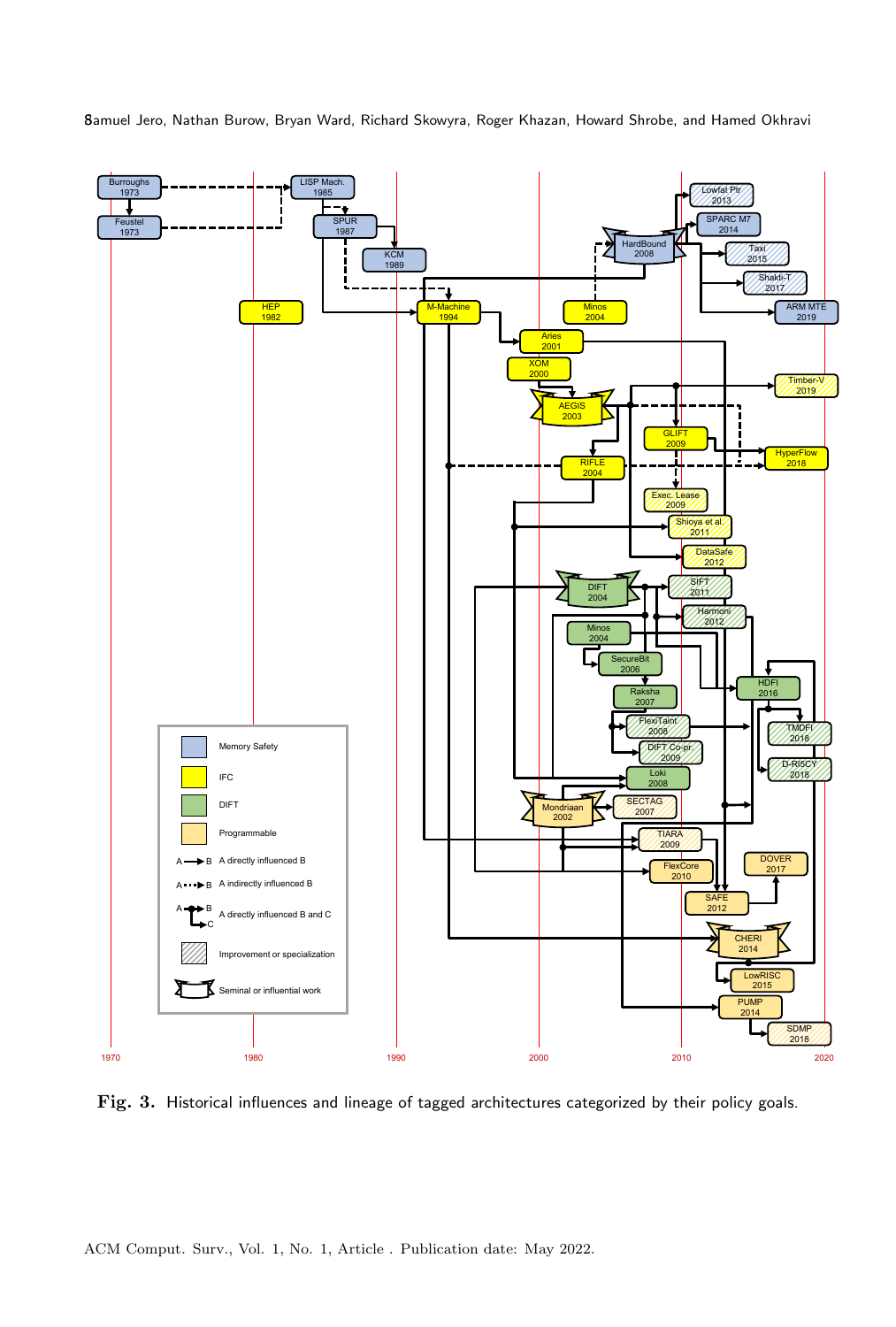#### TAG: Tagged Architecture Guide 9

[73,](#page-33-13) [122\]](#page-36-3) and their potential for control-hijacking attacks was observed in the wild [\[44\]](#page-32-13). As such, HardBound is perhaps the first tagged architecture that is motivated by preventing what is today understood as the broad class of memory safety bugs, and was not from the lineage of machines that merely facilitate garbage collection. HardBound was also the first to explicitly encode base and bounds for spatial memory safety in tag bits and provided a concrete realization of such run-time checks.

HardBound heavily influenced low-fat pointers [\[57\]](#page-33-6) that encode a compact version of base and bounds metadata in tags for better performance and memory overhead, and SPARC M7/M8 [\[75,](#page-34-12) [84,](#page-34-14) [88\]](#page-34-15) that use smaller tags (also called 'color') for probabilistic overflow detection but provide lower silicon overhead. In addition, Taxi [\[43,](#page-32-14) [47\]](#page-32-8) specifically studies policies that can protect against code reuse attacks. Shakti-T [\[67\]](#page-33-14) further optimizes storage requirements for tags by using a common memory region for all base and bounds information. Finally, ARM MTE [\[3\]](#page-30-6) presents one of the latest commercial incarnations of memory-safetyfocused tagged architectures influenced by HardBound, but MTE also takes some influences from SPARC in its notion of coloring because of its small tag space (4 bits).

#### 4.2 IFC

An early form of IFC was implemented by HEP [\[97\]](#page-34-16) in1982 to prevent interference of processes running in parallel on a multiprocessor computer system. Modern notions of information-flow control and non-interference did not exist at the time, so the discussions in HEP are all centered on enabling parallelism. M-Machine [\[15\]](#page-31-12) is perhaps the earliest incarnation of a tagged architecture that provides non-interference for security reasons. Influenced by the LISP Machine's idea of using tags to identify pointers and advocating the idea of a flat memory space (similar to SPUR), the M-Machine uses tags to encode what region of memory a pointer can access. M-Machine calls such pointers *capabilities*. M-Machine thus provides non-interference among multiple processes that share the same address space, while avowing the cost of context switches for permission checks. Note that non-interference is the simplest form of IFC where no exchange of information among various compartments (in this case, processes) are allowed.

M-Machine influenced Aries [\[8\]](#page-30-9) that extends the flexibility of its policy by enforcing a lattice-based IFC such as the Bell-LaPadula model  $(e.g., no reading from a higher$ classification and no writing to a lower classification).

An independent work in this area, XOM [\[61\]](#page-33-15), leveraged encryption to protect data (and code) in memory from interference from other processes. Tags are used to identify the compartment of data at runtime. XOM allows sharing of data among processes by explicit key sharing, thus it enforces a richer IFC policy that allows sharing.

Another influential design in this domain was AEGIS [\[104\]](#page-35-13). Itself influenced by XOM, AEGIS was the first to develop the idea of protecting a part of an application in its secure mode and removing interferences with that part. In modern terminology, this is called an enclave. AEGIS used tagging to prevent interference in on-chip caches, but it did not allow shared memory. AEGIS influenced work such as RIFLE [\[111\]](#page-35-14) that enforced a lattice-based IFC, GLIFT [\[110\]](#page-35-15) that extends tags to all logical gates in the machine (instead of just data path), and execution leases [\[109\]](#page-35-16) that improve the flexibility and performance of GLIFT by granting control of a portion of the machine to untrusted code for a fixed amount of time. Shioya et al. optimize the memory and latency overhead of a design like RIFLE [\[93\]](#page-34-17). DataSafe [\[17\]](#page-31-2) also implements a protected enclave, but provides a more expressive policy and automatically transforms binaries without requiring source code; it is thus an improvement over a design like RIFLE.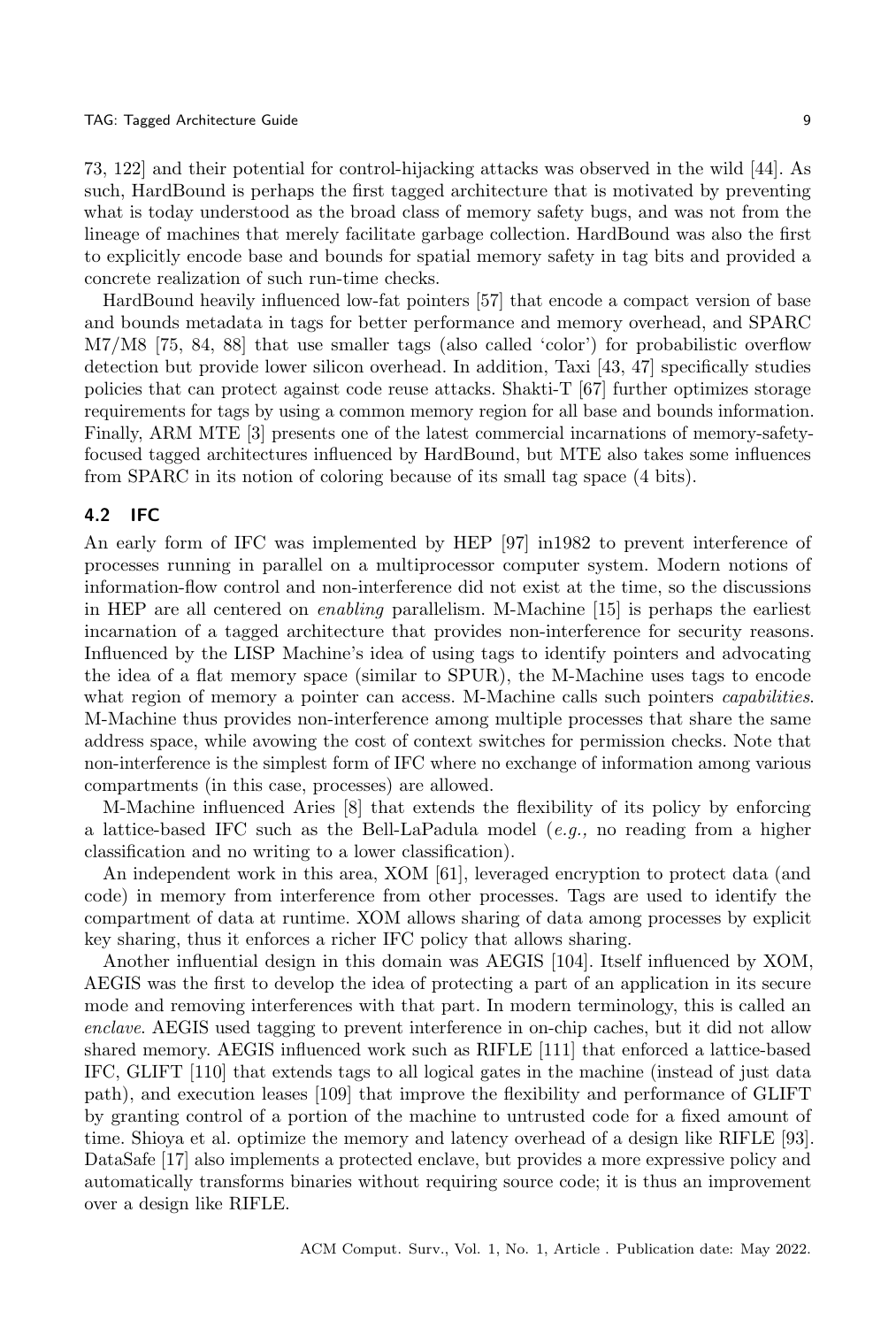One of the latest and most mature designs in the IFC lineage is HyperFlow [\[41\]](#page-32-11). HyperFlow has direct inspirations from execution leases and GLIFT and perhaps indirect influences from many other previous IFC work such as M-Machine and AEGIS. HyperFlow is an expressive IFC implemented on top of a complete RISC-V processor and is capable of enforcing arbitrary lattice-based policies. TIMBER-V [\[118\]](#page-35-8) implements AEGIS-like enclaves for embedded systems on top of RISC-V and provides efficient inter-domain communication. TIMBER-V leverages tags to enforce domain isolation rather than enforcing a generic IFC policy the way HyperFlow does.

#### 4.3 DIFT

Tagged architectures that enforce DIFT have not only seen substantial research particularly in the period between 2004 to 2018, but also they have had many influences on other designs for policy goals, speficially memory safety and IFC.

The seminal work in this area was the DIFT [\[105\]](#page-35-4) paper by Suh et al. that not only defines the concept of DIFT but also illustrates how various security policies can be realized as a DIFT policy and implements a tagged architecture for enforcing it. DIFT might have had influences from early tagged architecture designs, but its ideas sparked a new line of research for tagged architectures, sufficiently different from IFC and other security goals that we consider it the inception of that domain.

Minos [\[25\]](#page-31-13) developed in parallel with DIFT enforces Biba's low water-mark integrity policy on a tagged version of Pentium emulator. Although it is a form of dynamic information-flow tracking, Minos's policy is fixed and not as expressive as the work by Suh et al.. Minos influenced SecureBit [\[86\]](#page-34-6) that leverages a DIFT-like policy to prevent buffer overflows to control data.

DIFT work by Suh et al. and Minos influenced Raksha [\[26\]](#page-31-14) that implemented a tagged SPARC FPGA to enforce flexible and programmable DIFT policies. FlexiTaint [\[113\]](#page-35-17) generalizes the propagation rules in a design like Raksha. DIFT co-processor [\[52\]](#page-32-15) simplifies hardware design and verification for a design like Raksha by enforcing the policy in a co-processor. Loki [\[123\]](#page-36-4), influenced by Mondriaan [\[119,](#page-35-18) [120\]](#page-35-19), DIFT [\[105\]](#page-35-4), and RIFLE [\[26\]](#page-31-14) enforces application separation without the need to trust the OS. It also supports a large number of protection domains. SIFT [\[78\]](#page-34-18) implements a low-overhead version of DIFT by leveraging a separate thread to perform taint propagation and policy checking. Harmoni [\[33\]](#page-31-15) optimizes the efficiency of enforcing DIFT by implementing a hardware accelerator.

A major advancement in this area was achieved by HDFI [\[99\]](#page-34-7). Influenced by Suh et al. [\[105\]](#page-35-4) and Minos [\[25\]](#page-31-13), HDFI implements an full-blown RISC-V processor on FPGA capable of enforcing a rich set of DIFT policies. It also leverages compiler augmentation to emit DIFT instructions. TMDFI [\[63\]](#page-33-16) improves upon HDFI by having larger tags. Finally, D-RI5CY [\[80\]](#page-34-19) presents a low-overhead version of DIFT for IoT applications.

#### 4.4 Programmable

Programmable tagged architectures provide a multi-purpose tag logic that can be used to enforce the other specific policies described above: memory safety, IFC, and DIFT. Although rare in early years, programmable tagged architectures have seen a major surge in recent years, particularly after 2012.

The seminal work in this domain was Mondriaan [\[119,](#page-35-18) [120\]](#page-35-19) that influenced many modern designs. Mondriaan implements a fine-grained memory protection mechanism that tags individual words in memory with permission bits. Efficient lookup and enforcement of permissions along with cross-domain accesses secured by 'gates' allow Mondriaan to enforce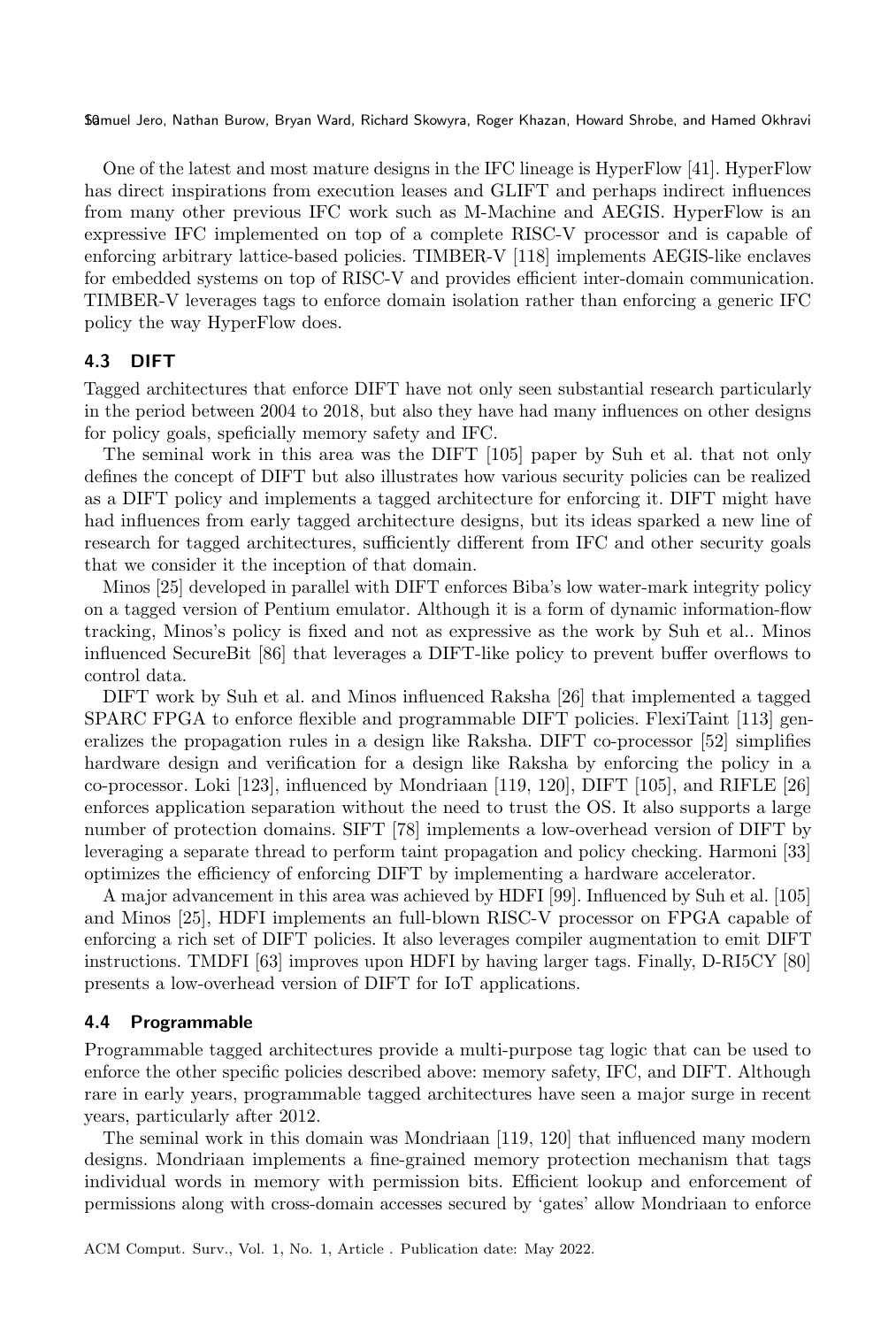a rich and programmable set of policies. SECTAG [\[4\]](#page-30-7) implements a similar but more limited design that was only validated in simulation. Influenced by Mondriaan and HardBound, TIARA [\[94\]](#page-34-20) specifically enforces programmable policies to minimize the privilege in the operating system. FlexCore [\[32\]](#page-31-16) was influenced by Mondriaan and DIFT and used a design that combines an FPGA fabric with ASIC to enforce a programmable policy efficiently.

A distinct work in this domain was the SAFE processor [\[5,](#page-30-10) [36\]](#page-32-16) that was influenced by TIARA and Aries. SAFE not only implemented an efficient and programmable tagged architecture, but also it was notable in being one of the first efforts to formally verify its tag policy. The SAFE processor later evolved into a significantly more feature-rich and flexible tagged architecture called DOVER [\[106\]](#page-35-12). DOVER is notable in 1) being among the first to have a domain-specific language for policies that automatically translate to tag rules and 2) utilizing a separate core (called PEX) for policy enforcement. This is unlike many past and follow-on efforts that use 'in-pipeline' modifications to enforce the policy. DOVER is capable of enforcing a rich set of programmable policies.

A major advancement in the area of programmable tagged architecture and one that influenced almost every subsequent work was CHERI [\[116,](#page-35-9) [117,](#page-35-5) [121\]](#page-35-10). CHERI itself was influenced by the M-Machine and its notion of capabilities. CHERI implements a tagged architecture to keep track of capabilities, a set of compiler transformations to implement pointers as capabilities, and a rich software stack that leverages such capabilities to implement a wide range of security policies from memory safety to high-level application policies. CHERI and its compoenents are described in a series of papers [\[19,](#page-31-9) [21,](#page-31-7) [28,](#page-31-8) [116,](#page-35-9) [117,](#page-35-5) [121\]](#page-35-10) and represents an influential portion of the literature on tagged architecture. CHERI is under active development and transition to practice at the time of writing this survey.

CHERI inspired LowRISC [\[64,](#page-33-17) [101\]](#page-35-11), which is a practical implementation of programmable tags on the Rocket RISC-V chip, but its implementation seems to be incomplete at the this time.

Another work that took inspiration from Aries, FlexiTaint, and Harmoni was PUMP [\[30,](#page-31-17) [35,](#page-32-17) [37\]](#page-32-9). PUMP also provides an expressive and general-purpose tagged processor capable of enforcing programmable policies ranging from memory safety to IFC and DIFT. PUMP is notable in that, similar to SAFE, it performs formal verification on tag policy [\[30\]](#page-31-17). We will discuss the implications of complex tag policies for their correctness in Section [8.](#page-20-0) Verifications such as those performed by PUMP provide more assurance about tag correctness, and with the growing complexity of tag policies, they seem to be an essential aspect of tagged architectures in the future. Lastly, SDMP [\[90\]](#page-34-5) specializes PUMP for stack protection using various policies.

### 5 TAXONOMY

For each architecture, we present its policy goal along with a classification of its implementation in a four-dimensional taxonomy for tagged architectures: Configurability, Tag Implementation, Trusted Computing Base (TCB), and Compatibility. These four dimensions highlight the important differences among tagged architectures in terms of the policies that they support and the cost of deploying them. In particular, the architecture's implementation and its Configurability go hand in hand and directly affect what policies can be supported. As the motivation for tagged architectures is to provide hardware acceleration for security policies, policy support is a critical factor when comparing them. Detailing the TCB provides a nuanced view of the security guarantees possible from a tagged architecture, while Compatibility looks at other barriers to adoption. We present a summary of all architectures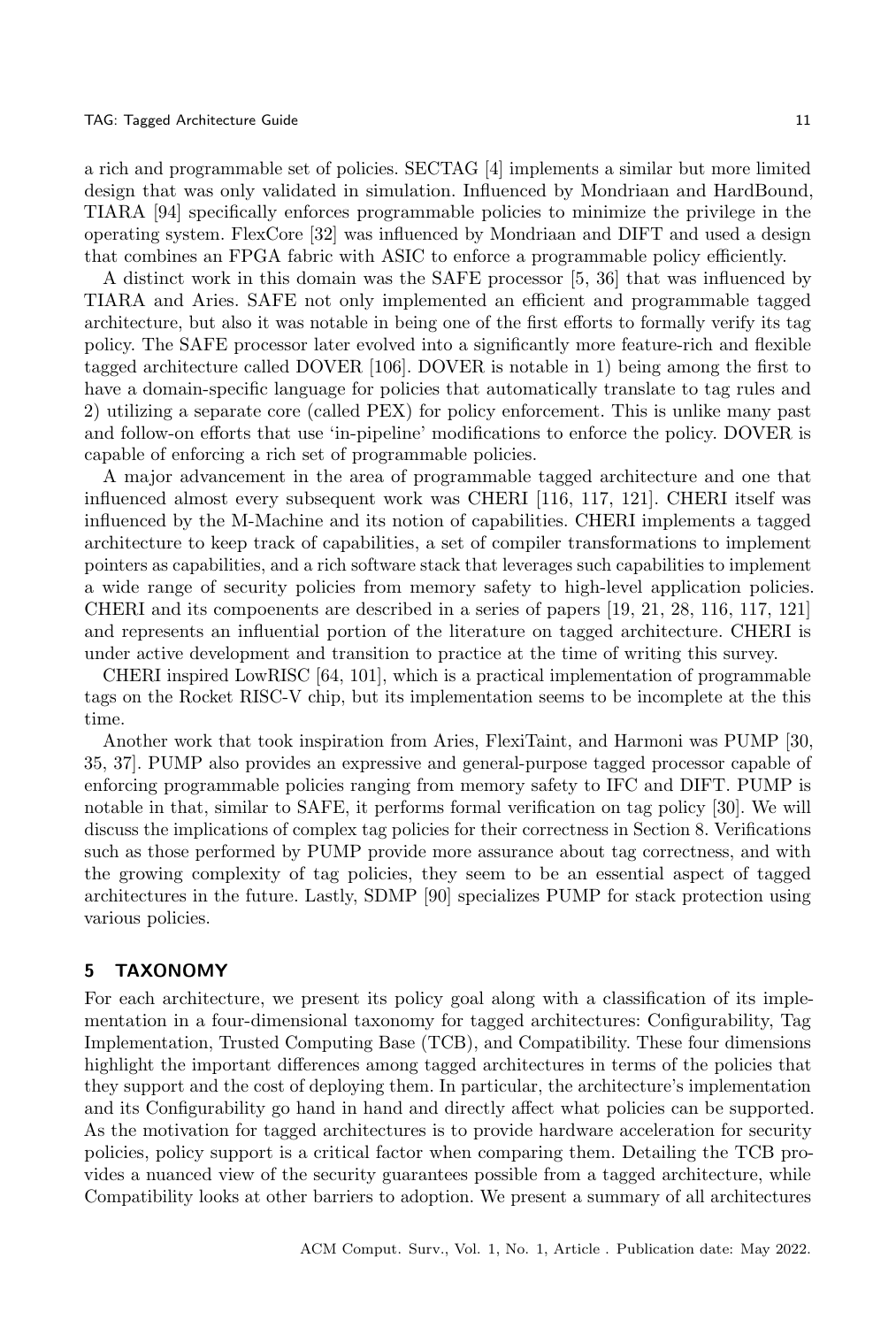we examine in Table [1.](#page-12-0) Here we provide a brief of overview each dimension, with further details in the following four sections.

- Configurability. Tagged architectures can support a fixed policy, a limited set of policies, or be fully programmable. Single policy architectures are simpler and easier to implement, whereas fully programmable architectures offer flexible protection against a wider ranger of threats.
- Tag Implementation. The key components of a tagged architecture's implementation are how big the tags are, how the tags are managed, and how they are stored. In turn, these determine the type of policies that can be supported, and at what runtime and memory overhead.
- Trusted Computing Base. The TCB of a tagged architecture necessarily includes the processor, and depending upon the architecture may also extend to the compiler, bootloader, operating system, and main memory.
- Compatibility. Tagged architectures fall into several categories with respect to compatibility with existing code bases: no compatibility, binary compatibility, and source compatibility. This needs to consider not only whether binaries will run but whether they will receive security benefits.

### 5.1 Configurability

In support of their policy goal, tag architectures can either be completely fixed and nonconfigurable, or expose a variety of interfaces to policy designers. Non-configurable architectures support a fixed policy that is "baked in" to the silicon [\[6,](#page-30-8) [8,](#page-30-9) [25,](#page-31-13) [47,](#page-32-8) [53,](#page-32-7) [61,](#page-33-15) [67,](#page-33-14) [69,](#page-33-9) [76,](#page-34-9) [86,](#page-34-6) [93,](#page-34-17) [97,](#page-34-16) [104,](#page-35-13) [109,](#page-35-16) [110,](#page-35-15) [118,](#page-35-8) [121,](#page-35-10) [125\]](#page-36-2). These designs were common in early tagged architectures, and still manifest as a lightweight means for enforcing policies. Of the configurable architectures, we identify two different classes of configurability, directly analogous to whether the architecture support a programmable policy or not. Where the architecture does not support a programmable policy, the tags are less configurable [\[26,](#page-31-14) [41,](#page-32-11) [52,](#page-32-15) [63,](#page-33-16) [78,](#page-34-18) [80,](#page-34-19) [111\]](#page-35-14). Recently, the trend is towards fully programmable tagged architectures [\[17,](#page-31-2) [32,](#page-31-16) [33,](#page-31-15) [36,](#page-32-16) [37,](#page-32-9) [90,](#page-34-5) [95,](#page-34-8) [101,](#page-35-11) [106,](#page-35-12) [113\]](#page-35-17).

Non-Configurable. Fixed policies are attractive because they are invariant across all deployments of the system, so one can reasonably make security claims for all code running on the processor. The disadvantage is that they are inflexible – their security model cannot evolve to address new threats. In the 70's and 80's, the original tagged architectures were invented to provide native support for languages such as LISP or Prolog [\[6,](#page-30-8) [69,](#page-33-9) [125\]](#page-36-2), or unique general-purpose machines that aimed to disambiguate code/data/pointers [\[76,](#page-34-9) [97\]](#page-34-16). The next wave of tagged architectures, starting in the 2000's, were explicitly security focused, with interest in IFC [\[8,](#page-30-9) [47,](#page-32-8) [86,](#page-34-6) [93,](#page-34-17) [104,](#page-35-13) [109,](#page-35-16) [110\]](#page-35-15). Along with interest in taint tracking via IFC came interest in data integrity/confidentiality policies such as Biba and Bell La Padula [\[25\]](#page-31-13), and enclaves that were resistant to code leakage (and hence software piracy) [\[61\]](#page-33-15). The most recent development in fixed policies is a return to language support, this time for dynamically typed languages by introducing new ISA primitives that are aware of the type of the data at runtime and execute correctly [\[53\]](#page-32-7).

Note that most tagged architectures that focus on memory safety [\[15,](#page-31-12) [34,](#page-32-6) [57,](#page-33-6) [67,](#page-33-14) [84,](#page-34-14) [120\]](#page-35-19) are not programmable, and typically rely on the tag to distinguish pointers and data, Hardbound [\[34\]](#page-32-6) is a prominent example of this. Further, such architectures are comparatively rare and may be incompatible with common C paradigms such as out-of-bounds pointers.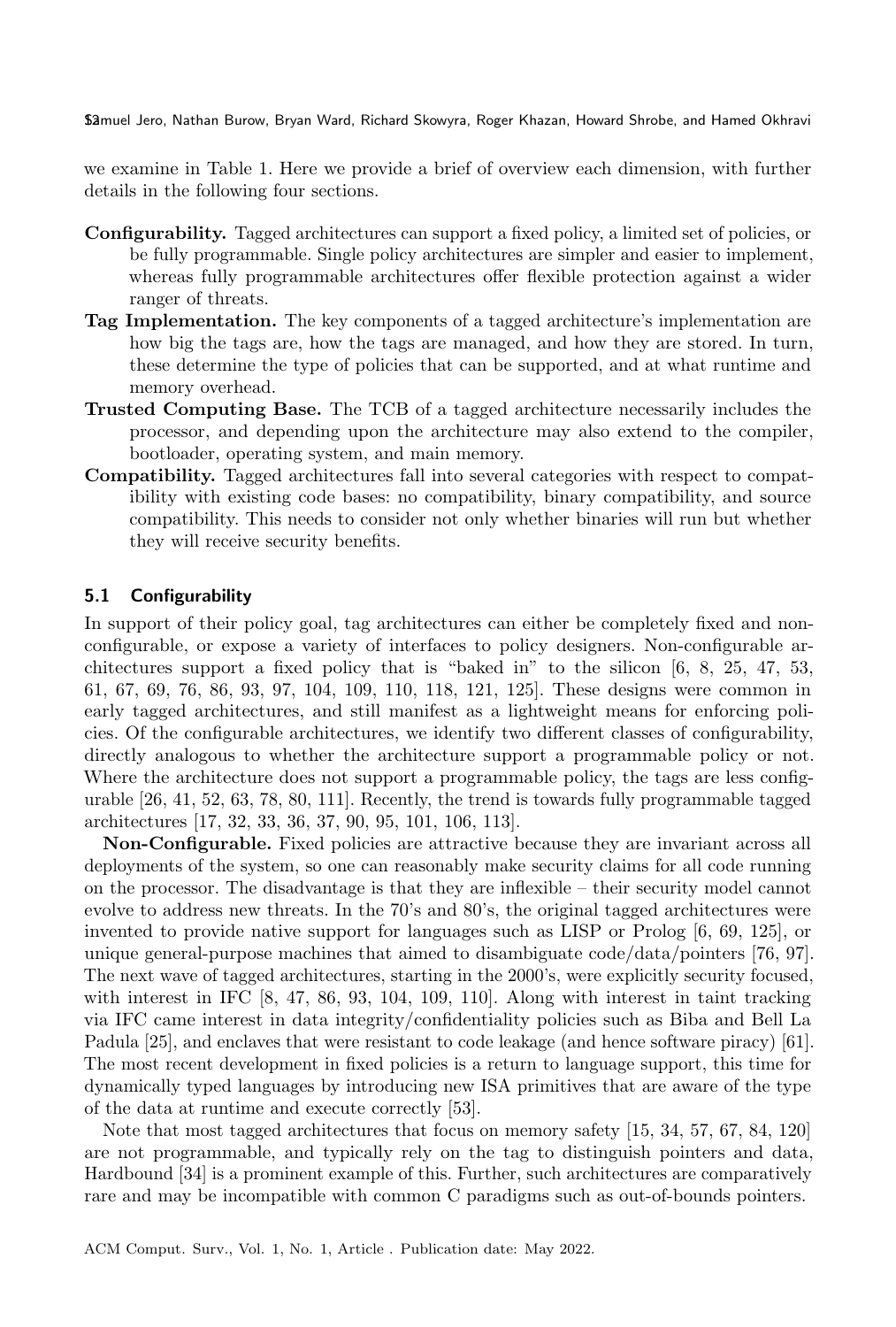<span id="page-12-0"></span>Table 1. Tagged architectures with their design dimensions sorted by the publication year. Policy Goal:  $*$  – spatial memory safety only,  $\dagger$  – Optimization work rather than a new architecture. Tag Impl: W – widened memory, D – disjoint memory, PT – page-table-like structure, LT – lookup table structure, E – memory encrypted with unique key for each tag. TCB: C – compiler, B – bootloader, P – processor, K – OS kernel, M – main memory.

| Architecture                                 |      | Year Policy Goal                      | $\text{Config}$        | Tag Impl             |                    |                          | <b>TCB</b> |           |           |           |           | Compat Evaluation |                          |
|----------------------------------------------|------|---------------------------------------|------------------------|----------------------|--------------------|--------------------------|------------|-----------|-----------|-----------|-----------|-------------------|--------------------------|
|                                              |      |                                       |                        | Size  <br>(bits)     | MgmtStoreC B P K M |                          |            |           |           |           |           |                   |                          |
| Timber [118]                                 | 2019 | $\rm IFC$                             | No                     | $\,2$                | <b>ISA</b>         | W                        |            |           | 0         |           | $\bullet$ | Source            | Simulation               |
| ARM MTE <sup>[3]</sup>                       | 2019 | Memory                                | $_{\rm Yes}$           | $\overline{4}$       | <b>ISA</b>         | $\overline{\text{N/A}}$  |            |           |           |           |           | Binary            | <b>ASIC</b>              |
|                                              |      | Safety                                |                        |                      |                    |                          |            |           |           |           |           |                   |                          |
| D-RI5CY [80]                                 | 2018 | <b>DIFT</b>                           | Yes                    | $\mathbf 1$          | API                | W                        | $\bullet$  | $\bullet$ | $\bullet$ | $\bullet$ | $\bullet$ | Binary            | <b>FPGA</b>              |
| TMDFI [63]                                   | 2018 | <b>DIFT</b>                           | Yes                    | 8                    | <b>ISA</b>         | $\overline{W}$           | $\bullet$  | ●         |           |           | $\bullet$ | Source            | Simulation               |
| HyperFlow [41]                               | 2018 | <b>IFC</b>                            | Yes                    | 8                    | <b>ISA</b>         | $\overline{\text{PT}}$   |            |           | 0         |           | $\bullet$ | None              | <b>FPGA</b>              |
| $SDMP$ [90]                                  | 2018 | Memory                                | Yes                    | 11                   | API                | $\overline{W}$           |            |           | $\bullet$ |           | $\bullet$ | Source            | Simulation               |
|                                              |      | Safety                                |                        |                      |                    |                          |            |           |           |           |           |                   |                          |
| Typed Arch. [53]                             | 2017 | N/A                                   | $\rm No$               | 9                    | <b>ISA</b>         | D                        |            |           |           | $\bullet$ | $\bullet$ | Source            | <b>FPGA</b>              |
| Dover $[106]$                                |      | 2017 Programmable                     | Yes                    | Large                | API                | LT                       |            |           | $\bullet$ |           | $\bullet$ | Source            | <b>FPGA</b>              |
| Shakti-T [67]                                | 2017 | Memory                                | No                     | $\mathbf{1}$         | <b>ISA</b>         | W                        | $\bullet$  | $\bullet$ | $\bullet$ | $\bullet$ | $\bullet$ | Source            | <b>FPGA</b>              |
|                                              |      | Safety <sup>†</sup>                   |                        |                      |                    |                          |            |           |           |           |           |                   |                          |
| <b>HDFI</b> [99]                             | 2016 | <b>DIFT</b>                           | No                     | $\mathbf 1$          | <b>ISA</b>         | D                        | e          |           | ●         | $\bullet$ | $\bullet$ | Source            | FPGA                     |
| lowRISC [64, 101]                            |      | 2015 Programmable                     | Yes                    | $\overline{4}$       | $_{\rm ISA}$       | D<br>D                   |            | $\bullet$ | $\bullet$ |           | $\bullet$ | Source            | FPGA                     |
| Taxi [43, 47]                                | 2015 | Memory<br>Safety                      | No                     | 8                    | Auto               |                          |            |           | $\bullet$ | $\bullet$ | $\bullet$ | Binary            | Simulation               |
| PUMP [30, 35, 37]                            |      | 2014 Programmable                     | Yes                    | 32                   | API                | LT                       | $\bullet$  | $\bullet$ | $\bullet$ |           | $\bullet$ | Source            | Simulation               |
| <b>CHERI</b>                                 |      | 2014 Programmable                     | No                     | $\mathbf{1}$         | Auto               | W                        | $\bullet$  |           | $\bullet$ |           | $\bullet$ | Source            | FPGA                     |
| [116, 117, 121]                              |      |                                       |                        |                      |                    |                          |            |           |           |           |           |                   |                          |
| SPARC M7                                     | 2014 | Memory                                | No                     | $\overline{4}$       | Auto               | D                        |            |           |           |           | $\bullet$ | Binary            | <b>ASIC</b>              |
| [75, 84, 88]                                 |      | Safety                                |                        |                      |                    |                          |            |           |           |           |           |                   |                          |
| Low-Fat Pointers                             | 2013 | Memory                                | No                     | 8                    | Auto               | W                        |            |           |           |           | $\bullet$ | None              | FPGA                     |
| [57]                                         |      | Safety                                |                        |                      |                    |                          |            |           |           |           |           |                   |                          |
| SAFE [5, 36]                                 |      | 2012 Programmable                     | Yes                    | 59                   | <b>API</b>         | W                        |            |           |           | $\bullet$ | $\bullet$ | None              | <b>FPGA</b>              |
| DataSafe [17]                                | 2012 | <b>IFC</b>                            | Yes                    | 10                   | Auto               | D                        |            |           | 0         |           | $\bullet$ | Binary            | Simulation               |
| Harmoni <sup>[33]</sup>                      | 2012 | <b>DIFT</b>                           | Yes                    | $\overline{\leq}32$  | <b>API</b>         | D                        |            |           | 0         | $\bullet$ | $\bullet$ | Binary            | <b>FPGA</b>              |
| Shioya, et al. [93]                          | 2011 | IFC+                                  | Yes                    | 12                   | API                | PT                       |            |           | 0         | $\bullet$ | $\bullet$ | Binary            | Simulation               |
| $SIFT$ [78]                                  | 2011 | <b>DIFT</b>                           | Yes                    | $\overline{32}$      | <b>API</b>         | $\overline{D}$           |            |           | $\bullet$ | $\bullet$ | $\bullet$ | Binary            | Simulation               |
| FlexCore [32]                                |      | 2010 Programmable <sup>+</sup>        | Yes                    | Large                | API                | D                        |            |           |           |           | $\bullet$ | Source            | <b>FPGA</b>              |
| Execution                                    | 2009 | <b>IFC</b>                            | $\rm No$               | 1                    | Auto               | D                        | e          |           | 0         | $\bullet$ | $\bullet$ | None              | <b>FPGA</b>              |
| Leases $[109]$                               |      |                                       |                        |                      |                    |                          |            |           |           |           |           |                   |                          |
| <b>GLIFT</b> [110]                           | 2009 | <b>IFC</b>                            | No                     | $\mathbf 1$          | Auto               | D                        |            |           | ●         |           | $\bullet$ | None              | <b>FPGA</b>              |
| TIARA <sup>[94]</sup>                        |      | 2009 Programmable                     | Yes                    | 32<br>$\overline{4}$ | <b>API</b>         | D<br>D                   |            |           | 0         |           | $\bullet$ | None              | Theoretical<br>FPGA      |
| <b>DIFT</b> Coprocessor<br>$\left[52\right]$ | 2009 | DIFT <sup>+</sup>                     | Yes                    |                      | API                |                          |            | ●         |           |           | $\bullet$ | Binary            |                          |
| HardBound [34]                               | 2008 | Memory                                | $\rm No$               | $\mathbf{1}$         | Auto               | D                        |            |           |           |           | $\bullet$ | Binary            | Simulation               |
|                                              |      | Safety*                               |                        |                      |                    |                          |            |           |           |           |           |                   |                          |
| Loki $[123]$                                 | 2008 | <b>DIFT</b>                           | $\rm No$               | 32                   | Auto               | PT                       |            |           | $\bullet$ | $\bullet$ | $\bullet$ | None              | FPGA                     |
| FlexiTaint [113]                             | 2008 | <b>DIFT</b>                           | Yes                    | Small                | API                | D                        |            |           | ●         |           | $\bullet$ | Binary            | Simulation               |
| SECTAG <sup>[4]</sup>                        |      | 2007 Programmable                     | $_{\rm Yes}$           |                      | Small Auto         | D                        | 0          |           | 0         |           | 0         | Source            | Simulation               |
| Raksha [26]                                  | 2007 | <b>DIFT</b>                           | Yes                    | $\overline{4}$       | $\overline{API}$   | $\overline{W}$           |            |           |           |           |           | Binary            | FPGA                     |
| SecureBit [86]                               | 2006 | <b>DIFT</b>                           | No                     | $\mathbf{1}$         | Auto               | W                        |            |           | $\bullet$ | $\bullet$ | $\bullet$ | Binary            | Emulation                |
| Minos $[25]$                                 | 2004 | <b>DIFT</b>                           | No                     | 1                    | Auto               | D                        |            |           |           |           | $\bullet$ | Binary            | Emulation                |
| <b>DIFT</b> [105]                            | 2004 | <b>DIFT</b>                           | $\overline{\text{No}}$ | $\mathbf{1}$         | Auto               | PT                       |            |           |           |           | $\bullet$ | Binary            | Emulation                |
| <b>RIFLE</b> [111]                           | 2004 | <b>IFC</b>                            | $_{\rm Yes}$           | Large                | Auto               | D                        |            |           | $\bullet$ |           | $\bullet$ | Binary            | Simulation               |
| AEGIS <sup>[104]</sup>                       | 2003 | $\overline{\text{IFC}}$               | $\rm No$               | Large                | Auto               | E                        |            |           | ●         | ●         |           | None              | Simulation               |
| Mondriaan                                    |      | 2002 Programmable                     | No                     | $\overline{2}$       | <b>ISA</b>         | PT                       |            |           |           |           |           | Binary            | Simulation               |
| [119, 120]                                   |      |                                       |                        |                      |                    |                          |            |           |           |           |           |                   |                          |
| Aries [8]                                    | 2001 | <del>AfpA Comput<sub>N</sub>Sur</del> |                        |                      | Large Auto         | $1$ <sub>W</sub> Article |            |           |           |           |           | Publication date  | fay 2022.<br>Theoretical |
| $XOM$ [61]                                   | 2000 | <b>IFC</b>                            | No                     | Large                | Auto               | E                        |            |           |           |           |           | Binary            | Simulation               |
| M-Machine [15]                               | 1994 | <b>IFC</b>                            | $\rm No$               | $\boldsymbol{2}$     | Auto               | W                        |            | ●         |           |           | $\bullet$ | None              | ASIC                     |
| $KCM$ [6]                                    | 1989 | Memory                                | No                     | 32                   | Auto               | D                        |            |           | 0         |           |           | None              | ASIC                     |

Safety and the safety of the safety of the safety of the safety of the safety of the safety of the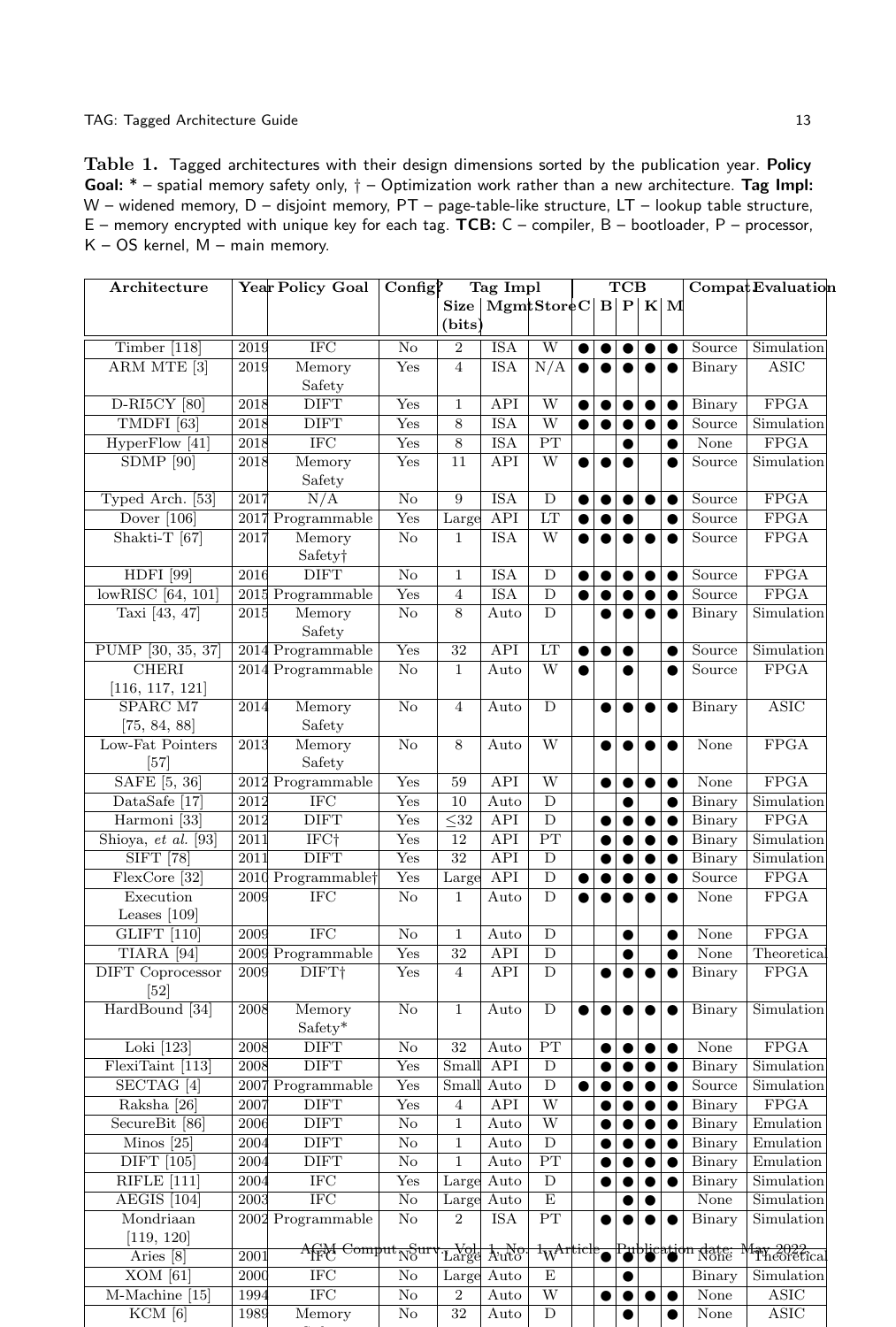An interesting corner case with non-configurable tags is CHERI [\[121\]](#page-35-10). CHERI's capabilities represent a fully programmable (within the capability paradigm) policy system, however the capability policy system is not reliant on the underlying tags. CHERI utilizes one bit tags to integrity protect its capabilities, and for no other purpose. Consequently, the tags are non-configurable despite CHERI's programmable policy interface.

Partially Configurable. Partially configurable architectures are user controlled, but only within their paradigm. For instance, IFC policies are all very similar, with most of the differences coming from how they are implemented in hardware. From a policy perspective, the key difference is how many flows can be tracked at once, with later implementations supporting four or more separate flows [\[26,](#page-31-14) [41,](#page-32-11) [52,](#page-32-15) [63,](#page-33-16) [78,](#page-34-18) [80,](#page-34-19) [111\]](#page-35-14). Consequently, flows from keyboard vs. network input can be distinguished, or multiple kinds of sensitive data tracked. Another distinguishing factor between IFC centric tagged architectures is whether they have fixed propagation rules, or present ISA extensions / control mechanisms that allow users to choose their own [\[26,](#page-31-14) [41,](#page-32-11) [63,](#page-33-16) [78,](#page-34-18) [80,](#page-34-19) [111\]](#page-35-14).

Fully Configurable. Programmable tagged architectures support different programming paradigms, including user-specified tags [\[37\]](#page-32-9) or generalized IFC [\[33\]](#page-31-15). PUMP [\[37\]](#page-32-9) is an archetypal tagged architecture in this category. It provides infinite tags, whose semantics are entirely programmable within the domain specific language provided for tag policies. Unlike partially configurable architectures, there are no inherent limitations on how tags can be used, or the information they can store.

FlexCore [\[32\]](#page-31-16) takes this even further and uses an FPGA as a policy co-processor, and reflashes it at boot with the desired tagged architecture. This allows it to mix the benefits of having a dedicated policy in silicon with the flexibility benefits of full programmability as it is infinitely re-configurable.

#### 5.2 Tag Implementation

There are many design considerations for tagged architectures that affect size, weight, and power (SWaP) of the chip, including how to integrate tags into memory, where/when to do the extra tag-policy processing required, and how large to make the tags. Here we focus on implementation details that are noticeable from software, or have policy ramifications. In particular, we examine three implementation decisions: (i) whether tags are stored inline or disjoint, (ii) how tags are managed, and (iii) how large the tags are.

Tag Storage. Tags can be stored principally in one of two ways. In the first scheme, tags can manifest as register and cache extensions [\[6,](#page-30-8) [26,](#page-31-14) [34,](#page-32-6) [52,](#page-32-15) [67,](#page-33-14) [69,](#page-33-9) [69,](#page-33-9) [80,](#page-34-19) [80,](#page-34-19) [86,](#page-34-6) [97,](#page-34-16) [101,](#page-35-11) [105,](#page-35-4) [111,](#page-35-14) [118,](#page-35-8) [125\]](#page-36-2), allowing them to be stored inline with the memory objects they reference, and flow through the memory hierarchy into registers. Doing so presents two challenges: (i) extensive modifications are required throughout the architecture, and (ii) tags are not isolated and are thus more vulnerable to attacker modification. The alternative, and currently dominant approach, is to store tags disjointly [\[4,](#page-30-7) [32,](#page-31-16) [33,](#page-31-15) [37,](#page-32-9) [47,](#page-32-8) [93,](#page-34-17) [106,](#page-35-12) [109,](#page-35-16) [110,](#page-35-15) [113,](#page-35-17) [121\]](#page-35-10). This separation usually happens at the register and L1 cache level, before being merged in L2. However, architectures with tag co-processors can offer completely separate tag-cache systems, though they are currently stored on the same physical memory. Given recent hardware-based attacks  $(e.g., [55, 62])$  $(e.g., [55, 62])$  $(e.g., [55, 62])$  $(e.g., [55, 62])$  $(e.g., [55, 62])$ , fully separating tags (even within main memory) and putting them on a dedicated processor has become a security imperative.

Management. Tags can be managed in three ways: automatically by the hardware, explicitly via ISA extensions, or through a programmable API interface separate from the application. Automatic management is the most common case, particularly for architectures whose tags are not programmable. Recent programmable architectures, however, do not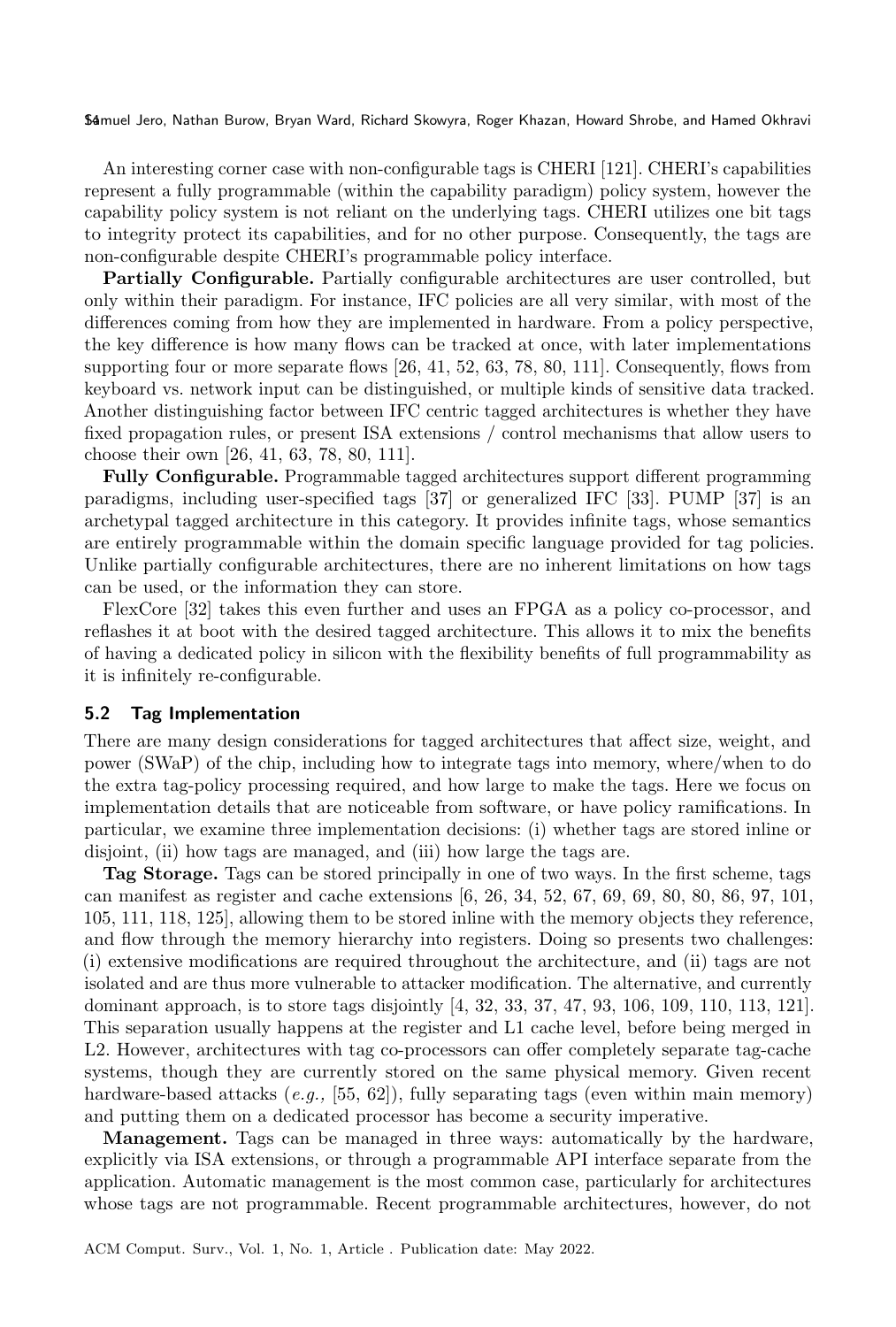rely on automatic tag management. ISA extensions [\[41,](#page-32-11) [53,](#page-32-7) [63,](#page-33-16) [67,](#page-33-14) [99,](#page-34-7) [101,](#page-35-11) [118,](#page-35-8) [120\]](#page-35-19) give the programmer the explicit ability to interact with the tags and perform policy checks. In contrast, API management schemes [\[26,](#page-31-14) [32,](#page-31-16) [33,](#page-31-15) [37,](#page-32-9) [78,](#page-34-18) [80,](#page-34-19) [90,](#page-34-5) [93,](#page-34-17) [95,](#page-34-8) [105,](#page-35-4) [106,](#page-35-12) [113\]](#page-35-17) have an interface for setting tag propagation and policy rules, for instance via a configuration register [\[80\]](#page-34-19), software defined policies [\[37\]](#page-32-9), or even changing FPGA configuration [\[32\]](#page-31-16). Whether the flexibility of having tags be explicitly manipulated by ISA extensions adds additional attack surface compared to API schemes, where the tags are typically only indirectly modified, is an open research question.

Tag Size. Tags come in three size classes: 1 bit, "few" bits, and unlimited bits. The second size class is deliberately ill defined; examples tend to cluster around 4-, 32-, or 64-bit tags depending on the targeted policy and when the architecture was developed. One bit architectures were prominent historically, and used for simple taint tracking IFC policies, as they had minimal cost in terms of extra storage requirements. With the advent of disjoint tag storage and modern fully programmable policies, the trend has been towards unlimited tags, or capabilities that can encode arbitrary amounts of information.

#### 5.3 Trusted Computing Base

An important dimension to consider when examining tagged architectures is their Trusted Computing Bases (TCBs), i.e., the set of components that the system assumes to be correct in order to provide its security guarantees. In this work, we focus on the TCB for enforcing policy with tags. A deployed system might have a larger TCB to ensure, for example, that the correct applications are loaded and run properly. TCB components for different architectures include the: compiler, processor, bootloader, operating system, and main memory. All tagged architectures include the processor in their TCB. We find three common patterns of inclusion in the TCB for other components. The first trusts the processor, bootloader, kernel, and main memory while the second adds the compiler to these four components. To compensate for the larger TCB, these systems are typically more programmable and offer the ability to enforce much richer policies. The final type trusts only the processor and memory and typically provides some variety of simple IFC policy.

Compiler. The compiler is included in the TCB for a tagged architecture if semantic information that can only be recovered from source code is required to enforce the tag policy. Tagged architectures that enforce DIFT or IFC policies, e.g., Loki [\[123\]](#page-36-4) and DIFT [\[105\]](#page-35-4), typically do not require compiler support. Instead, they track information from a defined set of sources,  $e.g.,$  system calls, and monitor how such data is used to detect data leaks or control-flow hijacking. Other architectures require compiler support either because they introduce new instructions that manipulate and check tags [\[4,](#page-30-7) [53,](#page-32-7) [63,](#page-33-16) [80,](#page-34-19) [99,](#page-34-7) [117\]](#page-35-5) or because they rely on the compiler to create the initial state of tags in the binary [\[37,](#page-32-9) [90,](#page-34-5) [106\]](#page-35-12). Systems in the first group rely on the compiler to correctly insert tag manipulation and checking instructions. Those in the second group rely on the compiler to generate an initial set of tags that will be applied to the binary on load. This enables policies about stack usage [\[90\]](#page-34-5), control flow [\[37\]](#page-32-9), and memory safety [\[30\]](#page-31-17) that leverage information available to the compiler that is lost during compilation, trading off increased TCB for policy richness. Note that even if such policies rely on code annotations instead of static analysis the compiler would still be responsible for generating the correct tags from the annotations and so remain in the TCB.

Processor. One component in the TCB common to all tagged architectures is the processor. One element of the processor that deserves particular discussion is the Memory Management Unit (MMU), which provides simple read, write, and execute permissions on a page granularity. As such, it provides very similar, although much more limited, functionality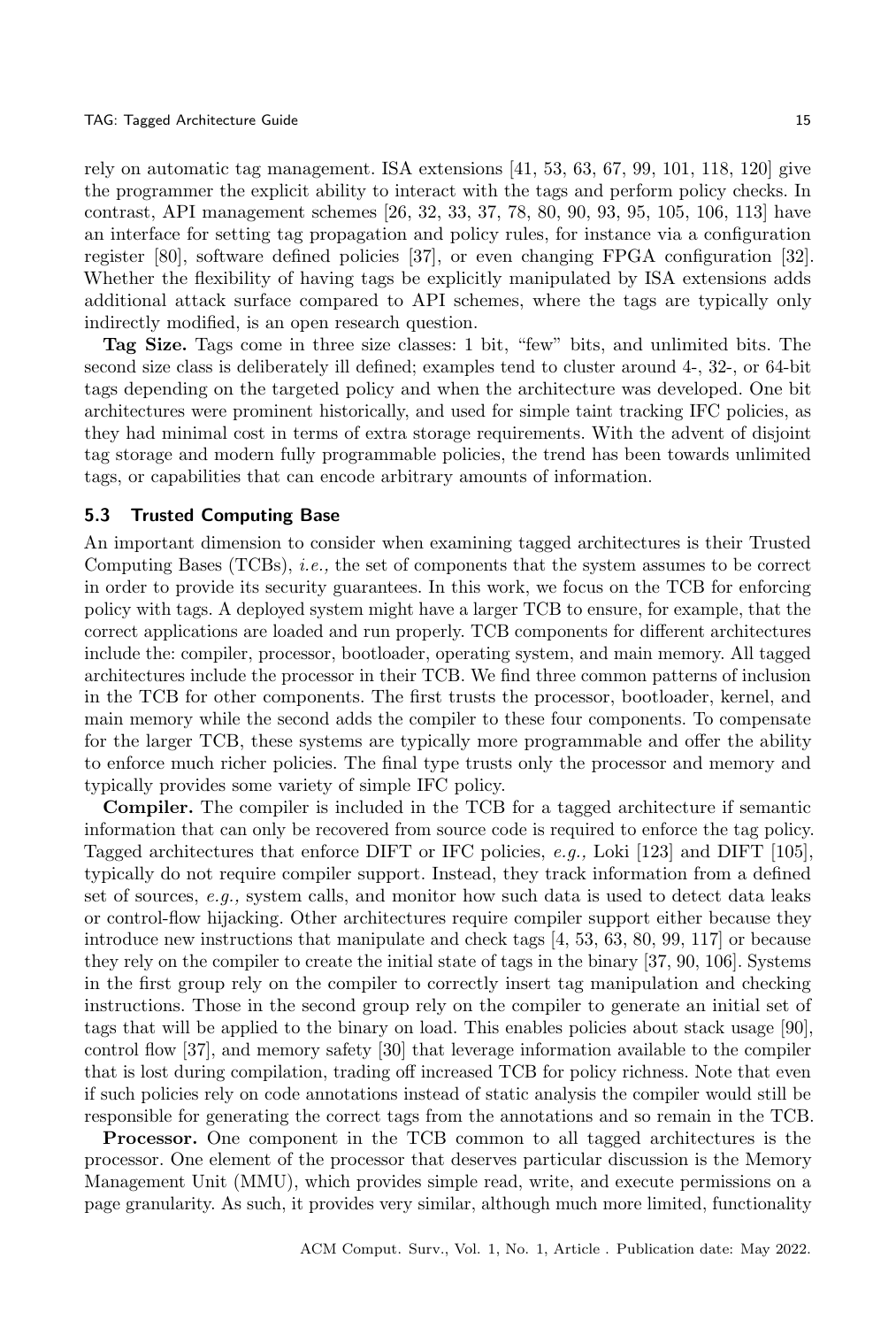to a tagged architecture. Tagged architectures, therefore, have to make choices about whether and how to interact with the MMU. Most works on tagged architectures place tags on physical memory, enabling interaction with an MMU if one exists, but are otherwise ambivalent about the existence of an MMU at all [\[35,](#page-32-17) [47,](#page-32-8) [90,](#page-34-5) [99,](#page-34-7) [106\]](#page-35-12). However, some architectures such as CHERI [\[121\]](#page-35-10), Low-Fat Pointers [\[57\]](#page-33-6), and Mondriaan [\[119\]](#page-35-18) intentionally combine the MMU with tags, leveraging the MMU for course-grained isolation or compatibility with existing software. For further comparisons between the memory protections afforded by modern MMUs, CHERI, and other schemes, we refer the reader to [\[121\]](#page-35-10).

OS. The OS and system services, such as allocation, are also frequently trusted by tagged architectures. This may be because the OS must configure policy and mark information to be tracked [\[33,](#page-31-15) [36,](#page-32-16) [52,](#page-32-15) [57,](#page-33-6) [78,](#page-34-18) [88\]](#page-34-15) or because the OS has the potential to arbitrarily manipulate the tag state and must be trusted not to do so [\[47,](#page-32-8) [53,](#page-32-7) [63,](#page-33-16) [93,](#page-34-17) [99,](#page-34-7) [101\]](#page-35-11). A good example of the first case is DIFT [\[105\]](#page-35-4), which is designed to perform IFC to ensure that user input never directly influences control flow. To do so, it relies on the OS marking untrusted input. Other IFC/DIFT systems such as FlexiTaint [\[113\]](#page-35-17) require the OS to configure tag propagation and checking. M7 [\[84,](#page-34-14) [88\]](#page-34-15) represents a final example of this case. It implements a memory-safety policy by replacing malloc with a trusted allocator and recording metadata in the tags of allocations and pointers. TMDFI [\[63\]](#page-33-16) is an example of the second case. Because tags must be checked and propagated explicitly with instructions, the kernel must be trusted. Architectures that trust the compiler also frequently end up in this case, due to a need to trust the OS loader to not modify initial tags or instructions needed to manipulate tags [\[53,](#page-32-7) [63,](#page-33-16) [80,](#page-34-19) [101,](#page-35-11) [118\]](#page-35-8). There are a few interesting exceptions, including Dover [\[106\]](#page-35-12), PUMP [\[37\]](#page-32-9), and CHERI [\[117,](#page-35-5) [121\]](#page-35-10). Dover and PUMP do not need to trust the OS because the bootloader actually loads the initial tags into the system along with the kernel; once started software cannot modify tags except as controlled by policy. This places the bootloader, but not the OS, in the TCB. CHERI is a capability based system that, among other things, can replace pointers with capabilities. Tags, however, are used merely to distinguish capabilities from normal memory, and this distinction is enforced by in the processor. As a result, CHERI does not require trusting the OS to correctly manipulate tags.

Bootloader. Many tagged architectures also require trusting the system bootloader. This is either because they include the OS in their TCB and rely on the bootloader to correctly start the trusted OS [\[33,](#page-31-15) [36,](#page-32-16) [47,](#page-32-8) [52,](#page-32-15) [53,](#page-32-7) [57,](#page-33-6) [63,](#page-33-16) [78,](#page-34-18) [88,](#page-34-15) [93,](#page-34-17) [99,](#page-34-7) [101\]](#page-35-11) or because they rely on the bootloader to setup initial compiler-generated tags correctly [\[37,](#page-32-9) [90,](#page-34-5) [106\]](#page-35-12). This second case is the most interesting. In these systems, tags are inaccessible to a running system and are checked and manipulated by the processor according to a programmable policy. During boot, the tag policy and initial tag state is configured by the bootloader, placing the bootloader in the TCB.

Memory. A final element common to the TCB's of many tagged architectures is main memory. Most tagged architectures store tags in main memory and implicitly trust that tags will be stored and fetched from main memory correctly. The only two exceptions we know of are XOM [\[61\]](#page-33-15) and AEGIS [\[104\]](#page-35-13), both of which encrypt all data in main memory.

## 5.4 Compatibility

Tagged architectures and the policies they support leverage semantic information at different levels of the software stack. This in turn affects compatibility with existing software. Specifically, tagged architectures fall into three categories with respect to compatibility with existing code bases: no compatibility, binary compatibility, and source compatibility.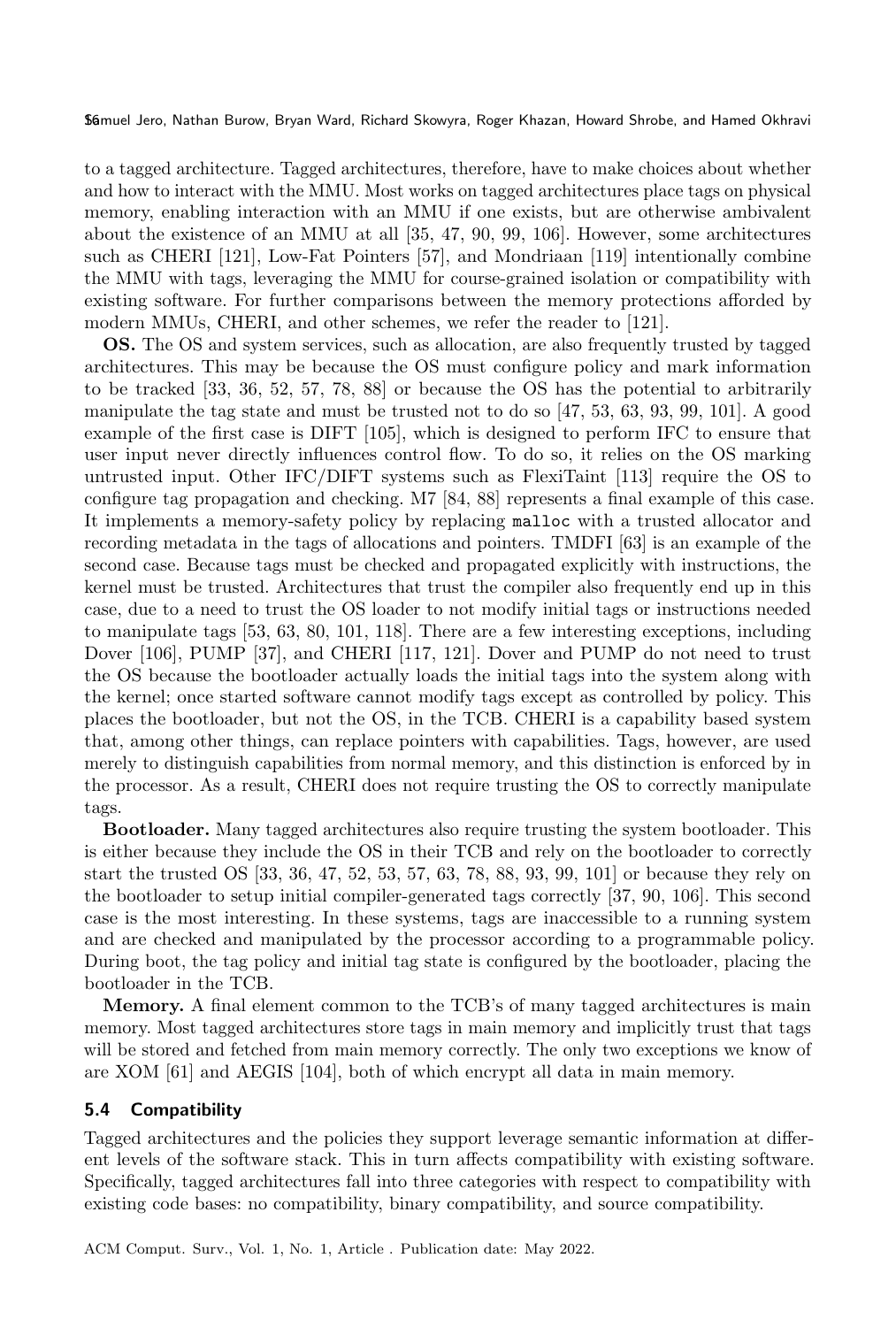#### TAG: Tagged Architecture Guide 17 and 17 and 17 and 17 and 17 and 17 and 17 and 17 and 17 and 17 and 17 and 17 and 17 and 17 and 17 and 17 and 17 and 17 and 17 and 17 and 17 and 17 and 17 and 17 and 17 and 17 and 17 and 17

No Compatibility. Systems with no compatibility require manual source changes, either because they provide additional security controls beyond tags [\[41,](#page-32-11) [104,](#page-35-13) [123\]](#page-36-4) or because they are theoretical clean-slate exercises [\[5,](#page-30-10) [36,](#page-32-16) [94,](#page-34-20) [109,](#page-35-16) [110\]](#page-35-15). HyperFlow [\[41\]](#page-32-11) provides timing guarantees and IFC that goes beyond tags and requires source changes as compilers lack the semantic information to correctly use its ISA extensions to enforce these properties without developer input. TIARA [\[94\]](#page-34-20) and SAFE [\[36\]](#page-32-16) are examples of the second case. Both of these are clean-slate designs that develop radically different ISAs and may lack standard features such as virtual memory. The Gate Level Information-Flow Tracking (GLIFT) [\[109,](#page-35-16) [110\]](#page-35-15) papers are also radical clean slate exercises that completely re-envision micro-architectures, and programming paradigms, in order to have fully precise information-flow tracking at the gate level. Consequently, even though realized in FPGA with custom microbenchmarks, they are effectively theoretical exercises.

Binary Compatibility. At the other end of the spectrum are systems that support existing binaries without modification or recompilation. These systems usually provide some form of IFC or DIFT [\[17,](#page-31-2) [25,](#page-31-13) [26,](#page-31-14) [47,](#page-32-8) [52,](#page-32-15) [78,](#page-34-18) [80,](#page-34-19) [86,](#page-34-6) [93,](#page-34-17) [105\]](#page-35-4) or tag memory allocations and check accesses [\[34,](#page-32-6) [84,](#page-34-14) [88\]](#page-34-15). Existing binaries do not have to be modified for such systems because the information they require is a tractable binary static-analysis problem, e.g., sources of user input for DIFT policies or heap allocations via malloc for bounds-checking policies. Note, however, that it is the required analysis not the policy that determines compatibility. For instance, Mondriaan [\[119\]](#page-35-18) is a binary-compatible system that provides neither IFC nor bounds checking, but instead uses tags to provide traditional memory permissions (read, write, execute) at the word granularity for multiple users. Static binary rewriting is in scope for binary-compatible solutions [\[63,](#page-33-16) [99\]](#page-34-7), though no prototype to date has demonstrated this.

Source Compatibility. Between these extremes exist a variety of systems that require recompilation to realize the protection enabled by the architecture. Unlike binary-compatible systems, which are limited by the information binary analysis can recover, these systems offer more flexibility, which allows a broader range of policies and designs. These systems typically introduce additional ISA instructions [\[4,](#page-30-7) [53,](#page-32-7) [63,](#page-33-16) [67,](#page-33-14) [99,](#page-34-7) [101,](#page-35-11) [118\]](#page-35-8) or involve the compiler in the process of specifying the desired policy [\[37,](#page-32-9) [90,](#page-34-5) [106,](#page-35-12) [117\]](#page-35-5). HDFI [\[99\]](#page-34-7) provides building blocks for programmers to construct the desired policy, and introduces new instructions to use these building blocks, thus requiring recompilation. PUMP [\[37\]](#page-32-9) and CHERI [\[117\]](#page-35-5) are notable examples of the second case – architectures that compile a programmer-defined policy into the binary. PUMP [\[37\]](#page-32-9) implements a highly flexible tag engine that can compute arbitrary policies over instruction and operand tags. Semantic information from the source code is usually required to set the initial state of the tags for these policies. The CHERI [\[117\]](#page-35-5) capability system includes a compiler that replaces all pointers with capabilities. A compatibility mode exists that only converts specified pointers to enable backward compatibility with existing binary code. The CHERI project has succeeded in recompiling the whole FreeBSD userspace with their system [\[28\]](#page-31-8).

We have discussed compatibility so far in terms of what is required to realize the improved security offered by a tagged architecture. A related question is whether legacy binaries can be run with no protections. We believe that all of the systems we have classified as sourcecompatible (i.e., requiring recompilation) support unmodified binaries at least for userspace programs, but those binaries will get no security benefits from the tagged architecture. This definitely includes TDMFI [\[63\]](#page-33-16), SDMP [\[90\]](#page-34-5), HDFI [\[99\]](#page-34-7), Dover [\[106\]](#page-35-12), PUMP [\[37\]](#page-32-9), and CHERI [\[121\]](#page-35-10).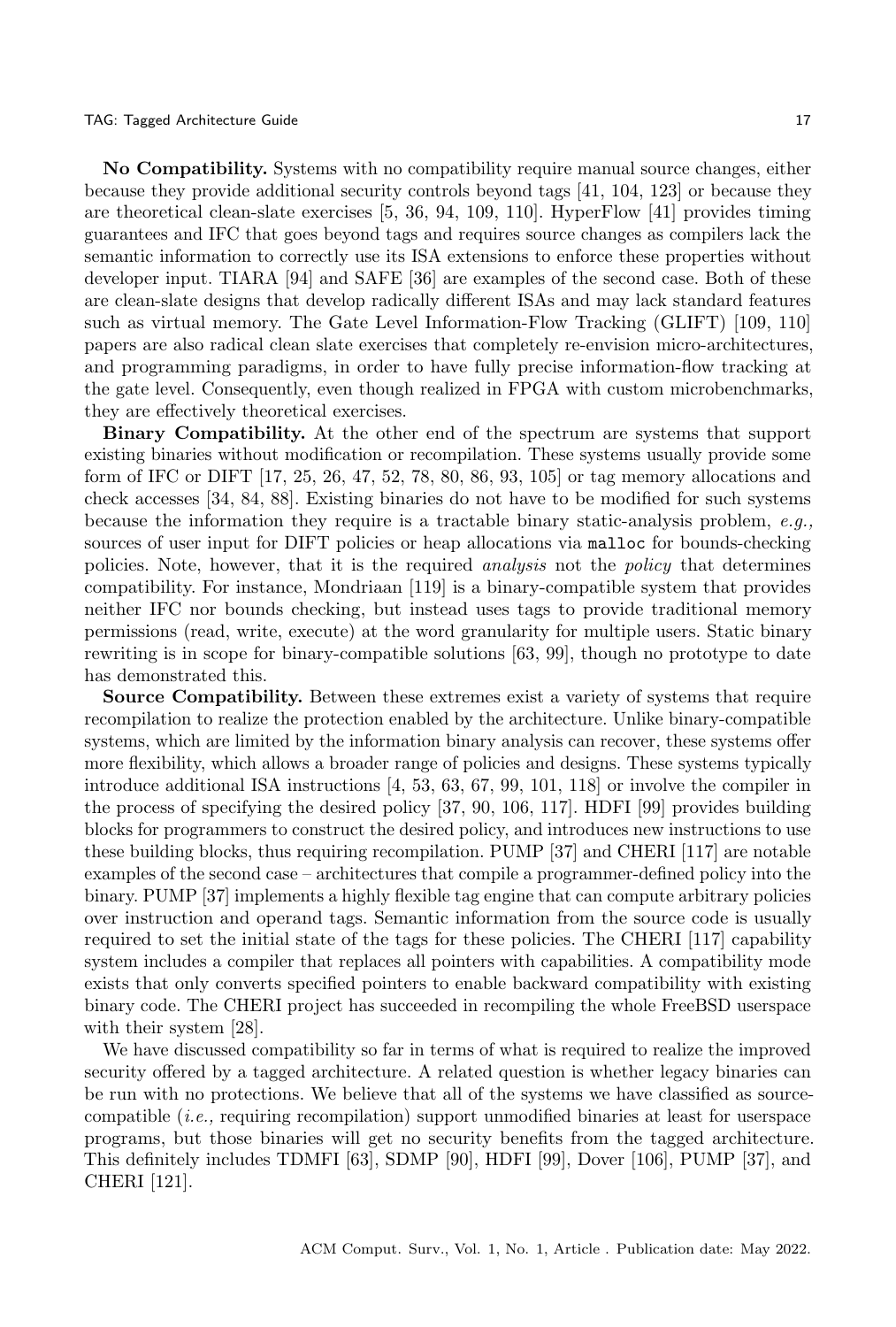<span id="page-17-0"></span>

Fig. 4. Strongest trade-offs involved in tagged architecture designs.

Another important compatibility question is whether protected programs are compatible with unmodified libraries and vice versa. A few architectures successfully support this, notably HyperFlow [\[41\]](#page-32-11), CHERI [\[117\]](#page-35-5), and DataSafe [\[17\]](#page-31-2), but most have not even considered it and do not appear likely to support it. See further discussion of this open challenge in Section [8.](#page-20-0)

### 6 DESIGN CHOICES AND TRADE-OFFS

In this section, we discuss the major design choices and trade-offs involved in a tagged architecture. We note that a tagged architecture is a complex system, and as such, every design choice should really be viewed holistically and it may impact all other dimensions of the design. Here, however, we emphasize some of the strongest trade-offs that we observe in the community to shine light on these choices. We also note that all of these design choices impact the overheads of a tagged architecture (silicon, power, runtime, and memory), which we discuss in-depth in Section [8,](#page-20-0) so we do not discuss them in this section.

Figure [4](#page-17-0) illustrates the strongest tradeoffs in a tagged architecture design. An arrow denotes a strong trade-off whereas no arrow between two design choices denotes no dependence or weak dependence on some specific designs only.

The design choice that has the strongest impact on all other choices is the TCB. There is a tradeoff between the TCB and the compatibility of a design because if the design needs to be source compatible, it often uses the compiler to insert instructions for checking or manipulating the tags [\[4,](#page-30-7) [53,](#page-32-7) [63,](#page-33-16) [80,](#page-34-19) [99,](#page-34-7) [117\]](#page-35-5), which puts the compiler in the TCB. On the other hand, binary compatible designs and those with no compatibility can avoid putting the compiler in the TCB [\[5,](#page-30-10) [36,](#page-32-16) [41,](#page-32-11) [43,](#page-32-14) [47,](#page-32-8) [57,](#page-33-6) [75,](#page-34-12) [84,](#page-34-14) [88\]](#page-34-15).

The tag store and the TCB are also related. If the tags are stored in widened memory, disjoint memory, a page-table-like structure, or a lookup table structure (W, D, PT, or LT in Table [1,](#page-12-0) respectively), the memory is necessarily part of the TCB. On the other hand, if the tags are stored in encrypted memory (E in Table [1\)](#page-12-0), the memory is not part of the TCB.

Tag management also impacts the size of the TCB. The logic that is used to manage tags (whether automatically, by ISA, or by API) is necessarily part of the TCB. This can be part of the kernel, the bootloader, and/or parts of the processor, depending on the implementation. The more complex this logic is, the larger that part of the TCB becomes.

Configurability also impacts the TCB although this impact is more design-specific. When the tagged architecture is non-configurable, the parts of the system that are used for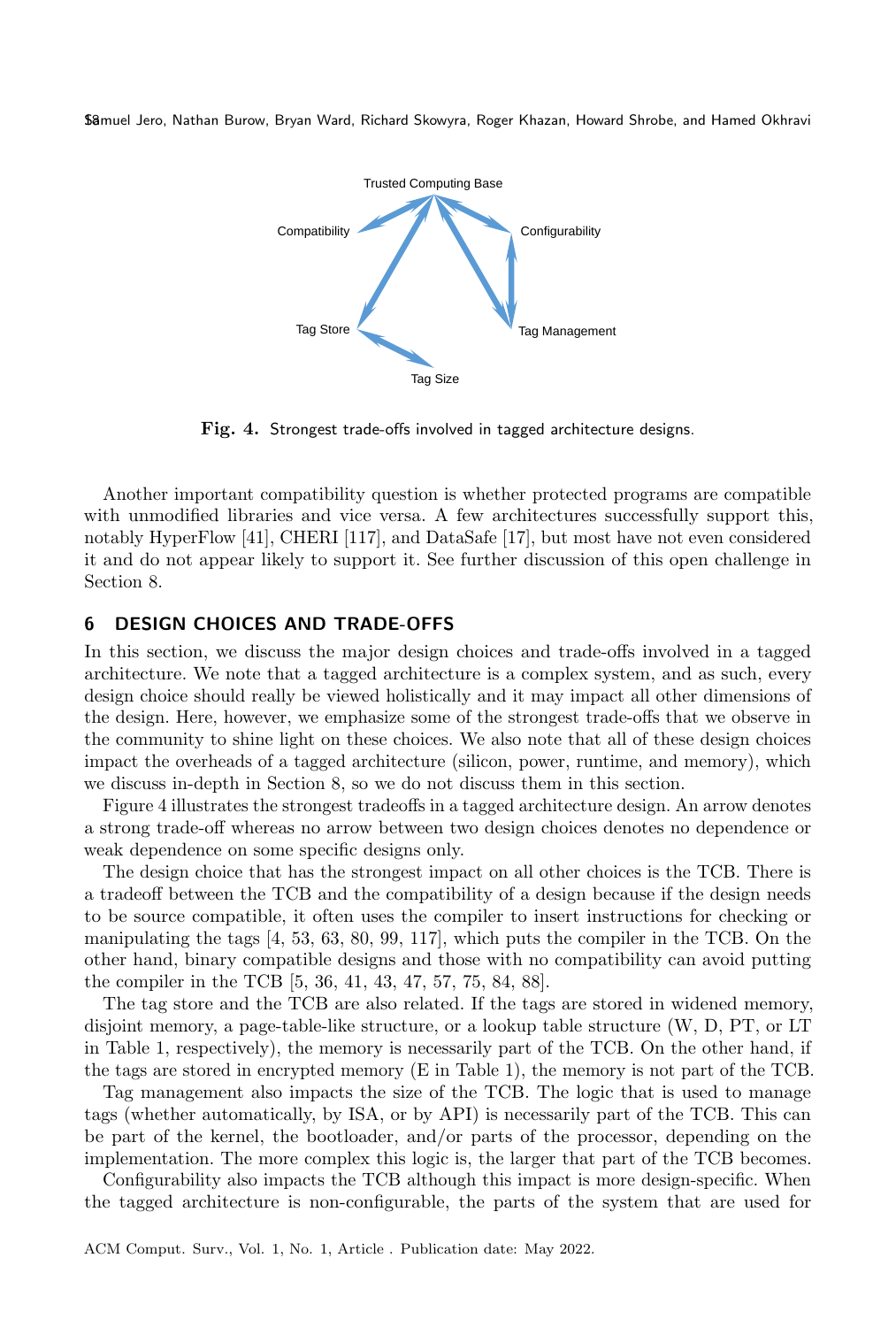configuration purposes could be removed from the TCB although because of the other aspects of the design they may still be part of the TCB. In other words, when a tagged architecture is fully or partially configurable and relies on certain system parts (e.g., compiler, bootloader, or kernel) for such configuration, those system parts are often included in the TCB, but when the architecture is non-configurable, those parts may or may not be part of the TCB depending on the oethr aspects of the design. For example, GLIFT [\[110\]](#page-35-15) and XOM [\[61\]](#page-33-15) are non-configurable and they do not have the compiler, the kernel, or the bootloader in their TCB, while HDFI [\[99\]](#page-34-7) has all of them in its TCB despite being non-configurable due to the policy that it enforces.

Configurability is also related to tag management. Traditionally, tagged architectures that were non-configurable had automatic tag management [\[34,](#page-32-6) [57,](#page-33-6) [84,](#page-34-14) [105,](#page-35-4) [123\]](#page-36-4) and those that are fully configurable either use ISA extensions or API management [\[41,](#page-32-11) [53,](#page-32-7) [63,](#page-33-16) [67,](#page-33-14) [99,](#page-34-7) [101,](#page-35-11) [118,](#page-35-8) [120\]](#page-35-19). This is primarily because non-configurable architectures enforce a fixed policy in hardware, so it is easy for them to implement the management logic automatically. In contrast, partially or fully configurable architectures need to expose some interface to the programmer to configure them (via ISA extensions or an API), so they can rarely be automated. Exceptions do exist when the policy is limited in scope  $(e.g.,$  enclave isolation in DataSafe [\[17\]](#page-31-2)).

Finally, tag size impacts tag storage. Small tags that are used to distinguish special data (e.g., capabilities or enclave designators) from other code and data in memory are often stored by widening the memory. CHERI [\[121\]](#page-35-10), Timber-V [\[118\]](#page-35-8), and M-Machine [\[15\]](#page-31-12) are examples of such a design. Those that store metadata directly in tags, similar to HardBound [\[34\]](#page-32-6), SPARC M7 [\[75,](#page-34-12) [84,](#page-34-14) [88\]](#page-34-15), or Taxi [\[43,](#page-32-14) [47\]](#page-32-8), often do so in disjoint memory. Additionally, those that have large, configurable tags, often store them in a disjoint memory region, a page-table-like structure, or a lookup table [\[30,](#page-31-17) [32,](#page-31-16) [35,](#page-32-17) [37,](#page-32-9) [106\]](#page-35-12). This is because small tags to distinguish special data are easier to fully handle within the main pipeline, while large configurable tags often require a complex policy engine to handle, so storing the tags disjointly or in separate tables may be desirable to implement such an engine.

### 7 EVALUATION

In evaluating tagged architectures, the focus is usually on the overhead introduced by the architecture and, for architectures that define a particular policy, the effectiveness of the policy being enforced. Historically, the evaluation of tagged architectures has focused on simulators and emulators due to the effort and cost involved in creating real hardware. However, over time there has been an increasing expectation of microarchitectural realism, driven by the reduced cost and ease of use of FPGAs, resulting in more realistic measurements. Unfortunately, it remains difficult to compare results obtained from different systems due to differences in policy, evaluation metrics, and benchmarks. One result of this is that few efforts attempt to compare to other tagged architectures. A summary of the evaluation methods for the tagged architectures we examine is shown in Figure [5.](#page-19-0) The rest of this section discusses the performance impacts of policy, performance metrics and benchmarks used, and the evaluation of other elements such as silicon area and security.

A major challenge in evaluating tagged architectures and comparing results is that the policy enforced by an architecture has a significant performance impact. PUMP [\[37\]](#page-32-9) exemplifies this observation. They report 11% runtime overhead for tag maintenance with an additional 1% to 21% average overhead depending on the policy implemented. SDMP [\[90\]](#page-34-5) reports a similar phenomenon, with runtime overhead varying between  $1\%$  and  $11\%$  average depending on policy, as does FlexiTaint [\[113\]](#page-35-17). For some configurable tagged architectures,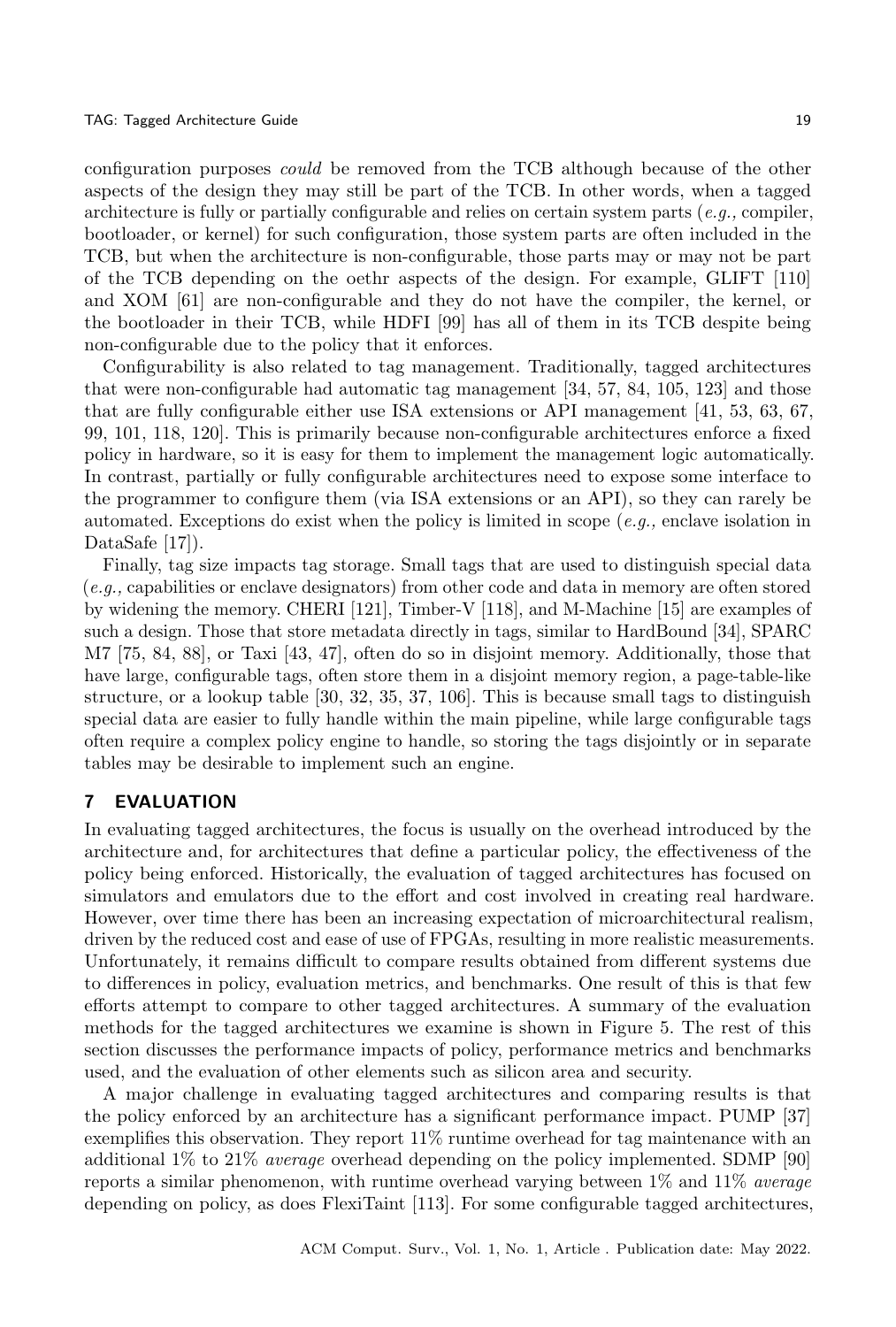<span id="page-19-0"></span>

Fig. 5. The evaluation of tagged architectures in the literature.

only the tag-maintenance overhead is reported [\[41,](#page-32-11) [63,](#page-33-16) [93\]](#page-34-17). This challenge also impacts non-configurable architectures because their reported overhead implicitly includes their policy.

Performance metrics pose another challenge to comparing results. For an accurate comparison, we want to take into account as many overhead sources as possible. Runtime overhead, the difference in time taken to run a benchmark program on the tagged architecture vs. an equivalent untagged architecture, is good for that. It includes additional instructions or cycles as well as cache behavior and OS overheads. However, several efforts consider only the additional cycles introduced [\[41,](#page-32-11) [63\]](#page-33-16), the cache miss rate [\[53,](#page-32-7) [90\]](#page-34-5), or increases in cycle time [\[36,](#page-32-16) [57,](#page-33-6) [61\]](#page-33-15). While these metrics provide useful information, they frequently omit important overheads. For example, the Low-Fat architecture [\[57\]](#page-33-6) measures the increase in cycle time, which does not take into account software execution and does not include any cache overhead resulting from the introduction of tags. We encourage the use of runtime overhead as the primary metric, especially on FPGA or ASIC implementations, which have good microarchitectural realism.

While runtime performance is a key consideration for tagged architectures, it is not the only one. In particular, the silicon overhead of a tagged architectures is also particularly relevant. This overhead measures the silicon area devoted to tag processing that could otherwise be used for other architectural features such as larger caches. A number of efforts consider the silicon area used by their tag processing, including Typed Architectures [\[41\]](#page-32-11), CHERI [\[121\]](#page-35-10), SAFE [\[36\]](#page-32-16), Harmoni [\[33\]](#page-31-15), and others. Again, these overheads vary dramatically based on the architecture and complexity of the base core. Along similar lines, a few architectures [\[52,](#page-32-15) [78,](#page-34-18) [113\]](#page-35-17) dedicate an additional core to tag processing. This essentially reduces the number of cores available to process application data and should be considered when evaluating such architectures.

Architectures that define and implement a specific policy frequently include a security evaluation. This often takes the form of a benchmark suite of exploits [\[80,](#page-34-19) [105\]](#page-35-4), manually developed exploits [\[43,](#page-32-14) [47\]](#page-32-8), or known exploits in existing software [\[25,](#page-31-13) [26\]](#page-31-14), which are demonstrated to fail.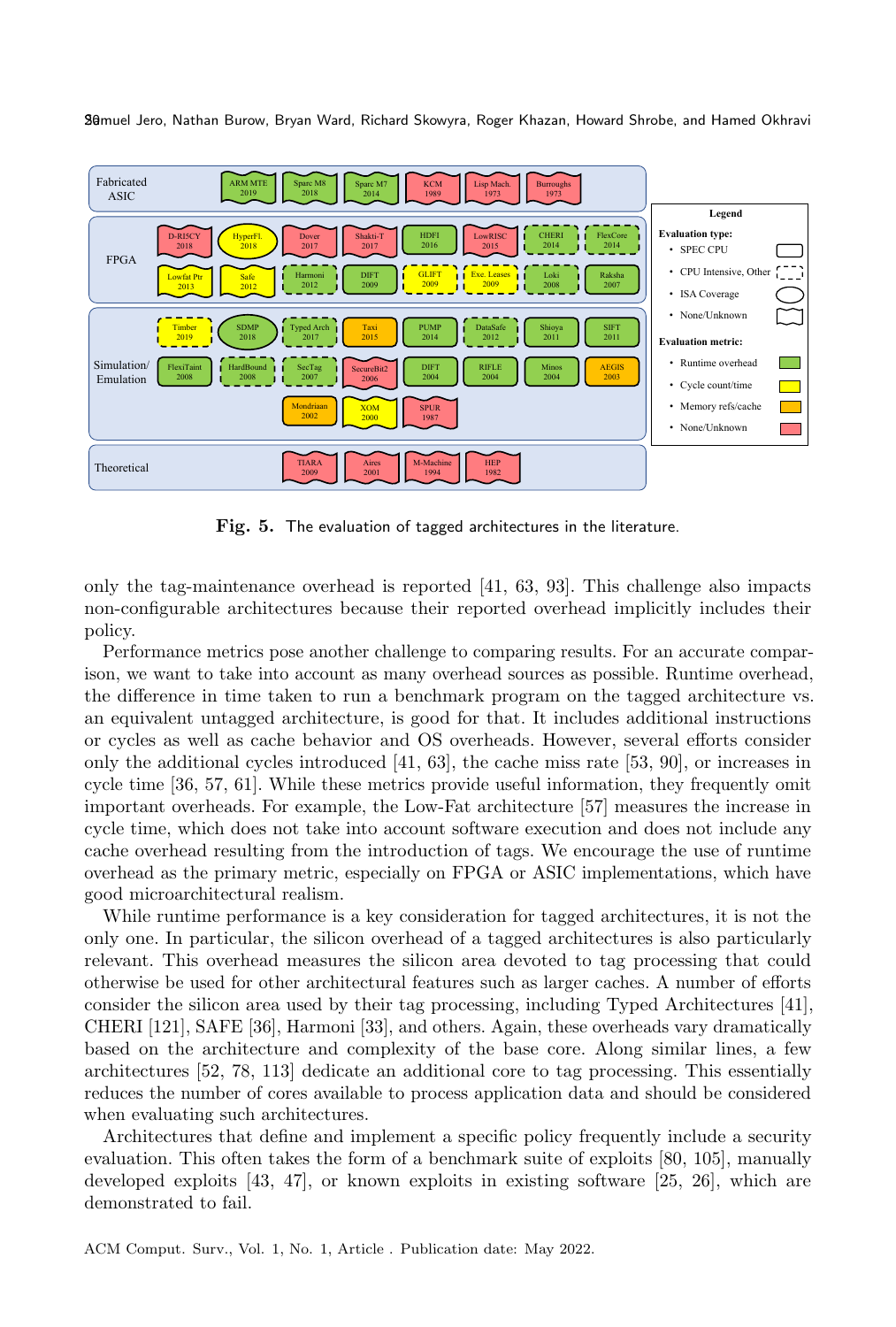#### TAG: Tagged Architecture Guide 21 and 2018 2019 2018 2019 2019 2019 2021 2021 2022 2023

One notable evaluation effort is the CHERI project, which has published a paper exploring the performance tradeoffs and overheads of implementing single-bit tagged memories [\[51\]](#page-32-18). This paper covers different ways to implement single-bit tags, integrate them into the memory hierarchy, and the caching behavior of these tags for different size caches.

### <span id="page-20-0"></span>8 CHALLENGES

In this work, we have identified several challenges to the design, development, and adoption of tagged architectures that remain open. We group these challenges into three broad categories: (i) provisioning, (ii) enforcement, and (iii) overheads, based on the life-cycle of a tagged program, as illustrated in Figure [1.](#page-1-0)

The life-cycle of a tagged program involves two major elements: provisioning and enforcement. Provisioning involves generating correct tags for a program and then securely storing them until the program is executed. Enforcement involves executing the program and using tags to apply one or more policies on that execution. Additionally, policy enforcement via tags results in a variety of overheads from memory to silicon area. We identify challenges in each of these areas and discuss them below.

Table [2](#page-21-0) summarizes the treatment of the challenges discussed in this section by the various tagged architectures we have examined in this work. Red in the table denotes little to no treatment of the challenge. Yellow denotes some consideration of the challenge. Green denotes a complete addressing of the challenge. White indicates a challenge that is not applicable to the given architecture. As can be observed, most challenges have not received sufficient treatment in the existing tagged architectures.

#### 8.1 Provisioning

Before tagged hardware can enforce policy, the initial tags for applications and the tagpropagation logic must be created. We refer to this process of generating and storing tags as provisioning, and it is a critical, but often overlooked, part of any practical tagged architecture. If the initial program tags are tampered with, then the tag policies are compromised. Note, however, that this is not different from ensuring that any binary, tagged or otherwise, is not modified before execution and can be dealt with by,  $e.g.,$  signing the binary and tags.

AEGIS [\[104\]](#page-35-13) is noteworthy for bypassing this issue altogether by generating and propagating tags in the processor and encrypting tags in off-chip memory. DataSafe [\[17\]](#page-31-2) takes a different approach and uses a privileged hypervisor to validate the authenticity of policies transferred from a remote machine using encryption. Both designs ensure authentic tags by leveraging isolation and encryption to validate the authenticity of tags or the policies from which they are generated.

Even with authentic tags, properly tagging and checking the tags on a program is a complex task, and it is possible for the tag and check insertion code to be buggy, allowing policy violations. More concretely, suppose the initial tag state is generated by a compiler, as in PUMP [\[37\]](#page-32-9). The compiler must now correctly generate the initial tags, as well as the binary for execution. Such concerns have been around at least as long as compilers have [\[108\]](#page-35-20). Note that a similar situation exists whether the initial tag state is provided by the compiler, loader, or OS. In all cases, potentially buggy code must be relied upon to process every binary and generate correct tags. We call this the tag-correctness challenge.

One possible method to ensure tag correctness is formal verification of the compiler. While formally verified compilers exist for some languages, such as a subset of C [\[60\]](#page-33-18), developing such compilers is a challenging task and such compilers often lack the optimizations expected from a production compiler. Another option is to exhaustively test the program to verify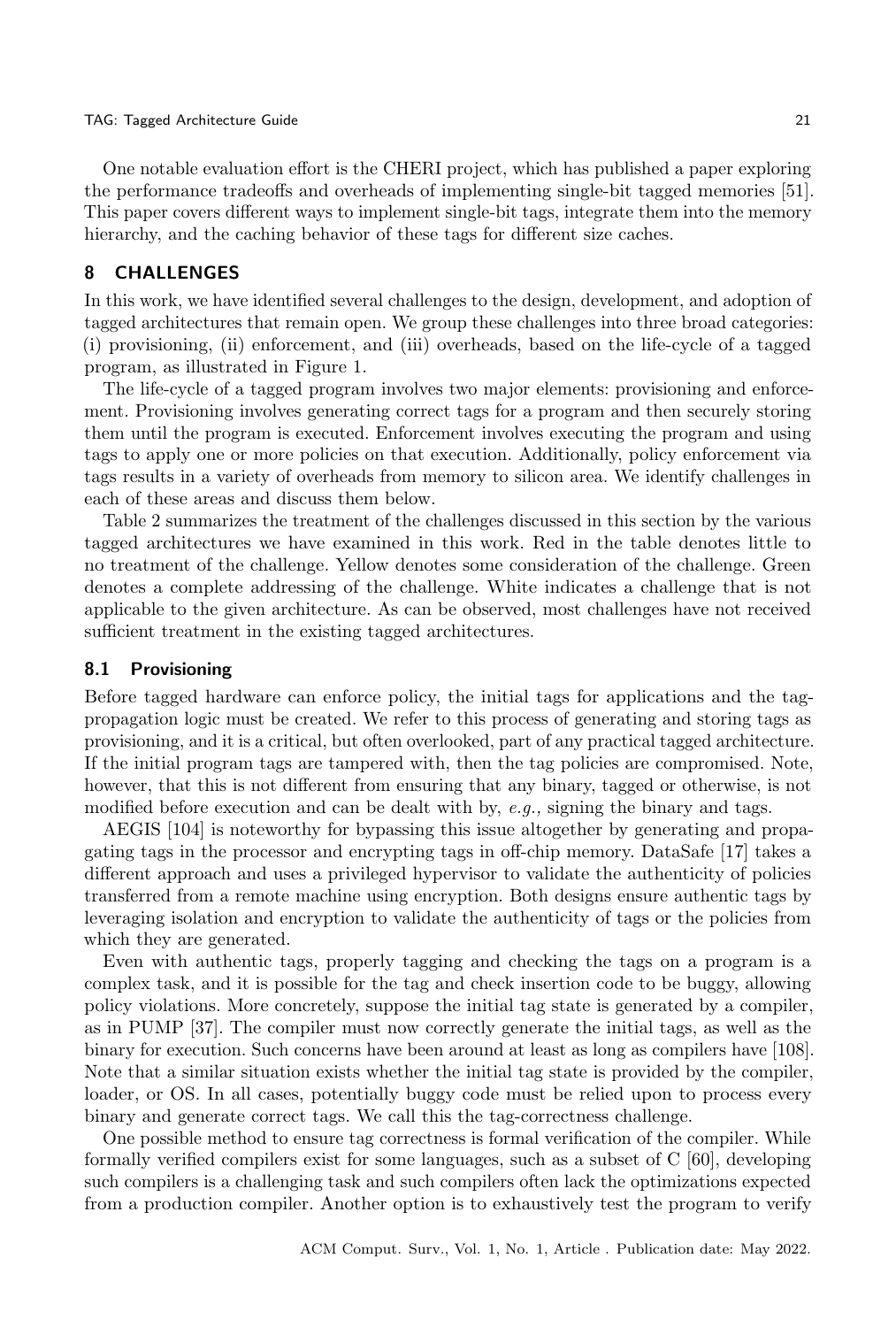<span id="page-21-0"></span>Table 2. Evaluation of how each tagged architecture addresses the challenges we outline. Red – little to no consideration. Yellow – some consideration. Green – completely addressed. White – not applicable.

| Name                                      | Year              | Prov            | Enforcement    |                    |                    |               |            |             |               | Overheads |             |              |       |  |
|-------------------------------------------|-------------------|-----------------|----------------|--------------------|--------------------|---------------|------------|-------------|---------------|-----------|-------------|--------------|-------|--|
|                                           |                   |                 |                |                    |                    |               |            |             |               |           |             |              |       |  |
|                                           |                   |                 |                | Policy Limitations | Policy Composition |               |            |             |               |           |             |              |       |  |
|                                           |                   |                 |                |                    |                    |               |            |             |               |           |             |              |       |  |
|                                           |                   |                 |                |                    |                    |               |            |             |               |           |             |              |       |  |
|                                           |                   |                 |                |                    |                    |               |            |             |               |           |             |              |       |  |
|                                           |                   | Tag Correctness | Lang Ambiguity |                    |                    | Dyn Link/Load | <b>DMA</b> | Advanced HW | Side-Channels | Memory    | Performance | Silicon Area |       |  |
|                                           |                   |                 |                |                    |                    |               |            |             |               |           |             |              | Power |  |
| Timber $[118]$                            | 2019              |                 |                |                    |                    |               |            |             |               |           |             |              |       |  |
| ARM MTE <sup>[3]</sup>                    | 2019              |                 |                |                    |                    |               |            |             |               |           |             |              |       |  |
| <b>D-RI5CY</b> [80]                       | $\,2018$          |                 |                |                    |                    |               |            |             |               |           |             |              |       |  |
| TMDFI <sup>[63]</sup>                     | $\,2018$          |                 |                |                    |                    |               |            |             |               |           |             |              |       |  |
| HyperFlow [41]                            | $\,2018$          |                 |                |                    |                    |               |            |             |               |           |             |              |       |  |
| $SDMP$ [90]                               | $\,2018$          |                 |                |                    |                    |               |            |             |               |           |             |              |       |  |
| Typed Architectures [53]                  | $2017\,$          |                 |                |                    |                    |               |            |             |               |           |             |              |       |  |
| Dover $[106]$                             | 2017              |                 |                |                    |                    |               |            |             |               |           |             |              |       |  |
| Shakti-T $[67]$                           | $2017\,$          |                 |                |                    |                    |               |            |             |               |           |             |              |       |  |
| <b>HDFI</b> [99]                          | 2016              |                 |                |                    |                    |               |            |             |               |           |             |              |       |  |
| $lowRISC$ [101]                           | $\,2015$          |                 |                |                    |                    |               |            |             |               |           |             |              |       |  |
| Taxi $[47]$                               | 2015              |                 |                |                    |                    |               |            |             |               |           |             |              |       |  |
| <b>PUMP</b> [37]                          | $\,2014$          |                 |                |                    |                    |               |            |             |               |           |             |              |       |  |
| <b>CHERI</b> [121]                        | $\,2014$          |                 |                |                    |                    |               |            |             |               |           |             |              |       |  |
| SPARC M7/M8 SSM [84]                      | $\,2014$          |                 |                |                    |                    |               |            |             |               |           |             |              |       |  |
| Low-Fat Pointers [57]                     | $\,2013$          |                 |                |                    |                    |               |            |             |               |           |             |              |       |  |
| <b>SAFE</b> [36]                          | 2012              |                 |                |                    |                    |               |            |             |               |           |             |              |       |  |
| DataSafe [17]                             | $\,2012$          |                 |                |                    |                    |               |            |             |               |           |             |              |       |  |
| Harmoni <sup>[33]</sup>                   | 2012              |                 |                |                    |                    |               |            |             |               |           |             |              |       |  |
| Shioya, et al. [93]                       | 2011              |                 |                |                    |                    |               |            |             |               |           |             |              |       |  |
| $SIFT$ [78]                               | 2011              |                 |                |                    |                    |               |            |             |               |           |             |              |       |  |
| FlexCore [32]                             | $2010\,$          |                 |                |                    |                    |               |            |             |               |           |             |              |       |  |
| Execution Leases [109]                    | 2009              |                 |                |                    |                    |               |            |             |               |           |             |              |       |  |
| <b>GLIFT</b> [110]                        | 2009              |                 |                |                    |                    |               |            |             |               |           |             |              |       |  |
| TIARA <sup>[94]</sup>                     | 2009              |                 |                |                    |                    |               |            |             |               |           |             |              |       |  |
| DIFT Coprocessor [52]                     | $20\overline{09}$ |                 |                |                    |                    |               |            |             |               |           |             |              |       |  |
| HardBound [34]                            | $\,2008\,$        |                 |                |                    |                    |               |            |             |               |           |             |              |       |  |
| Loki [123]                                | $\,2008\,$        |                 |                |                    |                    |               |            |             |               |           |             |              |       |  |
| FlexiTaint [113]                          | $\,2008\,$        |                 |                |                    |                    |               |            |             |               |           |             |              |       |  |
| SECTAG <sup>[4]</sup>                     | 2007              |                 |                |                    |                    |               |            |             |               |           |             |              |       |  |
| Raksha [26]                               | 2007              |                 |                |                    |                    |               |            |             |               |           |             |              |       |  |
| SecureBit [86]                            | 2006              |                 |                |                    |                    |               |            |             |               |           |             |              |       |  |
| Minos $[25]$                              | 2004              |                 |                |                    |                    |               |            |             |               |           |             |              |       |  |
| <b>DIFT</b> [105]                         | 2004              |                 |                |                    |                    |               |            |             |               |           |             |              |       |  |
| RIFLE [111]                               | 2004              |                 |                |                    |                    |               |            |             |               |           |             |              |       |  |
| AEGIS [104]                               | 2003              |                 |                |                    |                    |               |            |             |               |           |             |              |       |  |
| Mondriaan [119]                           | 2002              |                 |                |                    |                    |               |            |             |               |           |             |              |       |  |
| Aries [8]                                 | 2001              |                 |                |                    |                    |               |            |             |               |           |             |              |       |  |
| $XOM$ [61]                                | 2000              |                 |                |                    |                    |               |            |             |               |           |             |              |       |  |
| M-Machine [15]                            | 1994              |                 |                |                    |                    |               |            |             |               |           |             |              |       |  |
| $KCM$ [6]                                 | 1989              |                 |                |                    |                    |               |            |             |               |           |             |              |       |  |
| <b>SPUR</b> [125]                         | 1987              |                 |                |                    |                    |               |            |             |               |           |             |              |       |  |
| Lisp Machine [69]                         | 1985              |                 |                |                    |                    |               |            |             |               |           |             |              |       |  |
| <b>HEP</b> [97]                           | 1982              |                 |                |                    |                    |               |            |             |               |           |             |              |       |  |
| Burroughs [76]                            | 1973              |                 |                |                    |                    |               |            |             |               |           |             |              |       |  |
| $\overline{a}$<br>$\overline{r}$<br>C13.5 | $\overline{A}$    |                 |                |                    |                    |               | anno       |             |               |           |             |              |       |  |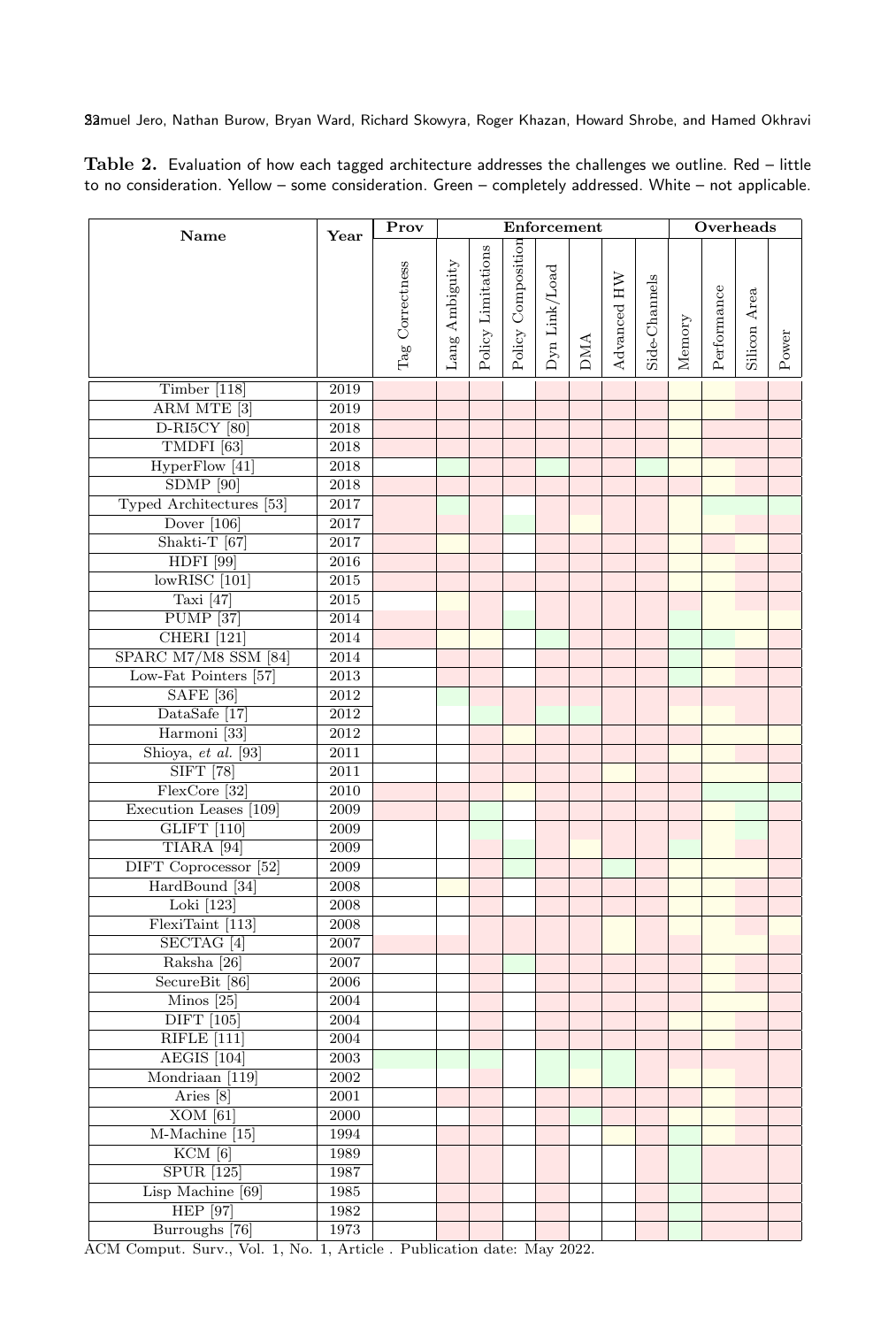```
1 // Start as integer for pointer arithmetic.<br>2 uintptr_t p = 0xdeadbeef;
        \texttt{uintptr}\_t p = 0xdeadbeef:
\begin{array}{c} 3 \\ 4 \end{array}4 // Up-cast from integer to pointer type.<br>5 untotr t *q = (untotr t *) p:
        uintptr_t *q = (uintptr_t *) p;^6_{\ 7}7 // Policy violation despite being expected<br>8 // behavior (false positive in some design
        8 // behavior (false positive in some designs).
9 *q = 1;
```
Fig. 6. Upcasting is an ambiguous idiom that causes problems for memory-safety policies.

that tags behave as expected on all inputs. Unfortunately, exhaustively generating all inputs for most reasonable programs is impractical, though fuzzing is gaining in popularity as an approximation of this approach. A final option would be to leverage symbolic execution to identify and explore all paths that may lead to tag violations [\[13\]](#page-30-11). Unfortunately, this approach does not scale due to a path explosion problem, as the number of paths grows exponentially with program size [\[7,](#page-30-12) [11\]](#page-30-13). In short, guaranteeing tag correctness is still an open problem, and equivalent to guaranteeing the correctness of any piece of software.

So far we have considered the correctness of tags, and not the policies enforced on the semantics of those tags. As illustrated in [subsection 2.2,](#page-3-1) writing a policy that enforces the intended properties is non-trivial. Tags provide a powerful security mechanism, but they are still subject to the usual problems of correct specification and implementation of software.

#### 8.2 Enforcement

Policy enforcement consists of maintaining, propagating, and checking tags during program execution. This is the core of any tagged architecture and performing this computation efficiently has been the focus of much existing work. However, there are several areas that have not been well explored, particularly around ambiguous or limited policies, the composition of policies, and advanced hardware features. We discuss these issues and the complications they introduce below.

8.2.1 Language Ambiguity. A variety of efforts we examined have reported false positives and false negatives that occurred during the testing of common policies, especially those related to memory safety [\[20,](#page-31-18) [43,](#page-32-14) [77\]](#page-34-21). In other words, these architectures incorrectly reported violations in benign program execution or missed some execution that violated policy. One of the major reasons for these false positives and false negatives is language ambiguity that makes determining whether an operation is a policy violation difficult or impossible. The C programming language is particularly prone to these issues, especially for memory safety policies [\[20,](#page-31-18) [68\]](#page-33-19).

One problematic idiom common in C is upcasting  $(e.g.,)$  an integer to pointer cast), represented in Figure [6.](#page-22-0) Here, an integer is directly cast to a pointer, an unavoidable operation in systems programming, especially when interfacing with hardware. Should a memory-safety policy allow such a cast, and if so what should the resulting pointer be allowed to access? As the operation is required for, e.g., OS code, policies must have an answer. Assuming it is allowed, the simplest default access permissions are everything or nothing. A sufficiently complex analysis might be able to track pointers across casts (in the case of a pointer-to-integer-to-pointer sequence) or to identify the memory object being pointed to based on the pointer's value. In practice however, existing tagged architectures give all or nothing permissions. Hardbound [\[34\]](#page-32-6), for instance, will set the bounds for this newly created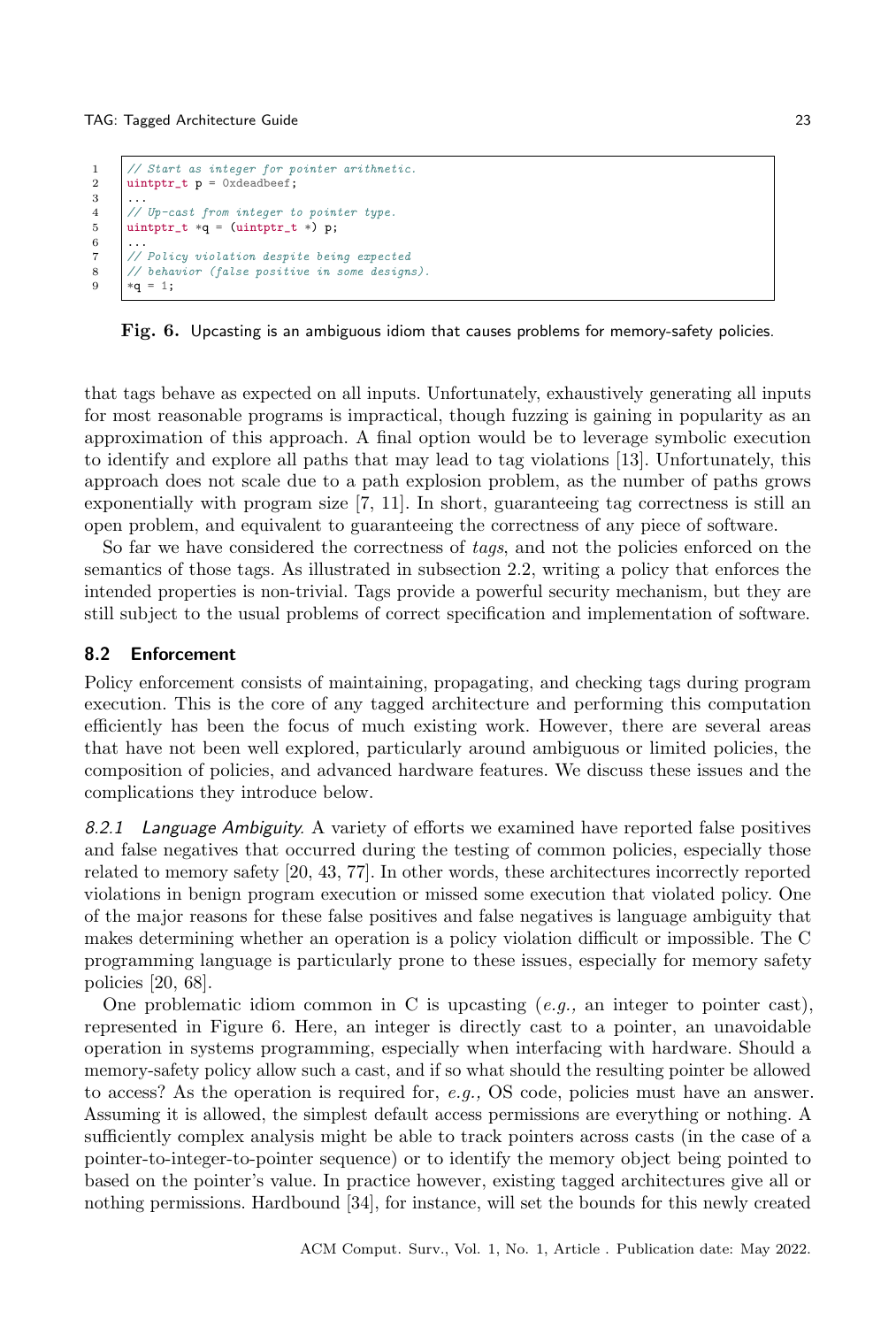```
\begin{array}{c|c} 1 & \text{struct } f \\ 2 & \text{char } b \end{array}char buf[64];
 \begin{array}{c|c} 3 & \text{int } i; \\ 4 & \text{obj}_t; \end{array}} obj_t;
 5
 6 \frac{1}{1} Mitialize obj.<br>7 obj_t obj;
 \begin{array}{c} 7 \\ 8 \end{array} obj_t obj;
  8 ...
 9
10 /* Part A */
11 \big| void *op = (void *) obj;
\frac{12}{13}op[64] = 1; //legal access
14
15 \begin{array}{c} | \text{# Part B *} / \\ 16 \end{array}op = (void *) obj.buf;17
18 \log[64] = 1; //also legal
```
Fig. 7. C allows the first field of a struct to be used as a reference for the struct itself.

pointer to NULL, resulting in a policy violation when the pointer is dereferenced. If there is memory allocated at this address, this will be a false positive.

Another problematic idiom is C's conflation of the first element of a struct with the struct itself, as shown in Figure [7.](#page-23-0) In this code, a pointer to a struct is used to access the second field, which is legal. Then a pointer to the first field of the struct is used to access the second field. This is also legal because C defines a pointer to a struct and a pointer to the struct's first field to be equivalent [\[45\]](#page-32-19). However, this second access is not in the spirit of memory safety and many systems, including Hardbound, disallow it [\[34\]](#page-32-6). Note that unlike upcasting, which is a result of undefined behavior, this situation is defined behavior, but ambiguous from a memory-safety perspective [\[45\]](#page-32-19).

For ambiguous cases, there is a tradeoff between strictly enforcing policy and false positives. Some architectures provide flexibility to toggle between such choices, while others do not.

8.2.2 Policy Limitations. While tagged hardware can enforce a variety of policies, it is sometimes necessary to make tradeoffs between the ideal policy and what is actually enforced, usually to match the hardware capabilities or for performance reasons. This usually introduces false positives or false negatives to the policy-enforcement process.

There are application-specific policy simplifications that can be made. For instance, Taxi [\[43,](#page-32-14) [47\]](#page-32-8) defines a "linearity of return address" policy in which only one copy of a return address can have a return-address tag (i.e., when a return address is copied, the destination strips the return address tag of the source). This policy represents an attempt to approximate a Shadow Stack while working within the hardware limitations. However, this creates a false positive when running the gcc torture tests because a return address that has already been used to call a function is used again. This is a case where policy approximation results in false positives.

Another reason that policy may be approximated is due to hardware limitations. For instance most of the memory-safety policies discussed in this paper are non-rigorous and incomplete, including Taxi [\[43\]](#page-32-14), HDFI [\[99\]](#page-34-7), HardBound [\[34\]](#page-32-6), SecureBit [\[86\]](#page-34-6), Minos [\[25\]](#page-31-13), and DIFT [\[105\]](#page-35-4). This is due to limitations on the size of the tags supported by hardware. For instance, SPARC M7 [\[84,](#page-34-14) [88\]](#page-34-15) uses a 4-bit tag to protect heap objects from overwriting each other's memory. Of course, many applications require more than  $2<sup>4</sup> = 16$  unique memory allocations, leading to repeated tags. As a result, an attacker has a non-negligible probability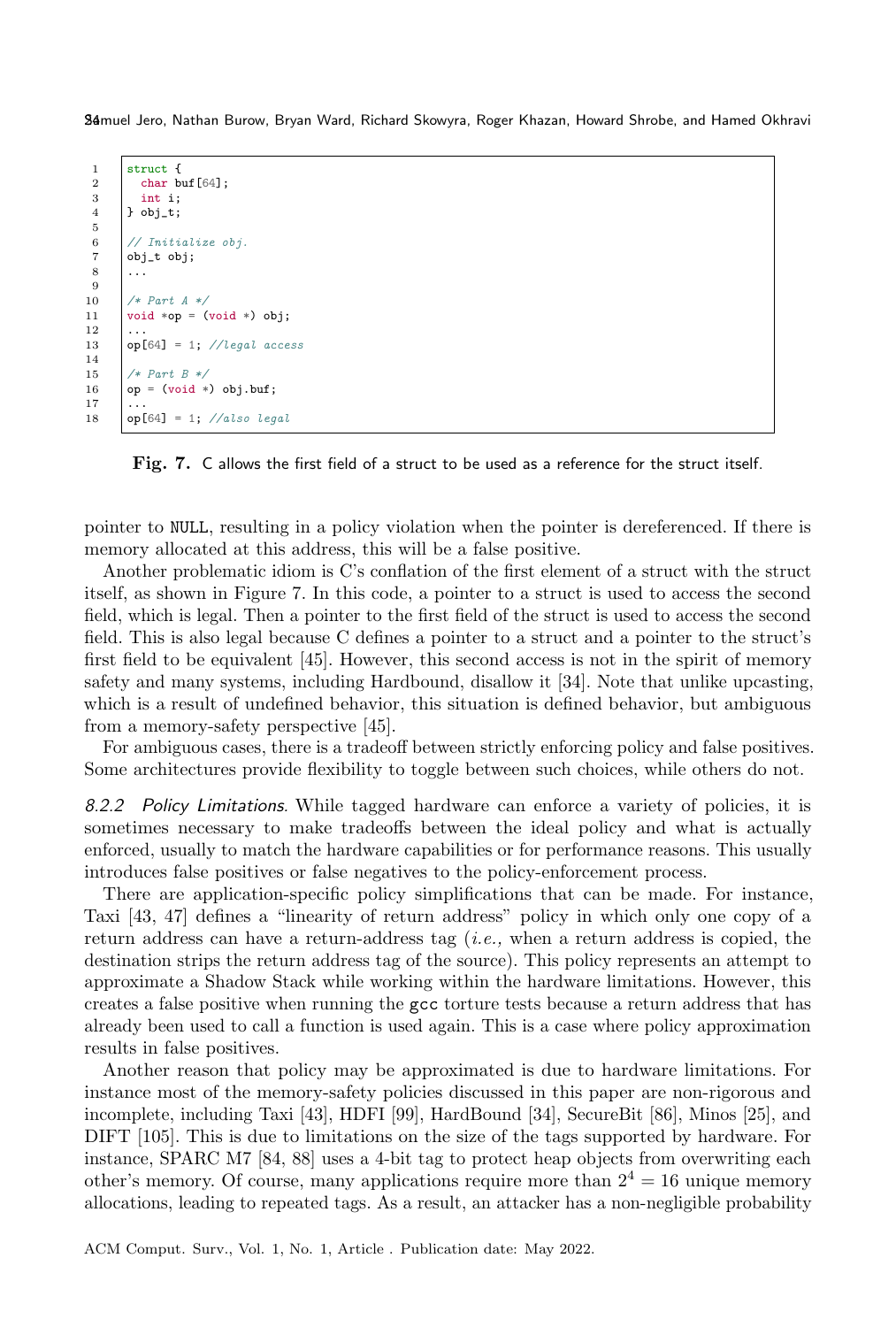<span id="page-24-0"></span>

Fig. 8. SPARC M7 false negative caused by limited tag size.

of using a pointer to one heap allocation to interfere with the memory contents of another allocation with the same tag. A more savvy attacker can also target the  $\frac{1}{16}$  of objects that share the same tag to hijack control (assuming that tag assignment is deterministic). This attack, which is demonstrated in Figure [8,](#page-24-0) leads to an undetected violation (*i.e.*, a false negative).

8.2.3 Policy Composition. Existing tagged architectures have demonstrated that tags can be used to implement a variety of policies including identifying and tracking pointers for memory safety [\[34\]](#page-32-6), enforcing temporal memory safety [\[57\]](#page-33-6), tracking type information [\[53\]](#page-32-7), securing the stack and its return addresses [\[47,](#page-32-8) [90\]](#page-34-5), enforcing control-flow integrity [\[37\]](#page-32-9), taint tacking [\[37\]](#page-32-9), tracking the flow of user input [\[86,](#page-34-6) [105\]](#page-35-4), generalized information-flow tracking policies [\[17,](#page-31-2) [99\]](#page-34-7), and the isolation of important metadata [\[117\]](#page-35-5). Many applications could benefit from several of these policies. For example, one might want to apply a policy that provides memory safety and a policy that tracks information flow to ensure that sensitive encryption keys are not leaked to disk or the network.

Unfortunately, most tagged architectures do not consider multiple policies being enforced concurrently. To see why this is challenging, consider a machine with a one-bit tag trying to enforce two policies: a memory-safety policy tagging return addresses with a 1 (and all other words with a 0) and a taint-tracking policy that tracks all external inputs with a tag of 1. When these policies are combined, the memory-safety policy is ineffective because external inputs are allowed to overwrite return addresses (since they both have a tag of 1) while the taint-tracking policy believes that all return addresses are derived from external inputs.

One way to compose policies is to use larger tags that can be segmented into sub-tags used for each policy being enforced. However, the larger tags required by this approach incur higher memory, silicon, and power overheads. A few architectures support combining multiple DIFT policies using this approach. Both the DIFT Coprocessor [\[52\]](#page-32-15) and Raksha [\[26\]](#page-31-14) provide a small, multi-bit tag where each bit tracks information flow for a different policy. However, even these systems only support enforcing a limited number of DIFT policies simultaneously; they do not support either arbitrary policies or arbitrary numbers of policies.

Dover [\[106\]](#page-35-12) and PUMP [\[35\]](#page-32-17) use a different approach for policy composition in which the tag itself is a pointer to metadata of potentially unbounded size. In this case, supporting multiple policies still requires more memory for tag metadata, but does not directly impact the size of the tags and associated cache behavior. Memory, silicon, and power overheads for the additional memory consumed by this metadata is still a concern, however.

8.2.4 Dynamic Linking and Loading. Dynamic linking enables applications to share the same external dependencies (*e.g.*, the C standard library) and reduces the duplication of code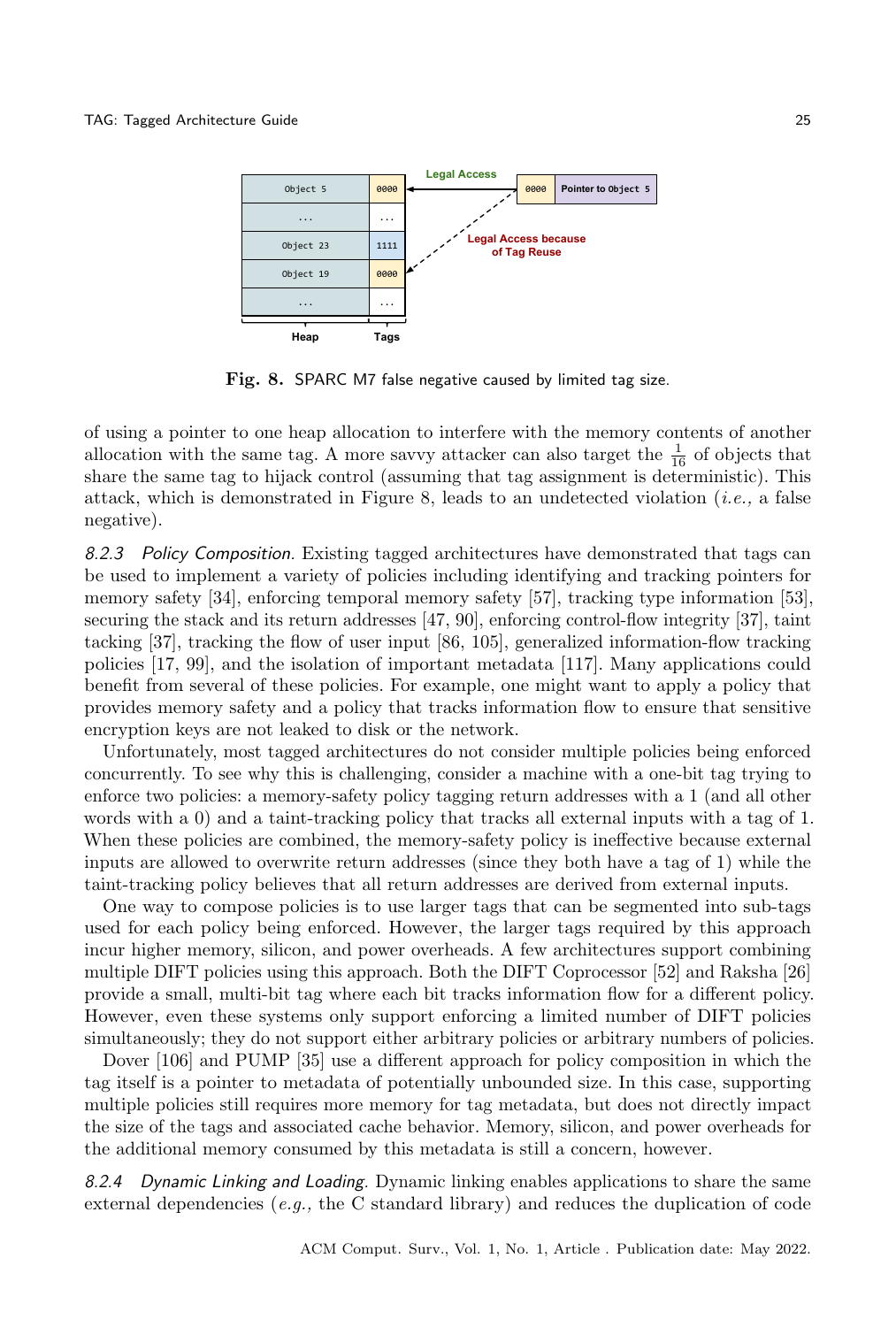<span id="page-25-0"></span>

Fig. 9. Dynamic loading can lead to inconsistencies in policies as well as create attack surfaces in an application.

between processes. Dynamic loading allows applications to load and run new code modules, such as plugins and extensions, as needed at runtime. Both of these techniques can result in code compiled separately, with potentially different policy, interacting in the same process at runtime.

To see why this can be a problem, consider a shared library compiled without a tag policy dynamically linked with an application compiled with a tag policy. The application's policy cannot protect the library's code, leaving the library open to attackers. Worse, the library may actually corrupt tagging state used by the application to enforce its policy. Consider an application with a DIFT policy that tracks all external inputs into the program with a tag of 1. If our shared library (with no tag policy) copies user input without copying the tag, then this (tag-free) copy of user input can later be used by the application to violate policy (since it is not tagged as external input). This suggests that all code in a process must be compiled with the same tag policy in order for that policy to be effective.

When multiple applications have different tag policies, the situation gets even worse. Consider a tagged machine with a one-bit tag and two applications,  $A$  and  $B$ , sharing a library with a function process. Application  $A$  enforces a memory-safety policy by tagging return addresses with a 1 (and all other words with a 0). This policy rejects a return address with a 0 tag, preventing an attacker from hijacking the program's execution. Application  $B$ enforces a DIFT policy that tracks all external inputs into the program with a tag of 1.

Now suppose application  $B$  and its external dependencies are compiled and executed on the machine. This will result in the library function process being compiled with a DIFT policy. As a result, when application  $A$  is compiled and run, it must compile its own version of the process code. Otherwise, application  $A$  will run with a DIFT policy in the process function, allowing an attacker to use program input (tagged with a 1) to overwrite the return address of the process method and hijack  $A$ 's execution.

Similarly, suppose a tagged machine runs a web browser. The web browser is compiled with a complete memory-safety policy (Figure [9\)](#page-25-0). At runtime, the browser uses the Linux dlopen interface to dynamically load plugins that extend the functionality of the browser. There is no guarantee, however, that the plugins are compiled with the same policies as the browser, opening the application to the same challenges seen with dynamic linking. In essence, applications cannot leverage dynamic loading or linking without risking conflicting policies that open them up to attacks.

A few architectures side step this challenge and successfully support shared libraries, notably HyperFlow [\[41\]](#page-32-11), CHERI [\[117\]](#page-35-5), and DataSafe [\[17\]](#page-31-2). This is possible because these architectures use tags to implement only classes of policies that cannot conflict with each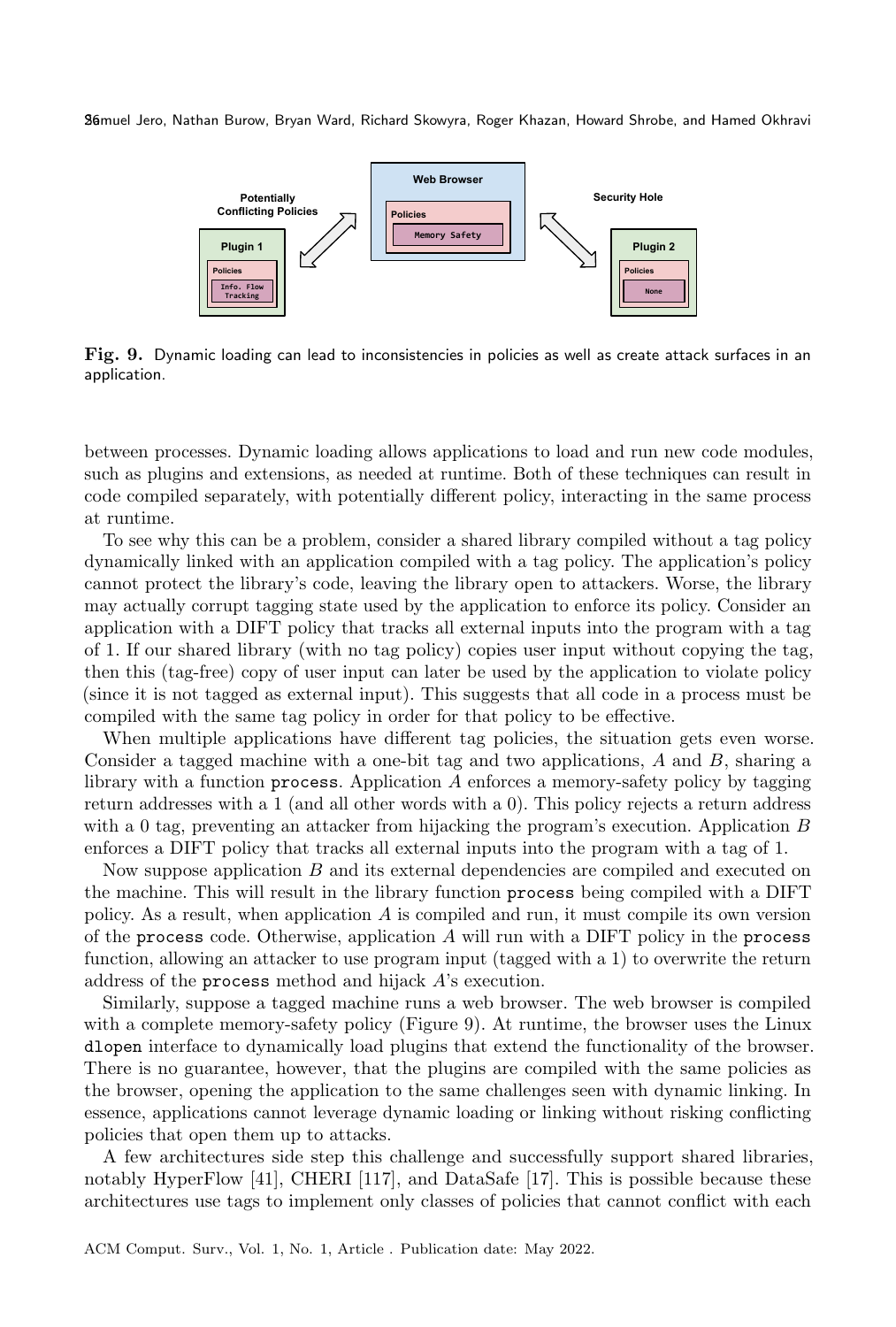#### TAG: Tagged Architecture Guide 27

other, like isolating capabilities from other elements of memory or only supporting IFC policies.

A more general approach would be to use large tags, such that any policy desired has its own sub-tag. However, large tags come with significant overhead in terms of memory, silicon, and power, as mentioned previously. Furthermore, a number of the architectures described in this work only provide one-bit tags [\[25,](#page-31-13) [86,](#page-34-6) [93,](#page-34-17) [99\]](#page-34-7).

8.2.5 Direct Memory Access. Direct Memory Access (DMA) allows peripherals to copy data directly into memory, bypassing the processor. It is frequently used by high-bandwidth I/O devices such as network cards and disk drives to copy data directly to or from memory without involving the CPU.

The ability for other devices to read or write memory independent of the processor has significant implications for tagged architectures. Unless the DMA engine is made tag-aware, it completely bypasses any tag policy. Thus, tags cannot be used to prevent the DMA engine from reading or writing memory nor will the DMA engine update the tags after writing to memory. As a result, any isolation enforced with tags can be bypassed using the DMA engine and any tags on objects written by the DMA engine are not guaranteed to be correct.

Not only can a tag-oblivious DMA engine bypass and not update tags, it may also be able to rewrite the tags of arbitrary memory if tags themselves are stored in DMA-accessible memory. This is of particular concern due to the rise of DMA-based attacks that either do not require a malicious peripheral [\[91\]](#page-34-22) or function despite the presence of an IOMMU [\[65\]](#page-33-20). The only architectures protecting against such DMA attacks (AEGIS [\[104\]](#page-35-13), DataSafe [\[17\]](#page-31-2), and XOM [\[61\]](#page-33-15)) do so by encrypting all data in main memory, preventing the DMA engine from modifying the data or tags.

We argue that a practical modern tagged architecture must include a tag-aware DMA engine. The only works we are aware of considering DMA for tagged memory are WHISK [\[87\]](#page-34-23) and TaintHLS [\[85\]](#page-34-24) which investigate the integration of peripherals and DMA with tagged memory in SoCs. As none of the tagged architectures we examine in this work consider such integration, significant research into this area is still needed.

8.2.6 Advanced Hardware Features. Existing work on tagged architectures has been mainly confined to single cores with in-order, single-issue execution. However, modern generalpurpose processors are significantly more complex with features such as multicore, out-oforder execution, and speculation that significantly improve performance. All of these features pose challenges to tagged architectures.

Out-of-order execution is a technique in which instructions that are independent of one another are re-ordered based on available execution units and input data. This results in a significant performance improvement by maximizing the utilization of processing elements. Speculative execution builds on out-of-order execution by making predictions about instructions or data to be executed after branches and preemptively performing those calculations. This expands the performance improvements that out-of-order execution provides across branches. Both have recently been shown to result in powerful side channels [\[55,](#page-33-7) [62\]](#page-33-8).

Out-of-order and speculative execution significantly complicate tagged architectures. For out-of-order execution, tags and tag policy introduce additional constraints on when instructions are independent and can be safely re-ordered while for speculative execution, tags and tag policy introduce constraints on whether speculatively executed code can be committed. Consider an instruction  $A$  that updates the tag on the program counter to be  $x$ , an instruction  $B$  that writes to a memory address  $b$ , and a tag policy that only allows writes to b if the program counter has the tag x. While instructions A and B appear independent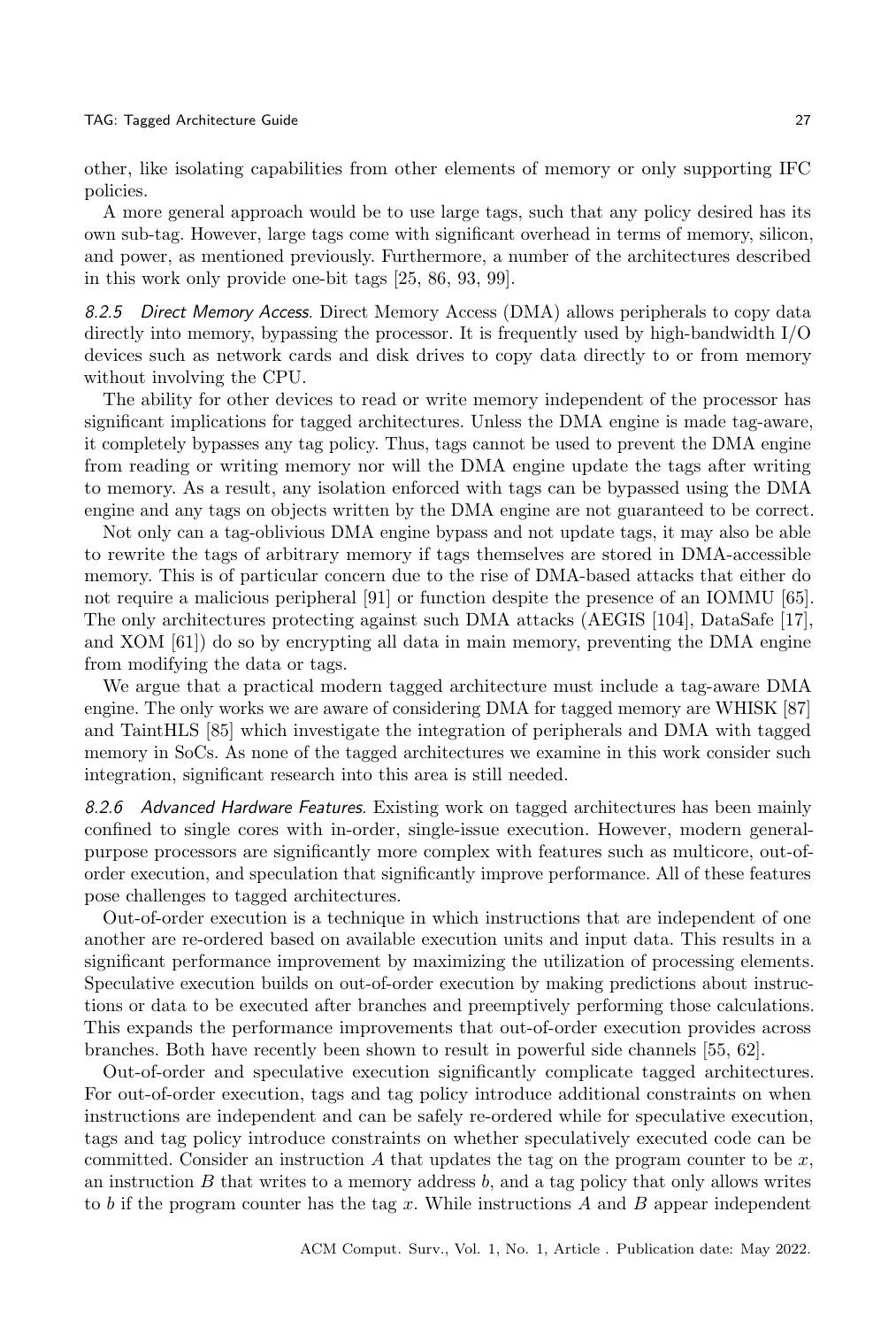of each other, the successful execution of instruction  $B$  given this tag policy depends on instruction  $A$ . In other words, determining whether two instructions are independent and can be executed out-of-order requires analyzing the tag policy.

The vast majority of tagged architectures we examined are based on in-order processors and do not consider out-of-order or speculative execution. The few architectures that consider out-of-order execution are largely information-flow tracking systems in which tags only change to follow propagating data [\[52,](#page-32-15) [78,](#page-34-18) [113\]](#page-35-17) or fine-grained memory-protection schemes in which tags do not change [\[4,](#page-30-7) [119\]](#page-35-18). Similarly, the few systems that speculate are focused on basic memory-protection schemes [\[104,](#page-35-13) [119\]](#page-35-18) in which tags do not change frequently. Dealing with out-of-order and speculative execution in the general case is an open problem.

Multicore is another performance-enhancing feature in modern processors, but it introduces significant complexity for tagged architectures that has not been yet studied. In such architectures, memory and often at least one cache level is shared among multiple cores. While it is conceptually possible to consolidate all tag processing in a central tag engine, this would likely impose an undue performance bottleneck by serializing all tag processing. This necessitates core-local tag processing. However, shared memory and caches introduce the possibility of tag-specific concurrency challenges, especially for shared-memory applications. Tags must be coherent in any caches to ensure correct policy enforcement. For parallel application processing, at minimum the policies enforced by each core must be consistent (or at least compatible) when operating on shared data. Some tag policies themselves may need to be updated to be concurrency safe. Furthermore, tag and memory accesses must be either atomic or properly synchronized, which may introduce performance overhead or undue complexity. These are only a few of the myriad challenges in designing a multicore tagged architecture that have been largely unexplored.

8.2.7 Side Channels. While tagged architectures enable the enforcement of many classes of security policies, they do not protect against all classes of attacks. In particular, tagged architectures by themselves do not protect against side-channel attacks. In fact, tagged architectures are likely to introduce additional side channels due to the additional caching and data-dependent computation inherent in tag processing. For example, the rule cache present in many architectures, including Dover [\[106\]](#page-35-12) and PUMP [\[35\]](#page-32-17), can likely be subjected to prime-and-probe style attacks to identify the tags used by an isolated software component or to determine its computation pattern. Similarly, the delay inherent in a tag cache miss is likely measurable and exploitable via a flush-and-reload or prime-and-probe attack.

Recent hardware-based side-channel attacks [\[55,](#page-33-7) [62\]](#page-33-8) have highlighted the importance of microarchitectural side channels. Tagged processors are open to the same types of microarchitecture side-channels and possibly others related to additional tag complexity.

The only work we are aware of investigating this issue is HyperFlow [\[41\]](#page-32-11), which is a processor that is designed to be both tagged and free of timing side channels. Hyperflow implements a nonmalleable IFC policy using tags. To eliminate timing side channels, the processor tracks the tag of the currently executing code and flushes caches, TLB, branch predictor, and other microarchitectural state on changes in the confidentiality or integrity tag of the running code. The modifications to avoid timing side channels seem more extensive than those to add tags. The authors report overheads in cycles per instruction of between 1% and 69%, largely due to padding the multiply operation to the worst-case number of cycles. While HyperFlow is a promising start, significant additional work is needed to understand side channels present in tagged architectures and suggest methods for remediation.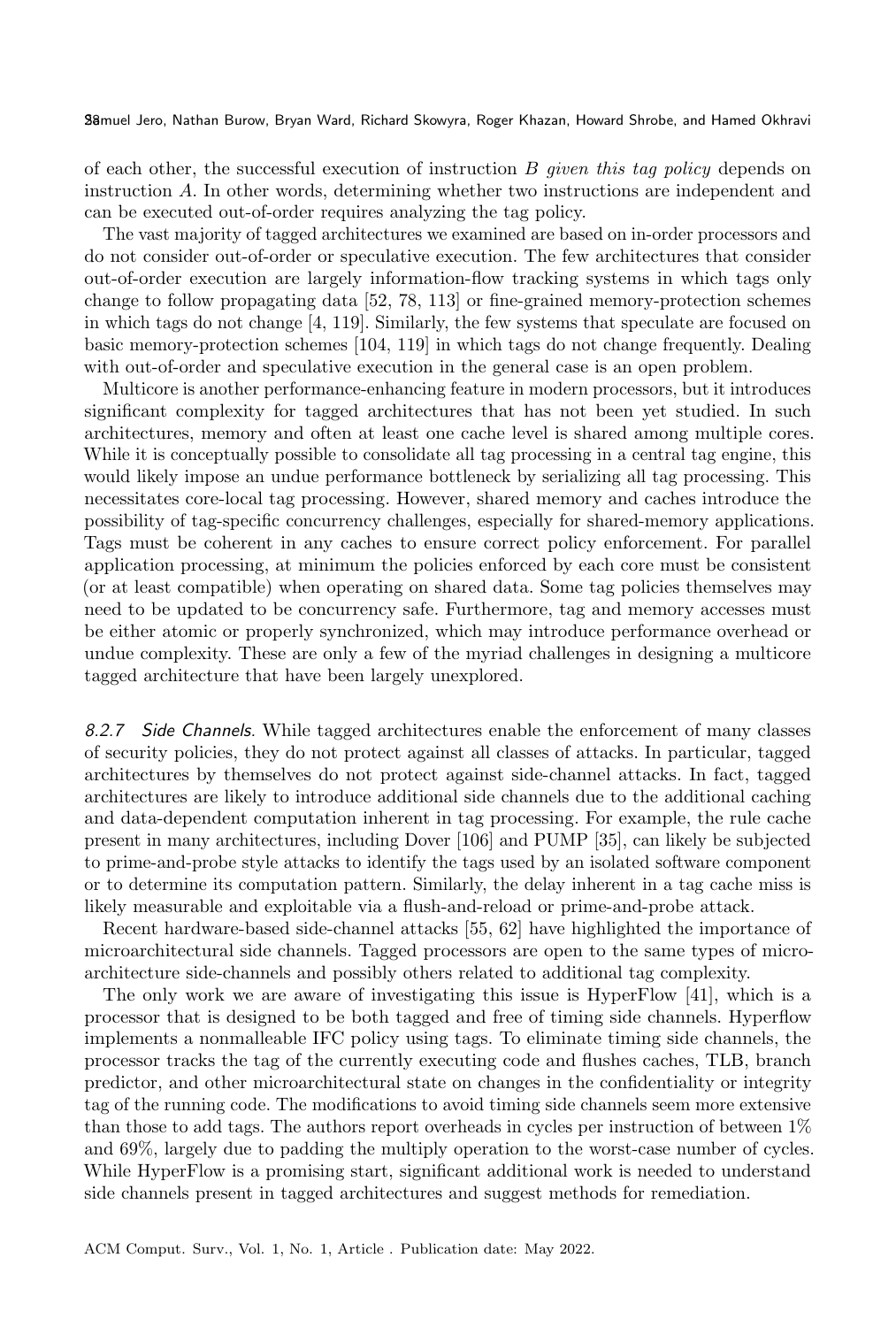<span id="page-28-0"></span>

Fig. 10. A naïve and optimized implementation of an in-memory tag table.

### 8.3 Overheads

Tagged architectures add complexity that incurs several types of overhead. Understanding, characterizing, and reducing such overheads is crucial to the adoption of tagged architectures. We break down these overheads along four dimensions: memory overhead, runtime overhead, silicon overhead, and power overhead. Note that we do not consider storage overhead since filesystem storage is not tagged in any of the architectures described in this paper. Where tags need to be preserved beyond memory, e.g., for tagged executables, a compressed representation is typically used and the tags are then reconstructed when loading into memory, resulting in comparatively little extra space being required.

8.3.1 Memory Overhead. The memory overhead of a tagged architecture depends on the size of the tags and any compression schemes used by the hardware. This presents several trade-offs as large tags enable more complex policies but have larger memory overhead. Similarly, complex compression schemes may reduce the memory overhead but increase the computational overhead of accessing the tags.

Most tagged architectures address the memory overhead of tags. However, memory overheads still vary significantly, due to the trade-offs mentioned above. Memory overheads can easily reach 100% for architectures with large, word-size tags that do not implement compression schemes, such as HardBound [\[34\]](#page-32-6), while architectures with 1-bit tags and complex, page-table-inspired compression schemes, like Shioya, et al. [\[93\]](#page-34-17), can achieve memory overheads as low as 0.685%. These schemes are illustrated in Figure [10.](#page-28-0)

8.3.2 Runtime Overhead. Runtime overhead is the slowdown on a tagged architecture relative to an untagged architecture. Two key factors contributing to this overhead are additional tag processing and increased cache pressure due to tags.

In terms of cache pressure, architectures that store tags disjointly from data in the lastlevel cache experience increased cache miss penalties. As shown in Figure [11,](#page-29-0) cache misses increase when both tags and data/instructions share the same cache. Similarly, if tags are stored disjointly from data in memory, then multiple fetches may be required on a single cache miss, one to fetch the data and one to fetch the tag. Even if memory is widened, there is still a runtime impact because an equivalently sized cache holds less data, due to the space used by tags. The CHERI team examined the caching and storage impact of their 1-bit tags in a recent paper [\[51\]](#page-32-18), but more work is needed in this area.

Propagating and checking tags also introduces additional computation. For instance, several tagged architectures introduce instructions that the compiler can insert to check or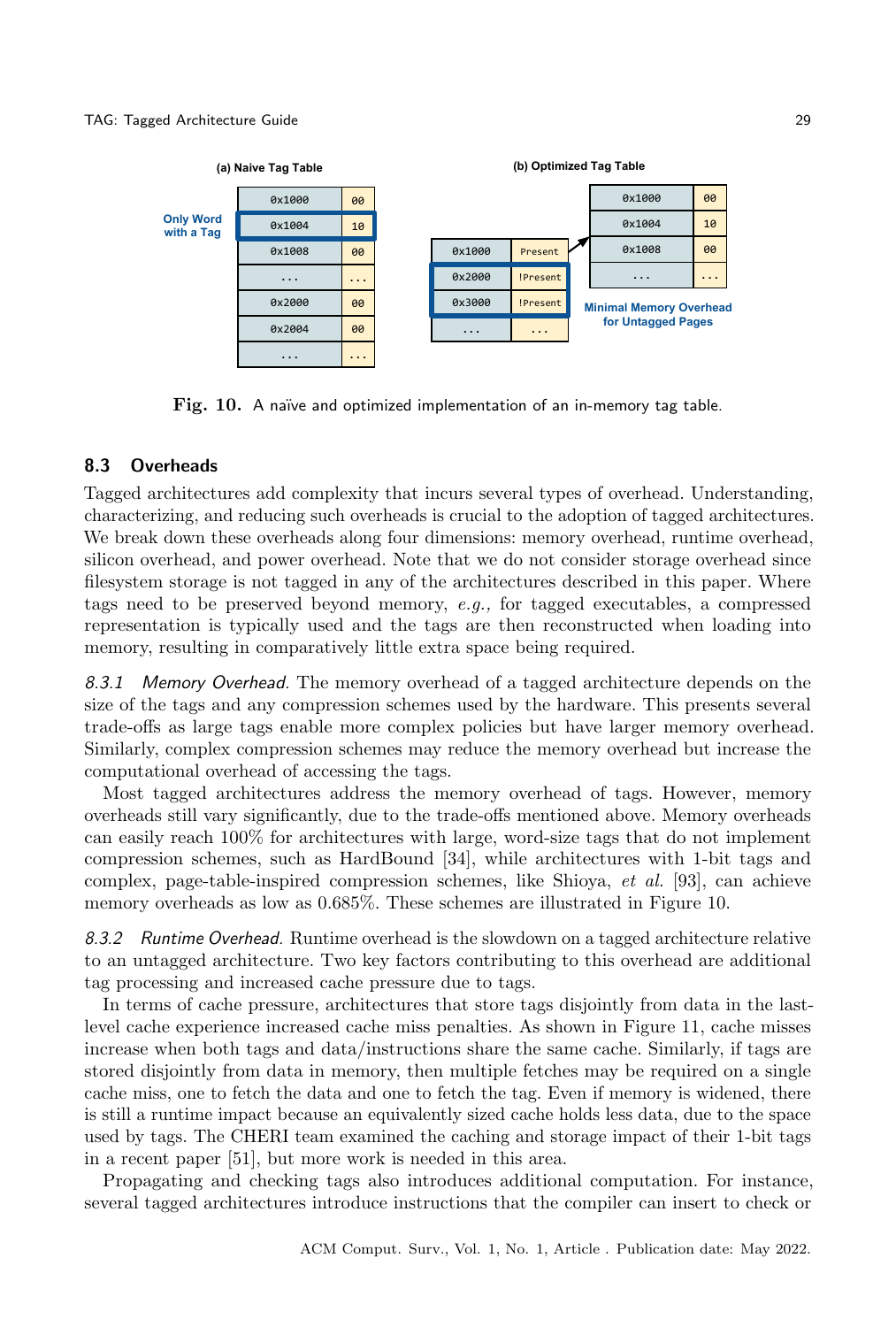<span id="page-29-0"></span>

Fig. 11. Tagged architectures that share a cache between tags and data/instructions increase the number of cache misses.

update tags [\[34,](#page-32-6) [41,](#page-32-11) [99\]](#page-34-7). These instructions must be inserted anywhere that tag processing is required, increasing the runtime of the program. To eliminate these additional instructions, some architectures process tags in dedicated units in parallel with the ALU [\[37,](#page-32-9) [47,](#page-32-8) [106\]](#page-35-12). This approach, however, increases the silicon overhead of the architecture.

8.3.3 Silicon Overhead. Silicon overhead represents area on the processor that is dedicated to tag-processing logic and that would otherwise be available for additional cores, ALUs, or cache in an untagged architecture. The silicon overhead of a particular architecture is driven by the tag-processing mechanisms and its integration into the processor design.

Hardbound [\[34\]](#page-32-6) and Minos [\[25\]](#page-31-13) process tags using minor modifications to the existing pipelines and several new instructions, resulting in minimal additional area. Other architectures such as Taxi [\[43\]](#page-32-14) and TIARA [\[95\]](#page-34-8) add a dedicated tag-processing unit to process tags in parallel with instructions. On Dover, this tag processing unit is a full CPU [\[106\]](#page-35-12). These designs use significantly more area.

Policy and tag complexity also affect the silicon overhead. For instance, SecureBit [\[86\]](#page-34-6) uses a 1-bit tag to protect buffers shared among processes. With OS modifications and a few new instructions, SecureBit implements a memory-safety policy with little silicon overhead. In contrast, PUMP [\[37\]](#page-32-9) supports software-defined policies in hardware, requiring an additional pipeline stage with a dedicated tag-processing unit to fetch policies and interpret policies against incoming tags, all of which requires significantly more area. PUMP thus provides more flexible policies at the cost of more area. Tag size results in a similar trade off because the larger tags must be stored in caches, requiring more bits and thus more area for a cache that holds the same amount of data.

Additional silicon also impacts the TCB of the tagged architecture. Returning to the comparison above, SecureBit relies on the OS to support tag policies. In contrast, PUMP utilizes more silicon to provide a privileged processor mode to handle tag creation and propagation, isolated from a potentially untrusted OS. In summary, architectures tradeoff silicon in varying quantities for performance, policy complexity, and improved security guarantees.

8.3.4 Power Overhead. The additional silicon required by tagged architectures results in an increase in required power over an untagged architecture. Consider, for instance, a design such as HardBound [\[34\]](#page-32-6), which can easily have 100% memory overhead. This can increase the amount of power required for DRAM due to the additional memory used for maintaining tags. Similarly, coprocessors, such as those used by Dover [\[106\]](#page-35-12) and PUMP [\[35\]](#page-32-17), are effectively processors themselves, resulting in nontrivial power overheads. This reality is at odds with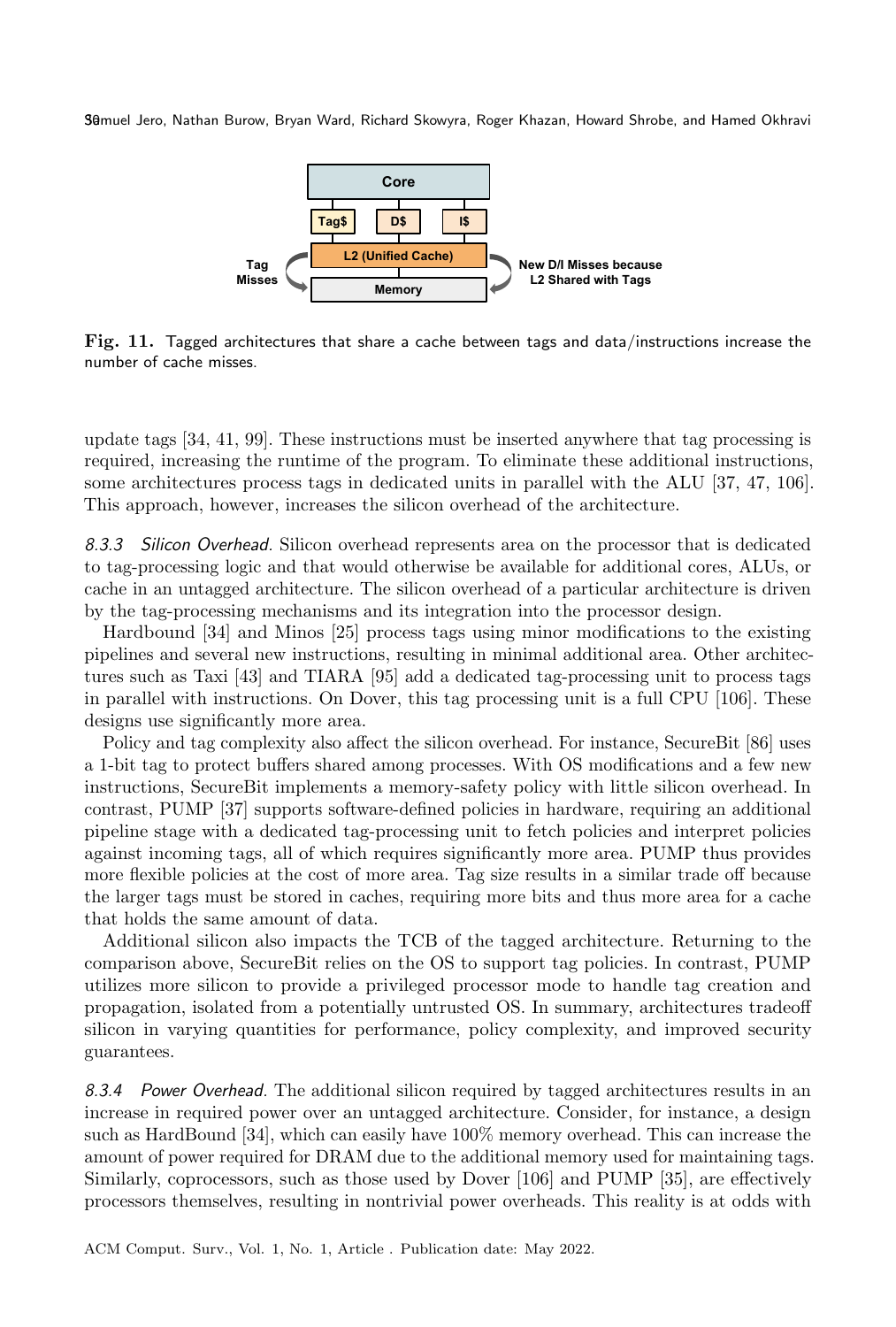the SWaP (size, weight, and power) requirements of modern mobile and embedded devices in which power must be conserved in order to preserve battery [\[82\]](#page-34-25).

Only five of the efforts discussed in this paper (Typed Architectures [\[53\]](#page-32-7), PUMP [\[35\]](#page-32-17), Harmoni [\[33\]](#page-31-15), FlexCore [\[32\]](#page-31-16), and FlexiTaint [\[113\]](#page-35-17)) assess power overhead in their work. This absence and the importance of power/energy analysis for tagged architectures suggests significant room for future work.

#### 9 CONCLUSION

In this work, we presented a survey of tagged architectures and developed a four-dimensional taxonomy to study the efforts in this area. We identified and studied a number of challenges in three broad categories of provisioning, enforcement, and overhead and found that existing tagged architectures provide little work to address them. We also discuss why addressing these challenges is non-trivial and pose a number of open research problems to advance the security and practicality of tagged architectures.

#### **REFERENCES**

- <span id="page-30-0"></span>[1] Martín Abadi, Mihai Budiu, Ulfar Erlingsson, and Jay Ligatti. 2005. Control-flow integrity. In Proceedings of the 12th ACM conference on Computer and communications security. ACM, 340–353.
- <span id="page-30-5"></span>[2] arm. 2020. ARM Architecture Reference ManualARMv8, for ARMv8-A architecture profile. [https:](https://static.docs.arm.com/ddi0487/ca/DDI0487C_a_armv8_arm.pdf) [//static.docs.arm.com/ddi0487/ca/DDI0487C](https://static.docs.arm.com/ddi0487/ca/DDI0487C_a_armv8_arm.pdf) a armv8 arm.pdf
- <span id="page-30-6"></span>[3] arm. 2020. Memory Tagging Extension. [https://developer.arm.com/-/media/Arm%20Developer%](https://developer.arm.com/-/media/Arm%20Developer%20Community/PDF/Arm_Memory_Tagging_Extension_Whitepaper.pdf?revision=ef3521b9-322c-4536-a800-5ee35a0e7665&la=en&hash=D510ED84099D3B8AA34723AC110D48E3A28FA8D6) 20Community/PDF/Arm Memory Tagging Extension [Whitepaper.pdf?revision=ef3521b9-322c-](https://developer.arm.com/-/media/Arm%20Developer%20Community/PDF/Arm_Memory_Tagging_Extension_Whitepaper.pdf?revision=ef3521b9-322c-4536-a800-5ee35a0e7665&la=en&hash=D510ED84099D3B8AA34723AC110D48E3A28FA8D6)[4536-a800-5ee35a0e7665&la=en&hash=D510ED84099D3B8AA34723AC110D48E3A28FA8D6](https://developer.arm.com/-/media/Arm%20Developer%20Community/PDF/Arm_Memory_Tagging_Extension_Whitepaper.pdf?revision=ef3521b9-322c-4536-a800-5ee35a0e7665&la=en&hash=D510ED84099D3B8AA34723AC110D48E3A28FA8D6)
- <span id="page-30-7"></span>[4] Divya Arora, Srivaths Ravi, Anand Raghunathan, and Niraj K Jha. 2007. Architectural support for run-time validation of program data properties. IEEE Transactions on very large scale integration (VLSI) systems 15, 5 (2007), 546–559.
- <span id="page-30-10"></span>[5] Arthur Azevedo de Amorim, Nathan Collins, André DeHon, Delphine Demange, Cătălin Hritçu, David Pichardie, Benjamin C Pierce, Randy Pollack, and Andrew Tolmach. 2014. A verified information-flow architecture. ACM SIGPLAN Notices 49, 1 (2014), 165–178.
- <span id="page-30-8"></span>[6] Hans Benker, Jean-Michel Beacco, M Dorochevsky, Th Jeffré, A Pöhlmann, J Noye, B Poterie, JC Syre, O Thibault, and G Watzlawik. 1989. KCM: A knowledge crunching machine. ACM SIGARCH Computer Architecture News 17, 3 (1989), 186–194.
- <span id="page-30-12"></span>[7] Peter Boonstoppel, Cristian Cadar, and Dawson Engler. 2008. RWset: Attacking path explosion in constraint-based test generation. In International Conference on Tools and Algorithms for the Construction and Analysis of Systems. Springer, 351–366.
- <span id="page-30-9"></span>[8] Jeremy Brown and Thomas F Knight Jr. 2001. A minimal trusted computing base for dynamically ensuring secure information flow. Project Aries TM-015 (November 2001) 37 (2001).
- <span id="page-30-1"></span>[9] Sven Bugiel, Stephen Heuser, and Ahmad-Reza Sadeghi. 2013. Flexible and fine-grained mandatory access control on Android for diverse security and privacy policies. In Presented as part of the 22nd USENIX Security Symposium (USENIX Security 13). 131–146.
- <span id="page-30-4"></span>[10] A. Burks, H. Goldstein, and J. Von Neumann. 1946. Preliminary discussion of the logical design of an electronic computing instrument. Report to the U.S. Army Ordinance Department. Also appears in Ccomputer structures: Readings and examples., McGrawHill Inc., 1971, 92-120.
- <span id="page-30-13"></span>[11] Jacob Burnim and Koushik Sen. 2008. Heuristics for scalable dynamic test generation. In Proceedings of the 2008 23rd IEEE/ACM international conference on automated software engineering. IEEE Computer Society, 443–446.
- <span id="page-30-2"></span>[12] Nathan Burow, Scott A Carr, Joseph Nash, Per Larsen, Michael Franz, Stefan Brunthaler, and Mathias Payer. 2017. Control-flow integrity: Precision, security, and performance. ACM Computing Surveys  $(CSUR)$  (2017).
- <span id="page-30-11"></span>[13] Cristian Cadar and Koushik Sen. 2013. Symbolic execution for software testing: Three decades later. Commun. ACM 56, 2 (2013), 82–90.
- <span id="page-30-3"></span>[14] Nicholas Carlini and David Wagner. 2014. ROP is still dangerous: Breaking modern defenses. In USENIX Security Symposium.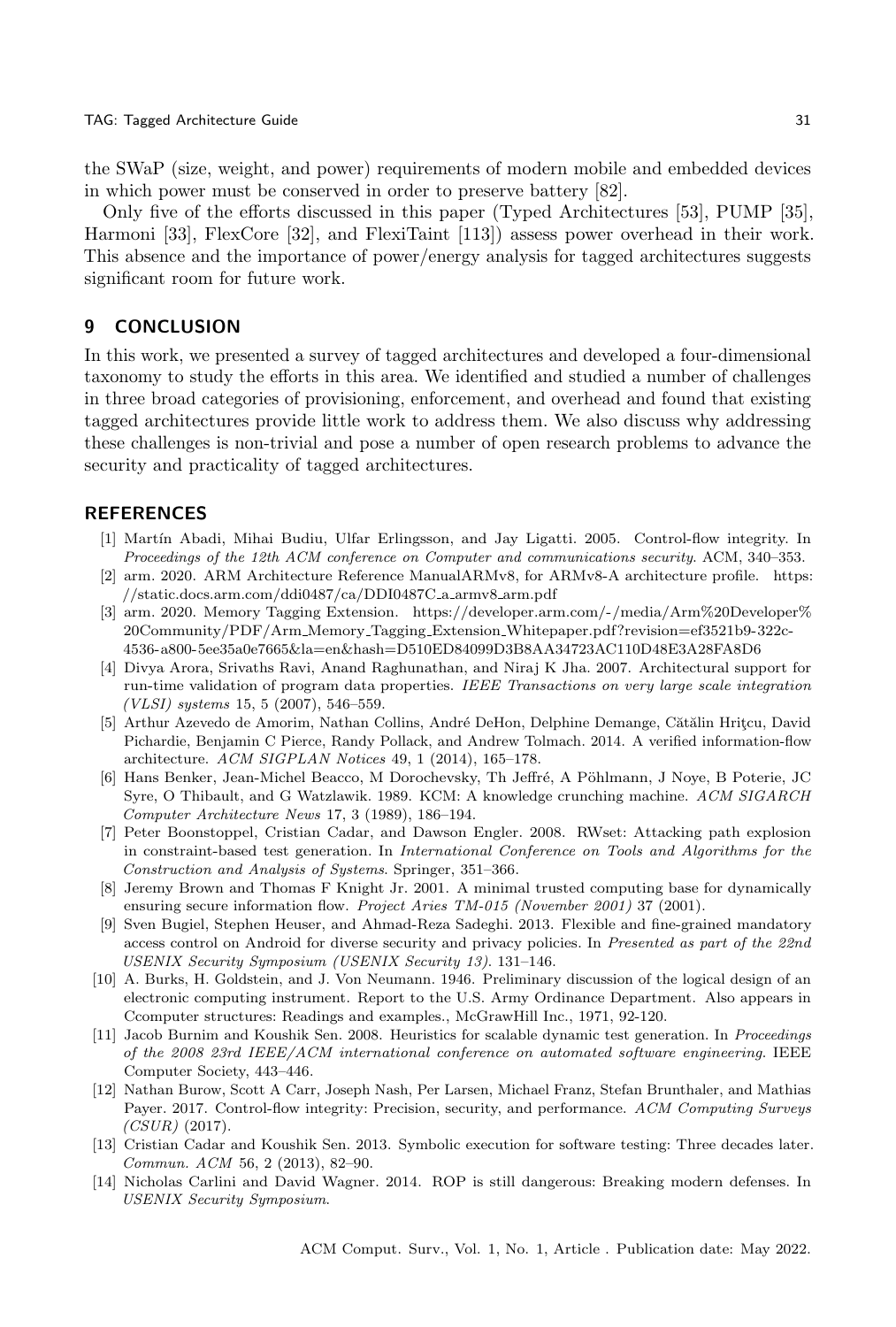- <span id="page-31-12"></span>[15] Nicholas P Carter, Stephen W Keckler, and William J Dally. 1994. Hardware support for fast capability-based addressing. In ACM SIGPLAN Notices.
- <span id="page-31-11"></span>[16] Shuo Chen, Jun Xu, Nithin Nakka, Zbigniew Kalbarczyk, and Ravishankar K Iyer. 2005. Defeating memory corruption attacks via pointer taintedness detection. In 2005 International Conference on Dependable Systems and Networks (DSN'05). IEEE, 378–387.
- <span id="page-31-2"></span>[17] Yu-Yuan Chen, Pramod A Jamkhedkar, and Ruby B Lee. 2012. A software-hardware architecture for self-protecting data. In Proceedings of the 2012 ACM conference on Computer and communications security. ACM, 14–27.
- <span id="page-31-0"></span>[18] Yueqiang Cheng, Zongwei Zhou, Yu Miao, Xuhua Ding, Huijie DENG, et al. 2014. ROPecker: A generic and practical approach for defending against ROP attack. In NDSS.
- <span id="page-31-9"></span>[19] CHERI. 2020. ARM Morello Board. [https://www.cl.cam.ac.uk/research/security/ctsrd/cheri/cheri](https://www.cl.cam.ac.uk/research/security/ctsrd/cheri/cheri-morello.html)[morello.html](https://www.cl.cam.ac.uk/research/security/ctsrd/cheri/cheri-morello.html)
- <span id="page-31-18"></span>[20] David Chisnall, Colin Rothwell, Robert NM Watson, Jonathan Woodruff, Munraj Vadera, Simon W Moore, Michael Roe, Brooks Davis, and Peter G Neumann. 2015. Beyond the PDP-11: Architectural support for a memory-safe C abstract machine. In ACM SIGPLAN Notices.
- <span id="page-31-7"></span>[21] David Chisnall, Stacey Son, Michael Roe, Simon W. Moore, Peter G. Neumann, Ben Laurie, Robert N.M. Watson, Brooks Davis, Khilan Gudka, David Brazdil, Alexandre Joannou, Jonathan Woodruff, A. Theodore Markettos, J. Edward Maste, and Robert Norton. 2017. CHERI JNI: Sinking the Java Security Model into the C. In Proceedings of the Twenty-Second International Conference on Architectural Support for Programming Languages and Operating Systems (ASPLOS). ACM Press, 569–583.
- <span id="page-31-3"></span>[22] Victor Costan and Srinivas Devadas. 2016. Intel SGX explained. Technical Report. Cryptology ePrint Archive, Report 2016/086, 2016. https://eprint. iacr. org/2016/086.
- <span id="page-31-4"></span>[23] Victor Costan, Ilia Lebedev, and Srinivas Devadas. 2016. Sanctum: Minimal hardware extensions for strong software isolation. In 25th {USENIX} Security Symposium ({USENIX} Security 16).
- <span id="page-31-1"></span>[24] Crispin Cowan, Steve Beattie, Ryan Finnin Day, Calton Pu, Perry Wagle, and Erik Walthinsen. 1999. Protecting systems from stack smashing attacks with StackGuard. In Linux Expo. Citeseer.
- <span id="page-31-13"></span>[25] Jedidiah R Crandall, S Felix Wu, and Frederic T Chong. 2006. Minos: Architectural support for protecting control data. ACM Transactions on Architecture and Code Optimization (TACO) 3, 4 (2006), 359–389.
- <span id="page-31-14"></span>[26] Michael Dalton, Hari Kannan, and Christos Kozyrakis. 2007. Raksha: A flexible information flow architecture for software security. In ACM SIGARCH Computer Architecture News, Vol. 35. ACM, 482–493.
- <span id="page-31-6"></span>[27] Michael Dalton, Hari Kannan, and Christos Kozyrakis. 2010. Tainting is not pointless. ACM SIGOPS Operating Systems Review (2010).
- <span id="page-31-8"></span>[28] Brooks Davis, Khilan Gudka, Alexandre Joannou, Ben Laurie, A. Theodore Markettos, J. Edward Maste, Alfredo Mazzinghi, Edward Tomasz Napierala, Robert M. Norton, Michael Roe, Peter Sewell, Robert N. M. Watson, Stacey Son, Jonathan Woodruff, Alexander Richardson, Peter G. Neumann, Simon W. Moore, John Baldwin, David Chisnall, James Clarke, and Nathaniel Wesley Filardo. 2019. CheriABI: Enforcing Valid Pointer Provenance and Minimizing Pointer Privilege in the POSIX C Run-time Environment. In Proceedings of the Twenty-Fourth International Conference on Architectural Support for Programming Languages and Operating Systems (ASPLOS). ACM Press, 379–393. [https:](https://doi.org/10.1145/3297858.3304042) [//doi.org/10.1145/3297858.3304042](https://doi.org/10.1145/3297858.3304042)
- <span id="page-31-10"></span>[29] Arthur Azevedo De Amorim, Maxime Dénes, Nick Giannarakis, Catalin Hritcu, Benjamin C Pierce, Antal Spector-Zabusky, and Andrew Tolmach. 2015. Micro-policies: Formally verified, tag-based security monitors. In Security and Privacy (SP), 2015 IEEE Symposium on. IEEE, 813–830.
- <span id="page-31-17"></span>[30] Arthur Azevedo De Amorim, Maxime Dénes, Nick Giannarakis, Catalin Hritcu, Benjamin C Pierce, Antal Spector-Zabusky, and Andrew Tolmach. 2015. Micro-policies: Formally verified, tag-based security monitors. In IEEE Symposium on Security and Privacy. IEEE, 813-830.
- <span id="page-31-5"></span>[31] Arthur Azevedo de Amorim, Cătălin Hritçu, and Benjamin C Pierce. 2018. The meaning of memory safety. In International Conference on Principles of Security and Trust.
- <span id="page-31-16"></span>[32] Daniel Y Deng, Daniel Lo, Greg Malysa, Skyler Schneider, and G Edward Suh. 2010. Flexible and efficient instruction-grained run-time monitoring using on-chip reconfigurable fabric. In MICRO '10.
- <span id="page-31-15"></span>[33] Daniel Y Deng and G Edward Suh. 2012. High-performance parallel accelerator for flexible and efficient run-time monitoring. In IEEE/IFIP International Conference on Dependable Systems and Networks (DSN 2012). IEEE, 1–12.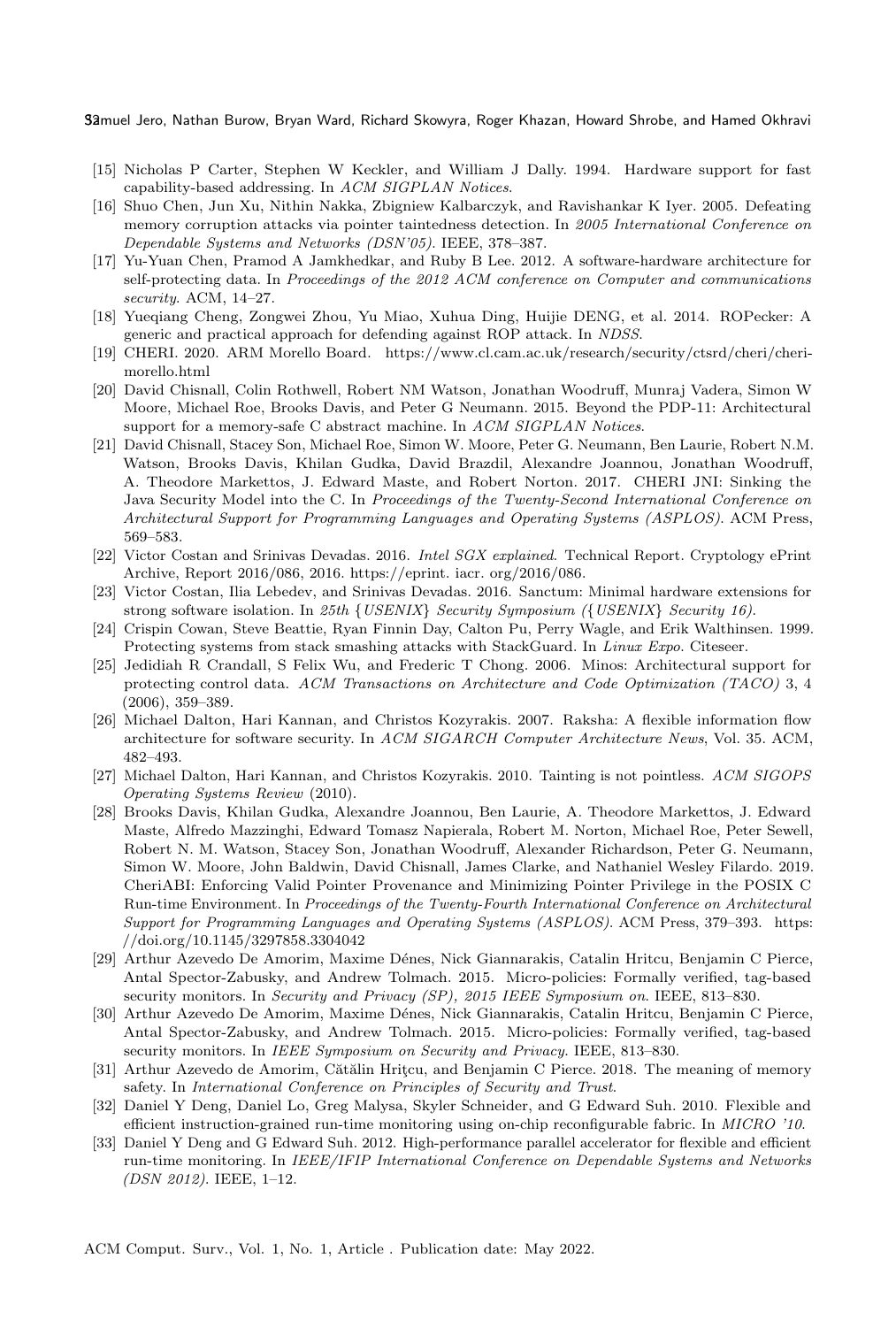#### TAG: Tagged Architecture Guide 33

- <span id="page-32-6"></span>[34] Joe Devietti, Colin Blundell, Milo MK Martin, and Steve Zdancewic. 2008. Hardbound: Architectural support for spatial safety of the C programming language. In ACM SIGARCH Computer Architecture News, Vol. 36. ACM, 103–114.
- <span id="page-32-17"></span>[35] Udit Dhawan, Catalin Hritcu, Raphael Rubin, Nikos Vasilakis, Silviu Chiricescu, Jonathan M Smith, Thomas F Knight Jr, Benjamin C Pierce, and Andre DeHon. 2015. Architectural support for softwaredefined metadata processing. ACM SIGARCH Computer Architecture News 43, 1 (2015), 487–502.
- <span id="page-32-16"></span>[36] Udit Dhawan, Albert Kwon, Edin Kadric, Catalin Hritcu, Benjamin C Pierce, Jonathan M Smith, Andr´e DeHon, Gregory Malecha, Greg Morrisett, Thomas F Knight, et al. 2012. Hardware support for safety interlocks and introspection. In Self-Adaptive and Self-Organizing Systems Workshops (SASOW), 2012 IEEE Sixth International Conference on. IEEE, 1–8.
- <span id="page-32-9"></span>[37] Udit Dhawan, Nikos Vasilakis, Raphael Rubin, Silviu Chiricescu, Jonathan M Smith, Thomas F Knight Jr, Benjamin C Pierce, and André DeHon. 2014. Pump: a programmable unit for metadata processing. In Proceedings of the Third Workshop on Hardware and Architectural Support for Security and Privacy. ACM, 8.
- <span id="page-32-5"></span>[38] Isaac Evans, Sam Fingeret, Julian Gonzalez, Ulziibayar Otgonbaatar, Tiffany Tang, Howard Shrobe, Stelios Sidiroglou-Douskos, Martin Rinard, and Hamed Okhravi. 2015. Missing the point (er): On the effectiveness of code pointer integrity. In SP '15.
- <span id="page-32-1"></span>[39] Isaac Evans, Fan Long, Ulziibayar Otgonbaatar, Howard Shrobe, Martin Rinard, Hamed Okhravi, and Stelios Sidiroglou-Douskos. 2015. Control jujutsu: On the weaknesses of fine-grained control flow integrity. In Proceedings of the 22nd ACM SIGSAC Conference on Computer and Communications Security. ACM, 901–913.
- <span id="page-32-3"></span>[40] Reza Mirzazade Farkhani, Saman Jafari, Sajjad Arshad, William Robertson, Engin Kirda, and Hamed Okhravi. 2018. On the Effectiveness of Type-based Control Flow Integrity. In Proceedings of IEEE Annual Computer Security Applications Conference (ACSAC'18).
- <span id="page-32-11"></span>[41] Andrew Ferraiuolo, Mark Zhao, Andrew C. Myers, and G. Edward Suh. 2018. HyperFlow: A Processor Architecture for Nonmalleable, Timing-Safe Information Flow Security. In Proceedings of the 2018 ACM SIGSAC Conference on Computer and Communications Security (CCS). ACM Press, 1583–1600.
- <span id="page-32-12"></span>[42] Edward A Feustel. 1973. On the advantages of tagged architecture. IEEE Trans. Comput. 100, 7 (1973), 644–656.
- <span id="page-32-14"></span>[43] Samuel Fingeret. 2015. Defeating Code Reuse Attacks with Minimal Tagged Architecture. Ph. D. Dissertation. MIT CSAIL.
- <span id="page-32-13"></span>[44] James C Foster, Vitaly Osipov, Nish Bhalla, Niels Heinen, and D Aitel. 2005. Buffer overflow attacks. Syngress, Rockland, USA (2005).
- <span id="page-32-19"></span>[45] Ronald Gil, Hamed Okhravi, and Howard Shrobe. 2018. There's a hole in the bottom of the C: On the effectiveness of allocation protection. In Proceedings of the IEEE Conference on Secure Development (SecDev).
- <span id="page-32-2"></span>[46] Enes Göktas, Elias Athanasopoulos, Herbert Bos, and Gerogios Portokalidis. 2014. Out of control: Overcoming control-flow integrity. In IEEE S&P.
- <span id="page-32-8"></span>[47] Julián Armando González. 2015. Taxi: Defeating Code Reuse Attacks with Tagged Memory. Ph. D. Dissertation. Massachusetts Institute of Technology.
- <span id="page-32-0"></span>[48] J. Hiser, A. Nguyen, M. Co, M. Hall, and J.W. Davidson. 2012. ILR: Where'd My Gadgets Go. In IEEE Symposium on Security and Privacy.
- <span id="page-32-10"></span>[49] intel. 2013. Introduction to Intel Memory Protection Extensions. [https://software.intel.com/en](https://software.intel.com/en-us/articles/introduction-to-intel-memory-protection-extensions?language=es)[us/articles/introduction-to-intel-memory-protection-extensions?language=es](https://software.intel.com/en-us/articles/introduction-to-intel-memory-protection-extensions?language=es)
- <span id="page-32-4"></span>[50] Yuseok Jeon, Priyam Biswas, Scott Carr, Byoungyoung Lee, and Mathias Payer. 2017. Hextype: Efficient detection of type confusion errors for  $c++$ . In CCS '17.
- <span id="page-32-18"></span>[51] Alexandre Joannou, Jonathan Woodruff, Robert Kovacsics, Simon W. Moore, Alex Bradbury, Hongyan Xia, Robert N.M. Watson, David Chisnall, Michael Roe, Brooks Davis, Edward Napierala, John Baldwin, Khilan Gudka, Peter G. Neumann, Alfredo Mazzinghi, Alex Richardson, Stacey Son, and A. Theodore Markettos. 2017. Efficient Tagged Memory. In 2017 IEEE International Conference on Computer Design (ICCD). IEEE, 641–648.
- <span id="page-32-15"></span>[52] Hari Kannan, Michael Dalton, and Christos Kozyrakis. 2009. Decoupling dynamic information flow tracking with a dedicated coprocessor. In 2009 IEEE/IFIP International Conference on Dependable Systems & Networks.
- <span id="page-32-7"></span>[53] Channoh Kim, Jaehyeok Kim, Sungmin Kim, Dooyoung Kim, Namho Kim, Gitae Na, Young H. Oh, Hyeon Gyu Cho, and Jae W. Lee. 2017. Typed Architectures: Architectural Support for Lightweight Scripting. In Proceedings of the Twenty-Second International Conference on Architectural Support for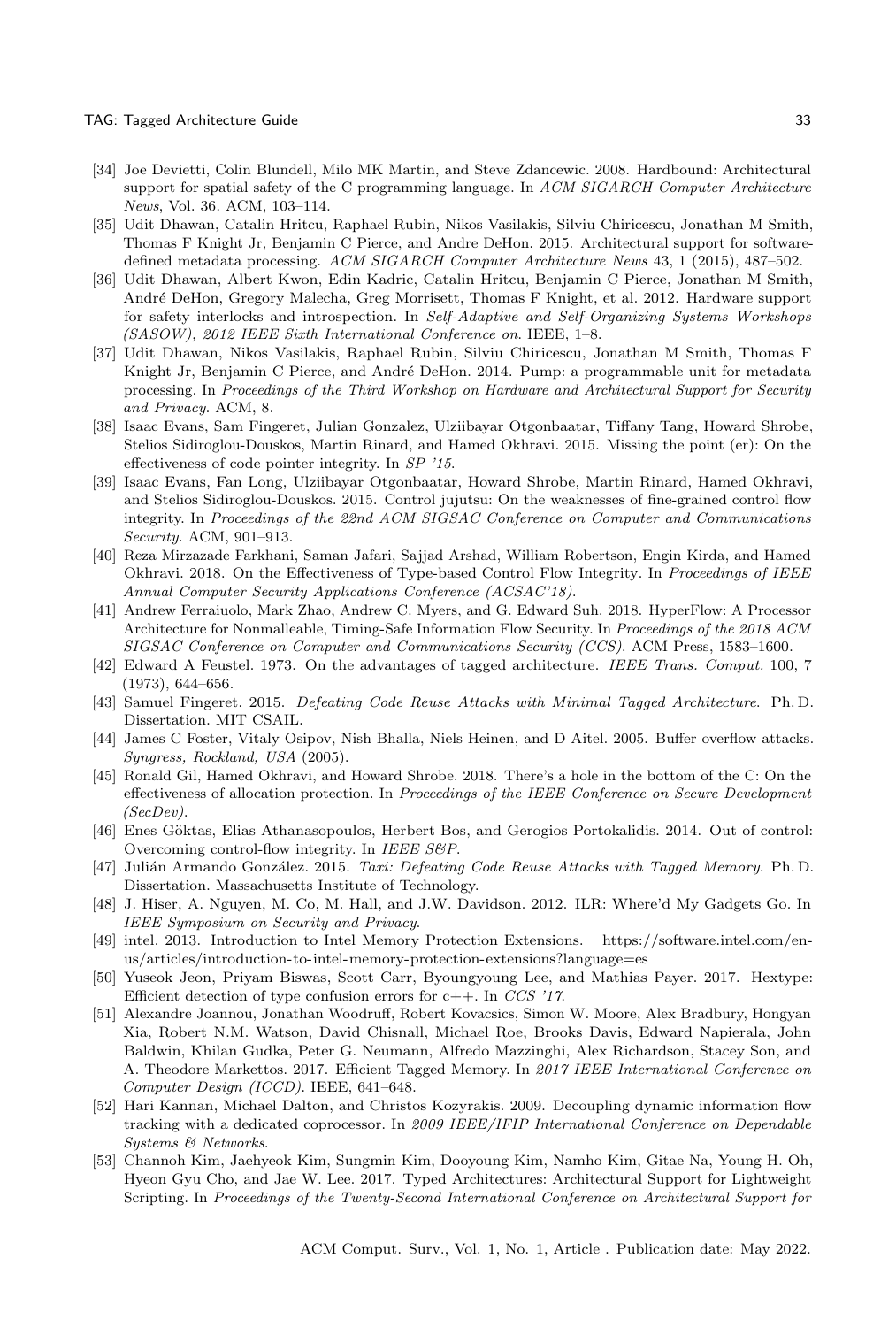Programming Languages and Operating Systems (ASPLOS). ACM Press, 77–90.

- <span id="page-33-12"></span>[54] Gerwin Klein, Kevin Elphinstone, Gernot Heiser, June Andronick, David Cock, Philip Derrin, Dhammika Elkaduwe, Kai Engelhardt, Rafal Kolanski, Michael Norrish, et al. 2009. seL4: Formal verification of an OS kernel. In Proceedings of the ACM SIGOPS 22nd symposium on Operating systems principles. ACM, 207–220.
- <span id="page-33-7"></span>[55] Paul Kocher, Jann Horn, Anders Fogh, , Daniel Genkin, Daniel Gruss, Werner Haas, Mike Hamburg, Moritz Lipp, Stefan Mangard, Thomas Prescher, Michael Schwarz, and Yuval Yarom. 2019. Spectre Attacks: Exploiting Speculative Execution. In 40th IEEE Symposium on Security and Privacy  $(SBP'19)$ .
- <span id="page-33-5"></span>[56] Volodymyr Kuznetsov, László Szekeres, Mathias Payer, George Candea, R Sekar, and Dawn Song. 2014. Code-Pointer Integrity. (2014).
- <span id="page-33-6"></span>[57] Albert Kwon, Udit Dhawan, Jonathan Smith, Thomas Knight, and Andre Dehon. 2013. Low-fat pointers: compact encoding and efficient gate-level implementation of fat pointers for spatial safety and capability-based security. In Proceedings of the 2013 ACM SIGSAC conference on Computer  $\mathcal C$ communications security. ACM, 721–732.
- <span id="page-33-1"></span>[58] Per Larsen, Andrei Homescu, Stefan Brunthaler, and Michael Franz. 2014. SoK: Automated Software Diversity. In Proceedings of the 35th IEEE Symposium on Security and Privacy.
- <span id="page-33-2"></span>[59] Pavel Laskov et al. 2014. Practical evasion of a learning-based classifier: A case study. In 2014 IEEE Symposium on Security and Privacy. IEEE, 197–211.
- <span id="page-33-18"></span>[60] Xavier Leroy, Sandrine Blazy, Daniel Kästner, Bernhard Schommer, Markus Pister, and Christian Ferdinand. 2016. CompCert – a formally verified optimizing compiler. In Embedded Real Time Software and Systems (ERTS).
- <span id="page-33-15"></span>[61] David Lie, Chandramohan Thekkath, Mark Mitchell, Patrick Lincoln, Dan Boneh, John Mitchell, and Mark Horowitz. 2000. Architectural support for copy and tamper resistant software. ACM SIGPLAN Notices 35, 11 (2000), 168–177.
- <span id="page-33-8"></span>[62] Moritz Lipp, Michael Schwarz, Daniel Gruss, Thomas Prescher, Werner Haas, Anders Fogh, Jann Horn, Stefan Mangard, Paul Kocher, Daniel Genkin, Yuval Yarom, and Mike Hamburg. 2018. Meltdown: Reading Kernel Memory from User Space. In 27th USENIX Security Symposium (USENIX Security 18).
- <span id="page-33-16"></span>[63] Tong Liu, Gang Shi, Liwei Chen, Fei Zhang, Yaxuan Yang, and Jihu Zhang. 2018. TMDFI: Tagged Memory Assisted for Fine-Grained Data-Flow Integrity Towards Embedded Systems Against Software Exploitation. In 2018 17th IEEE International Conference On Trust, Security And Privacy In Computing And Communications/ 12th IEEE International Conference On Big Data Science And Engineering (TrustCom/BigDataSE). IEEE, New York, NY, USA, 545–550.
- <span id="page-33-17"></span>[64] lowRISC Team. 2017. Tag support in the Rocket core. [https://www.lowrisc.org/docs/minion](https://www.lowrisc.org/docs/minion-v0.4/tag_core/) $v0.4/tag\_core/$  $v0.4/tag\_core/$
- <span id="page-33-20"></span>[65] A Theodore Markettos, Colin Rothwell, Brett F Gutstein, Allison Pearce, Peter G Neumann, Simon W Moore, and Robert NM Watson. 2019. Thunderclap: Exploring Vulnerabilities in Operating System IOMMU Protection via DMA from Untrustworthy Peripherals.. In NDSS.
- <span id="page-33-11"></span>[66] Derrick McKee, Yianni Giannaris, Carolina Ortega Perez, Howard Shrobe, Mathias Payer, Hamed Okhravi, and Nathan Burow. 2022. Preventing Kernel Hacks with HAKC. In Proceedings 2022 Network and Distributed System Security Symposium. NDSS, Vol. 22. 1–17.
- <span id="page-33-14"></span>[67] Arjun Menon, Subadra Murugan, Chester Rebeiro, Neel Gala, and Kamakoti Veezhinathan. 2017. Shakti-t: A risc-v processor with light weight security extensions. In HASP '17.
- <span id="page-33-19"></span>[68] Samuel Mergendahl, Nathan Burow, and Hamed Okhravi. 2022. Cross-Language Attacks. In Proceedings 2022 Network and Distributed System Security Symposium. NDSS, Vol. 22. 1–17.
- <span id="page-33-9"></span>[69] David A Moon. 1985. Architecture of the Symbolics 3600. ACM SIGARCH Computer Architecture News 13, 3 (1985), 76–83.
- <span id="page-33-10"></span>[70] Santosh Nagarakatte, Milo MK Martin, and Steve Zdancewic. 2014. Watchdoglite: Hardware-accelerated compiler-based pointer checking. In Proceedings of Annual IEEE/ACM International Symposium on Code Generation and Optimization. ACM, 175.
- <span id="page-33-3"></span>[71] Santosh Nagarakatte, Jianzhou Zhao, Milo MK Martin, and Steve Zdancewic. 2009. SoftBound: Highly compatible and complete spatial memory safety for C. ACM Sigplan Notices 44, 6 (2009), 245–258.
- <span id="page-33-4"></span>[72] Hamed Okhravi. 2021. A Cybersecurity Moonshot. IEEE Security & Privacy 19, 3 (2021), 8–16. <https://doi.org/10.1109/MSEC.2021.3059438>
- <span id="page-33-13"></span>[73] Aleph One. 1996. Smashing the stack for fun and profit. Phrack magazine 7, 49 (1996), 14–16.
- <span id="page-33-0"></span>[74] OpenBSD. 2003. OpenBSD 3.3.<http://www.openbsd.org/33.html>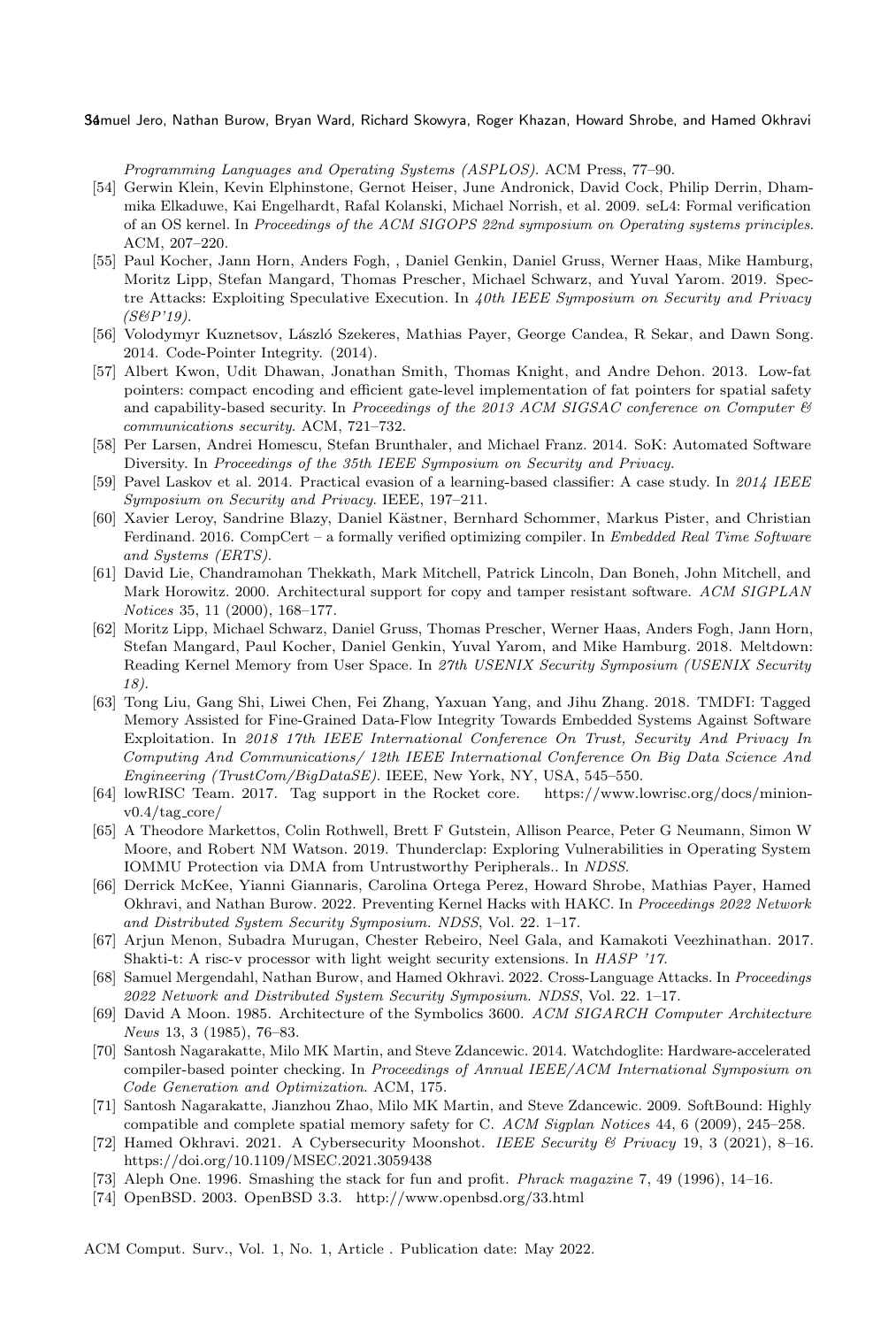#### TAG: Tagged Architecture Guide 35

- <span id="page-34-12"></span>[75] Oracle. 2020. Sparc M8 Software in Silicon Features. [https://docs.oracle.com/cd/E55211](https://docs.oracle.com/cd/E55211_01/html/E55216/gpzpn.html) 01/html/ [E55216/gpzpn.html](https://docs.oracle.com/cd/E55211_01/html/E55216/gpzpn.html)
- <span id="page-34-9"></span>[76] Elliott I Organick. 1973. Computer system organization: the B5700/B6700 series. Academic Press.
- <span id="page-34-21"></span>[77] Christian W Otterstad. 2015. A brief evaluation of Intel® MPX. In Systems Conference (SysCon), 2015 9th Annual IEEE International. IEEE, 1–7.
- <span id="page-34-18"></span>[78] Meltem Ozsoy, Dmitry Ponomarev, Nael Abu-Ghazaleh, and Tameesh Suri. 2011. SIFT: A low-overhead dynamic information flow tracking architecture for SMT processors. In Proceedings of the 8th ACM International Conference on Computing Frontiers. ACM, 37.
- <span id="page-34-10"></span>[79] Linux Manual Page. 2019.<http://man7.org/linux/man-pages/man7/pkeys.7.html>
- <span id="page-34-19"></span>[80] Christian Palmiero, Giuseppe Di Guglielmo, Luciano Lavagno, and Luca P. Carloni. 2018. Design and Implementation of a Dynamic Information Flow Tracking Architecture to Secure a RISC-V Core for IoT Applications. In 2018 IEEE High Performance extreme Computing Conference (HPEC).
- <span id="page-34-0"></span>[81] V. Pappas, M. Polychronakis, and A.D. Keromytis. 2012. Smashing the Gadgets: Hindering Return-Oriented Programming Using In-Place Code Randomization. In IEEE Symposium on Security and Privacy.
- <span id="page-34-25"></span>[82] Joseph A Paradiso and Thad Starner. 2005. Energy scavenging for mobile and wireless electronics. IEEE Pervasive computing 4, 1 (2005), 18–27.
- <span id="page-34-1"></span>[83] PaX. 2003. PaX Address Space Layout Randomization.<ttp://pax.grsecurity.net/docs/aslr.txt>
- <span id="page-34-14"></span>[84] Stephen Phillips. 2014. M7: Next generation SPARC. In Hot Chips 26 Symposium (HCS), 2014 IEEE. IEEE, 1–27.
- <span id="page-34-24"></span>[85] Christian Pilato, Kaijie Wu, Siddharth Garg, Ramesh Karri, and Francesco Regazzoni. 2018. TaintHLS: High-level synthesis for dynamic information flow tracking. IEEE Transactions on Computer-Aided Design of Integrated Circuits and Systems 38, 5 (2018), 798–808.
- <span id="page-34-6"></span>[86] Krerk Piromsopa and Richard J Enbody. 2006. Secure bit: Transparent, hardware buffer-overflow protection. IEEE Transactions on Dependable and Secure Computing 3, 4 (2006), 365–376.
- <span id="page-34-23"></span>[87] Joël Porquet and Simha Sethumadhavan. 2013. WHISK: An uncore architecture for dynamic information flow tracking in heterogeneous embedded SoCs. In Proceedings of the Ninth IEEE/ACM/IFIP International Conference on Hardware/Software Codesign and System Synthesis. IEEE Press, 4.
- <span id="page-34-15"></span>[88] Raj Prakash. 2015. The Holy Grail - Real Time Memory Access Checking.
- <span id="page-34-11"></span>[89] Elijah Rivera, Samuel Mergendahl, Howard Shrobe, Hamed Okhravi, and Nathan Burow. 2021. Keeping Safe Rust Safe with Galeed. In Proceedings of IEEE Annual Computer Security Applications Conference  $(ACSAC'21)$ .
- <span id="page-34-5"></span>[90] Nick Roessler and Andre DeHon. 2018. Protecting the Stack with Metadata Policies and Tagged Hardware. In 2018 IEEE Symposium on Security and Privacy. IEEE, 478–495.
- <span id="page-34-22"></span>[91] Robert Rudd, Richard Skowyra, David Bigelow, Veer Dedhia, Thomas Hobson, Stephen Crane, Christopher Liebchen, Per Larsen, Lucas Davi, Michael Franz, et al. 2017. Address Oblivious Code Reuse: On the Effectiveness of Leakage Resilient Diversity.. In NDSS.
- <span id="page-34-3"></span>[92] Konstantin Serebryany, Derek Bruening, Alexander Potapenko, and Dmitriy Vyukov. 2012. Address-Sanitizer: A Fast Address Sanity Checker.. In USENIX Annual Technical Conference. 309–318.
- <span id="page-34-17"></span>[93] Ryota Shioya, KIM Daewung, Kazuo Horio, Masahiro Goshima, and Shuichi Sakai. 2011. Low-overhead architecture for security tag. IEICE transactions on information and systems 94, 1 (2011), 69–78.
- <span id="page-34-20"></span>[94] Howard Shrobe, Andre DeHon, and Thomas Knight. 2009. Trust-management, intrusion-tolerance, accountability, and reconstitution architecture (TIARA). Technical Report. DTIC Document.
- <span id="page-34-8"></span>[95] Howard Shrobe, Thomas Knight, and Andre de Hon. 2007. TIARA: Trust Management, Intrusiontolerance, Accountability, and Reconstitution Architecture.
- <span id="page-34-13"></span>[96] Asia Slowinska and Herbert Bos. 2009. Pointless tainting?: Evaluating the practicality of pointer tainting. In Proceedings of the 4th ACM European conference on Computer systems.
- <span id="page-34-16"></span>[97] Burton J Smith. 1982. Architecture and applications of the HEP multiprocessor computer system. In 25th Annual Technical Symposium. International Society for Optics and Photonics, 241–248.
- <span id="page-34-2"></span>[98] Charles Smutz and Angelos Stavrou. 2012. Malicious PDF detection using metadata and structural features. In Proceedings of the 28th Annual Computer Security Applications Conference. ACM, 239–248.
- <span id="page-34-7"></span>[99] Chengyu Song, Hyungon Moon, Monjur Alam, Insu Yun, Byoungyoung Lee, Taesoo Kim, Wenke Lee, and Yunheung Paek. 2016. HDFI: Hardware-Assisted Data-flow Isolation. In IEEE Symposium on Security and Privacy.
- <span id="page-34-4"></span>[100] Dokyung Song, Julian Lettner, Prabhu Rajasekaran, Yeoul Na, Stijn Volckaert, Per Larsen, and Michael Franz. 2019. SoK: sanitizing for security. In Proc. of IEEE Symposium on Security and Privacy.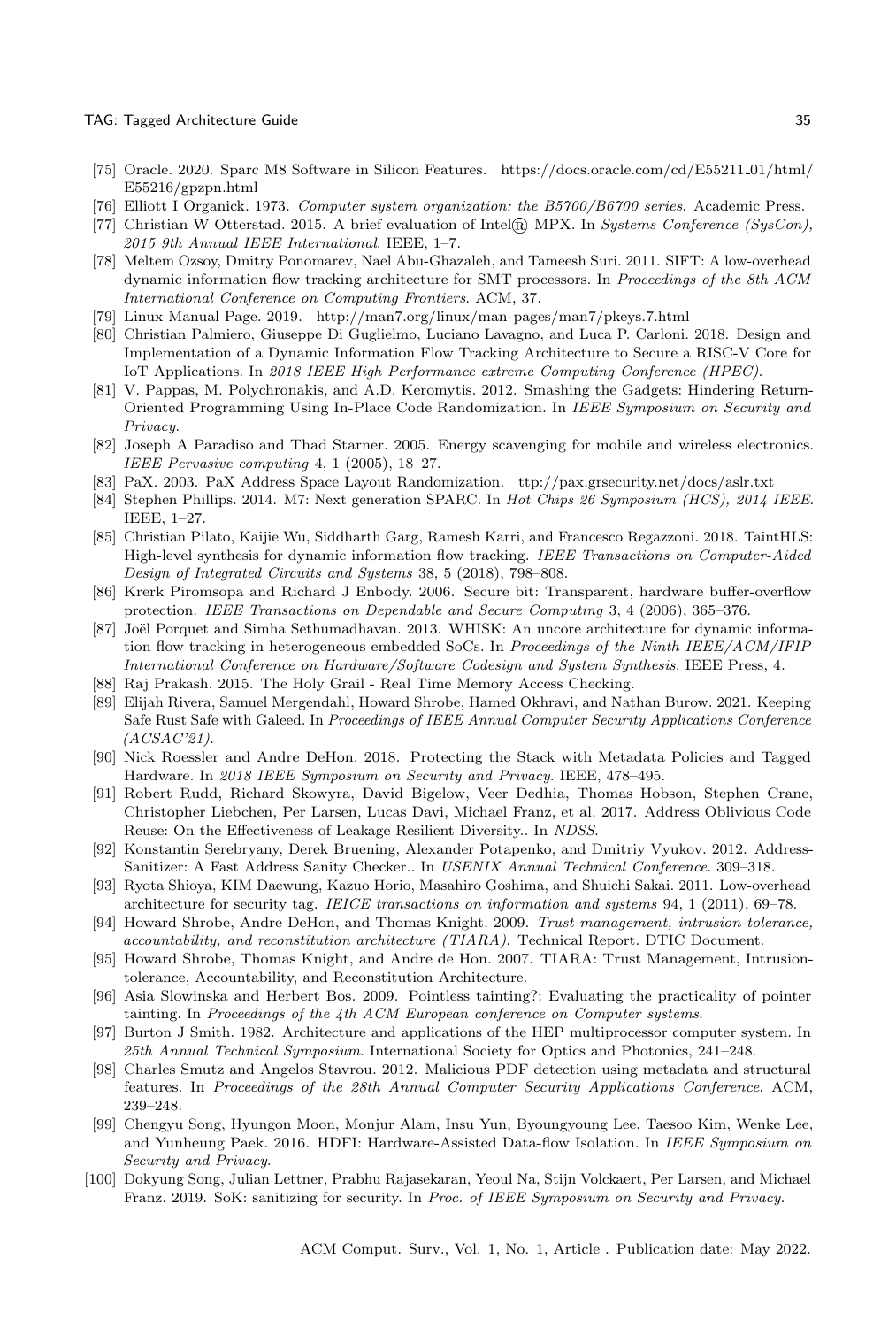- <span id="page-35-11"></span>[101] Wei Song. 2015. lowRISC tagged memory tutorial. [https://www.lowrisc.org/docs/tagged-memory](https://www.lowrisc.org/docs/tagged-memory-v0.1/)[v0.1/](https://www.lowrisc.org/docs/tagged-memory-v0.1/)
- <span id="page-35-7"></span>[102] Chad Spensky, Aravind Machiry, Nathan Burow, Hamed Okhravi, Rick Housley, Zhongshu Gu, Hani Jamjoom, Christopher Kruegel, and Giovanni Vigna. 2021. Glitching Demystified: Analyzing Controlflow-based Glitching Attacks and Defenses. In 2021 51st Annual IEEE/IFIP International Conference on Dependable Systems and Networks (DSN). 400–412.<https://doi.org/10.1109/DSN48987.2021.00051>
- <span id="page-35-2"></span>[103] R. Strackx, Y. Younan, P. Philippaerts, F. Piessens, S. Lachmund, and T. Walter. 2009. Breaking the memory secrecy assumption. In Proc. of EuroSec'09. 1-8.
- <span id="page-35-13"></span>[104] G Edward Suh, Dwaine Clarke, Blaise Gassend, Marten Van Dijk, and Srinivas Devadas. 2003. AEGIS: Architecture for tamper-evident and tamper-resistant processing. In Proceedings of the 17th annual international conference on Supercomputing. ACM, 160–171.
- <span id="page-35-4"></span>[105] G Edward Suh, Jae W Lee, David Zhang, and Srinivas Devadas. 2004. Secure program execution via dynamic information flow tracking. In Acm Sigplan Notices.
- <span id="page-35-12"></span>[106] Gregory T Sullivan, André DeHon, Steven Milburn, Eli Boling, Marco Ciaffi, Jothy Rosenberg, and Andrew Sutherland. 2017. The Dover inherently secure processor. In Technologies for Homeland Security (HST), 2017 IEEE International Symposium on. IEEE, 1–5.
- <span id="page-35-0"></span>[107] Laszlo Szekeres, Mathias Payer, Tao Wei, and Dawn Song. 2013. SoK: Eternal War in Memory. In Proc. of IEEE Symposium on Security and Privacy.
- <span id="page-35-20"></span>[108] Ken Thompson. 1984. Reflections on trusting trust. Commun. ACM (1984).
- <span id="page-35-16"></span>[109] Mohit Tiwari, Xun Li, Hassan MG Wassel, Frederic T Chong, and Timothy Sherwood. 2009. Execution leases: A hardware-supported mechanism for enforcing strong non-interference. In MICRO '09.
- <span id="page-35-15"></span>[110] Mohit Tiwari, Hassan MG Wassel, Bita Mazloom, Shashidhar Mysore, Frederic T Chong, and Timothy Sherwood. 2009. Complete information flow tracking from the gates up. In ASPLOS '09.
- <span id="page-35-14"></span>[111] Neil Vachharajani, Matthew J Bridges, Jonathan Chang, Ram Rangan, Guilherme Ottoni, Jason A Blome, George A Reis, Manish Vachharajani, and David I August. 2004. RIFLE: An architectural framework for user-centric information-flow security. In Microarchitecture, 2004. MICRO-37 2004. 37th International Symposium on. IEEE, 243–254.
- <span id="page-35-1"></span>[112] Victor van der Veen, Yanick Fratantonio, Martina Lindorfer, Daniel Gruss, Clémentine Maurice, Giovanni Vigna, Herbert Bos, Kaveh Razavi, and Cristiano Giuffrida. 2016. Drammer: Deterministic Rowhammer Attacks on Mobile Platforms. In Proceedings of the 2016 ACM SIGSAC Conference on Computer and Communications Security. ACM, 1675–1689.
- <span id="page-35-17"></span>[113] Guru Venkataramani, Ioannis Doudalis, Yan Solihin, and Milos Prvulovic. 2008. Flexitaint: A programmable accelerator for dynamic taint propagation. In 2008 IEEE 14th International Symposium on High Performance Computer Architecture. IEEE, 173–184.
- <span id="page-35-6"></span>[114] John Von Neumann. 1993. First Draft of a Report on the EDVAC. IEEE Annals of the History of Computing (1993).
- <span id="page-35-3"></span>[115] Bryan Ward, Richard Skowyra, Chad Spensky, Jason Martin, and Hamed Okhravi. 2019. The Leakage-Resilience Dilemma. In Proceedings of the 24th European Symposium on Research in Computer Security (ESORICS).
- <span id="page-35-9"></span>[116] Robert NM Watson, Robert M Norton, Jonathan Woodruff, Simon W Moore, Peter G Neumann, Jonathan Anderson, David Chisnall, Brooks Davis, Ben Laurie, Michael Roe, et al. 2016. Fast Protection-Domain Crossing in the CHERI Capability-System Architecture. IEEE Micro 36, 5 (2016), 38–49.
- <span id="page-35-5"></span>[117] Robert NM Watson, Jonathan Woodruff, Peter G. Neumann, Simon W. Moore, Jonathan Anderson, David Chisnall, Nirav Dave, Brooks Davis, Ben Laurie, Steven J. Murdoch, Robert Norton, Michael Roe, Stacey Son, Munraj Vadera, and Khilan Gudka. 2015. CHERI: A Hybrid Capability-System Architecture for Scalable Software Compartmentalization. In IEEE Symposium on Security and Privacy.
- <span id="page-35-8"></span>[118] Samuel Weiser, Mario Werner, Ferdinand Brasser, Maja Malenko, Stefan Mangard, and Ahmad-Reza Sadeghi. 2019. TIMBER-V: Tag-Isolated Memory Bringing Fine-grained Enclaves to RISC-V.. In NDSS.
- <span id="page-35-18"></span>[119] Emmett Witchel, Josh Cates, and Krste Asanović. 2002. Mondrian memory protection. Vol. 30. ACM.
- <span id="page-35-19"></span>[120] Emmett Witchel, Junghwan Rhee, and Krste Asanović. 2005. Mondrix: Memory isolation for Linux using Mondriaan memory protection. In ACM SIGOPS Operating Systems Review. ACM.
- <span id="page-35-10"></span>[121] Jonathan Woodruff, Robert N.M. Watson, David Chisnall, Simon W. Moore, Jonathan Anderson, Brooks Davis, Ben Laurie, Peter G. Neumann, Robert Norton, and Michael Roe. 2014. The CHERI Capability Model: Revisiting RISC in an Age of Risk. In Proceeding of the 41st Annual International